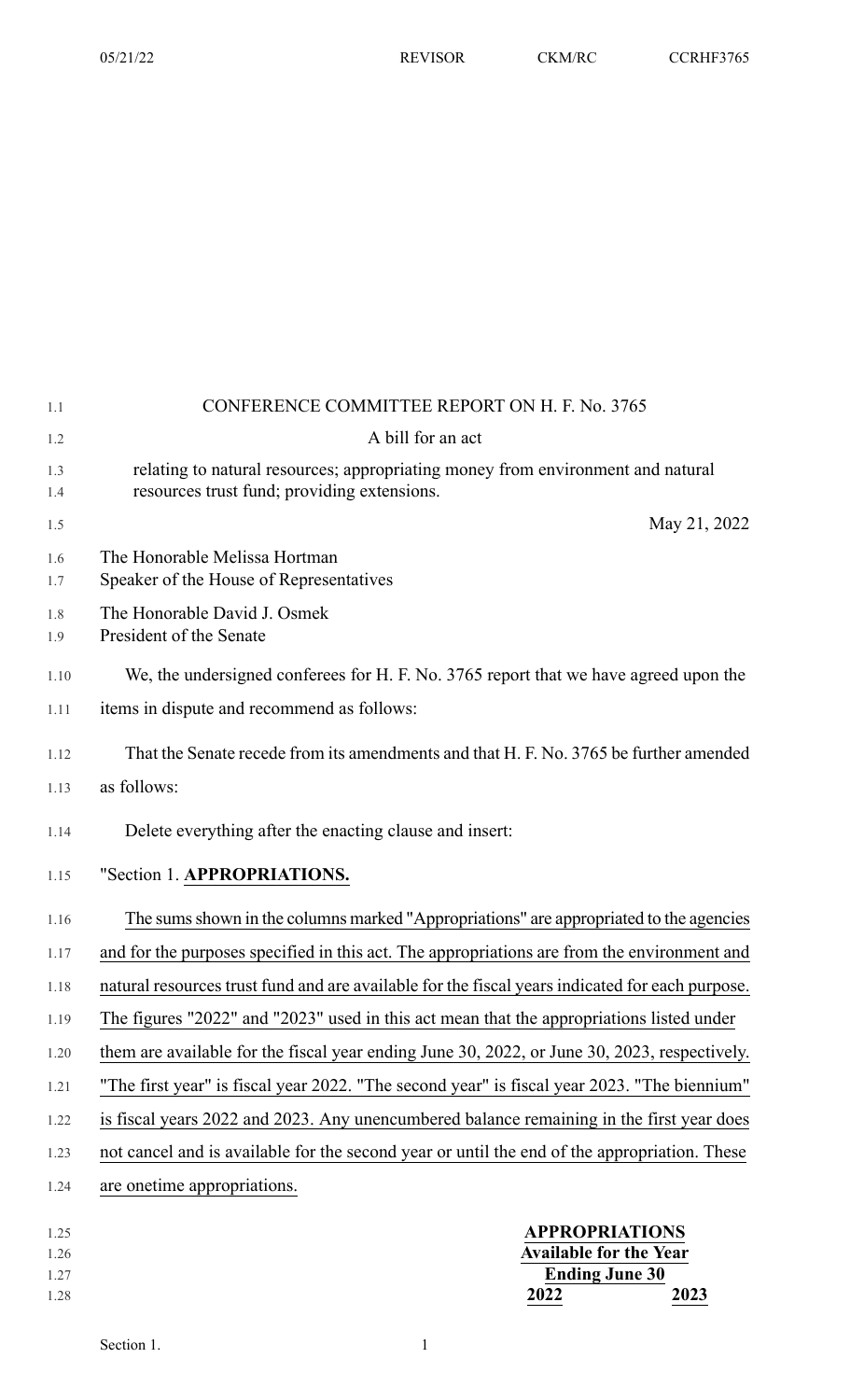| 05/21/22                                 | <b>REVISOR</b>          | <b>CKM/RC</b>                                                                                                                                                                                                                                                                                                                                                                                                                                                                                                                                                                                                                                                                                                                                                                                                                                                                                                                                                                                                                    | CCRHF3765  |
|------------------------------------------|-------------------------|----------------------------------------------------------------------------------------------------------------------------------------------------------------------------------------------------------------------------------------------------------------------------------------------------------------------------------------------------------------------------------------------------------------------------------------------------------------------------------------------------------------------------------------------------------------------------------------------------------------------------------------------------------------------------------------------------------------------------------------------------------------------------------------------------------------------------------------------------------------------------------------------------------------------------------------------------------------------------------------------------------------------------------|------------|
| Sec. 2. MINNESOTA RESOURCES              |                         |                                                                                                                                                                                                                                                                                                                                                                                                                                                                                                                                                                                                                                                                                                                                                                                                                                                                                                                                                                                                                                  |            |
| Subdivision 1. Total Appropriation       | $\overline{\mathbf{S}}$ | $-0-$ \$                                                                                                                                                                                                                                                                                                                                                                                                                                                                                                                                                                                                                                                                                                                                                                                                                                                                                                                                                                                                                         | 70,881,000 |
|                                          |                         |                                                                                                                                                                                                                                                                                                                                                                                                                                                                                                                                                                                                                                                                                                                                                                                                                                                                                                                                                                                                                                  |            |
|                                          |                         |                                                                                                                                                                                                                                                                                                                                                                                                                                                                                                                                                                                                                                                                                                                                                                                                                                                                                                                                                                                                                                  |            |
| that may be spent for each purpose are   |                         |                                                                                                                                                                                                                                                                                                                                                                                                                                                                                                                                                                                                                                                                                                                                                                                                                                                                                                                                                                                                                                  |            |
| specified in the following subdivisions. |                         |                                                                                                                                                                                                                                                                                                                                                                                                                                                                                                                                                                                                                                                                                                                                                                                                                                                                                                                                                                                                                                  |            |
| Subd. 2. Definition                      |                         |                                                                                                                                                                                                                                                                                                                                                                                                                                                                                                                                                                                                                                                                                                                                                                                                                                                                                                                                                                                                                                  |            |
| "Trust fund" means the Minnesota         |                         |                                                                                                                                                                                                                                                                                                                                                                                                                                                                                                                                                                                                                                                                                                                                                                                                                                                                                                                                                                                                                                  |            |
|                                          |                         |                                                                                                                                                                                                                                                                                                                                                                                                                                                                                                                                                                                                                                                                                                                                                                                                                                                                                                                                                                                                                                  |            |
|                                          |                         |                                                                                                                                                                                                                                                                                                                                                                                                                                                                                                                                                                                                                                                                                                                                                                                                                                                                                                                                                                                                                                  |            |
| article XI, section 14.                  |                         |                                                                                                                                                                                                                                                                                                                                                                                                                                                                                                                                                                                                                                                                                                                                                                                                                                                                                                                                                                                                                                  |            |
| and Information                          |                         | $-0-$                                                                                                                                                                                                                                                                                                                                                                                                                                                                                                                                                                                                                                                                                                                                                                                                                                                                                                                                                                                                                            | 9,004,000  |
|                                          |                         |                                                                                                                                                                                                                                                                                                                                                                                                                                                                                                                                                                                                                                                                                                                                                                                                                                                                                                                                                                                                                                  |            |
|                                          |                         |                                                                                                                                                                                                                                                                                                                                                                                                                                                                                                                                                                                                                                                                                                                                                                                                                                                                                                                                                                                                                                  |            |
|                                          |                         |                                                                                                                                                                                                                                                                                                                                                                                                                                                                                                                                                                                                                                                                                                                                                                                                                                                                                                                                                                                                                                  |            |
| of Minnesota for the Natural Resources   |                         |                                                                                                                                                                                                                                                                                                                                                                                                                                                                                                                                                                                                                                                                                                                                                                                                                                                                                                                                                                                                                                  |            |
| Research Institute in Duluth to develop  |                         |                                                                                                                                                                                                                                                                                                                                                                                                                                                                                                                                                                                                                                                                                                                                                                                                                                                                                                                                                                                                                                  |            |
|                                          |                         |                                                                                                                                                                                                                                                                                                                                                                                                                                                                                                                                                                                                                                                                                                                                                                                                                                                                                                                                                                                                                                  |            |
|                                          |                         |                                                                                                                                                                                                                                                                                                                                                                                                                                                                                                                                                                                                                                                                                                                                                                                                                                                                                                                                                                                                                                  |            |
|                                          |                         |                                                                                                                                                                                                                                                                                                                                                                                                                                                                                                                                                                                                                                                                                                                                                                                                                                                                                                                                                                                                                                  |            |
| of this species.                         |                         |                                                                                                                                                                                                                                                                                                                                                                                                                                                                                                                                                                                                                                                                                                                                                                                                                                                                                                                                                                                                                                  |            |
|                                          |                         |                                                                                                                                                                                                                                                                                                                                                                                                                                                                                                                                                                                                                                                                                                                                                                                                                                                                                                                                                                                                                                  |            |
|                                          |                         |                                                                                                                                                                                                                                                                                                                                                                                                                                                                                                                                                                                                                                                                                                                                                                                                                                                                                                                                                                                                                                  |            |
|                                          |                         |                                                                                                                                                                                                                                                                                                                                                                                                                                                                                                                                                                                                                                                                                                                                                                                                                                                                                                                                                                                                                                  |            |
|                                          |                         |                                                                                                                                                                                                                                                                                                                                                                                                                                                                                                                                                                                                                                                                                                                                                                                                                                                                                                                                                                                                                                  |            |
|                                          |                         |                                                                                                                                                                                                                                                                                                                                                                                                                                                                                                                                                                                                                                                                                                                                                                                                                                                                                                                                                                                                                                  |            |
| areas conservation.                      |                         |                                                                                                                                                                                                                                                                                                                                                                                                                                                                                                                                                                                                                                                                                                                                                                                                                                                                                                                                                                                                                                  |            |
| Inventory                                |                         |                                                                                                                                                                                                                                                                                                                                                                                                                                                                                                                                                                                                                                                                                                                                                                                                                                                                                                                                                                                                                                  |            |
|                                          |                         |                                                                                                                                                                                                                                                                                                                                                                                                                                                                                                                                                                                                                                                                                                                                                                                                                                                                                                                                                                                                                                  |            |
|                                          |                         |                                                                                                                                                                                                                                                                                                                                                                                                                                                                                                                                                                                                                                                                                                                                                                                                                                                                                                                                                                                                                                  |            |
|                                          |                         | This appropriation is from the environment<br>and natural resources trust fund. The amounts<br>environment and natural resources trust fund<br>established under the Minnesota Constitution,<br>Subd. 3. Foundational Natural Resource Data<br>(a) Improving Golden-Winged Warbler<br><b>Conservation and Habitat Restoration</b><br>\$197,000 the second year is from the trust<br>fund to the Board of Regents of the University<br>restoration and habitat management guidelines<br>for protecting the imperiled golden-winged<br>warbler by assessing habitat use and behavior<br>(b) Enhancing Natural Resource Conservation<br><b>Through Species Distribution Modeling</b><br>\$200,000 the second year is from the trust<br>fund to the commissioner of natural resources<br>to create distribution models for rare species<br>in Minnesota to provide new tools for natural<br>(c) Modernizing Minnesota's Digital Lake<br>\$787,000 the second year is from the trust<br>fund to the commissioner of natural resources |            |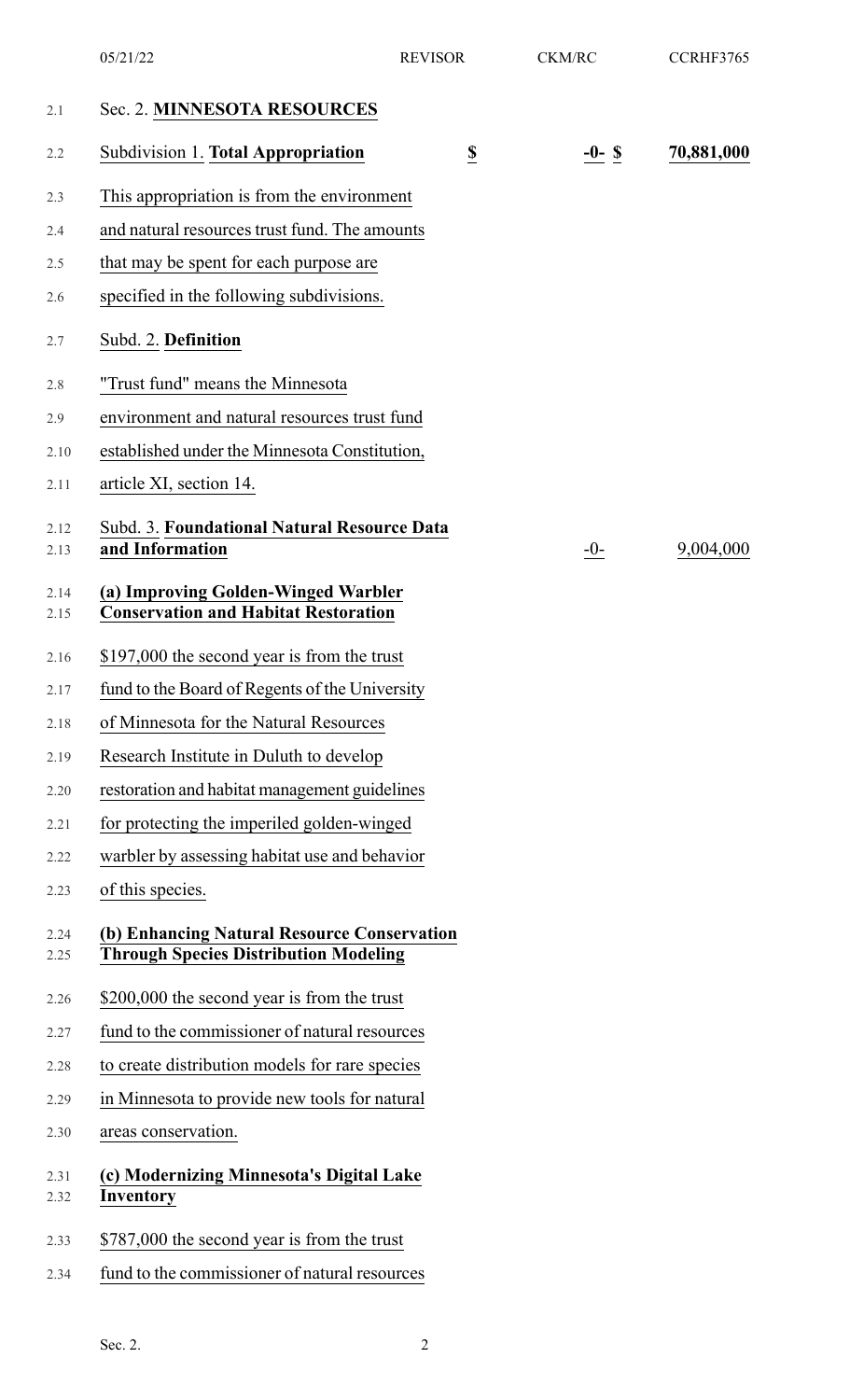- 3.1 to conduct a comprehensive update of
- 3.2 Minnesota's lake and pond GIS data to
- 3.3 enhance lake conservation planning by state
- 3.4 and local partners while also creating

3.5 efficiencies for ongoing data maintenance.

### 3.6 **(d) How Do Prescribed Fires Affect Native** 3.7 **Prairie Bees?**

- 3.8 \$500,000 the second year is from the trust
- 3.9 fund to the commissioner of natural resources
- 3.10 for an agreement with Negaunee Institute for
- 3.11 Plant Conservation Science and Action at the
- 3.12 Chicago Horticultural Society to investigate
- 3.13 how prescribed fire in Minnesota's tallgrass
- 3.14 prairies affects the nesting habitat, food
- 3.15 resources, and diversity of ground-nesting
- 3.16 bees.

## 3.17 **(e) Status of Minnesota Blueberries and Related** 3.18 **Berry Species**

- 3.19 \$191,000 the second year is from the trust
- 3.20 fund to the Board of Regents of the University
- 3.21 of Minnesota, Duluth, to assess how land
- 3.22 management practices impact the genetic
- 3.23 health and reproduction of several native
- 3.24 edible blueberry and related berry species of
- 3.25 Minnesota. This appropriation is available
- 3.26 until June 30, 2026, by which time the project
- 3.27 must be completed and final products
- 3.28 delivered.

## 3.29 **(f) Distribution and Movements of Fishers in** 3.30 **Southern Minnesota**

- 3.31 \$340,000 the second year is from the trust
- 3.32 fund to the Board of Regents of the University
- 3.33 of Minnesota for the Natural Resources
- 3.34 Research Institute in Duluth to determine the
- 3.35 distribution, status, and habitat use of fishers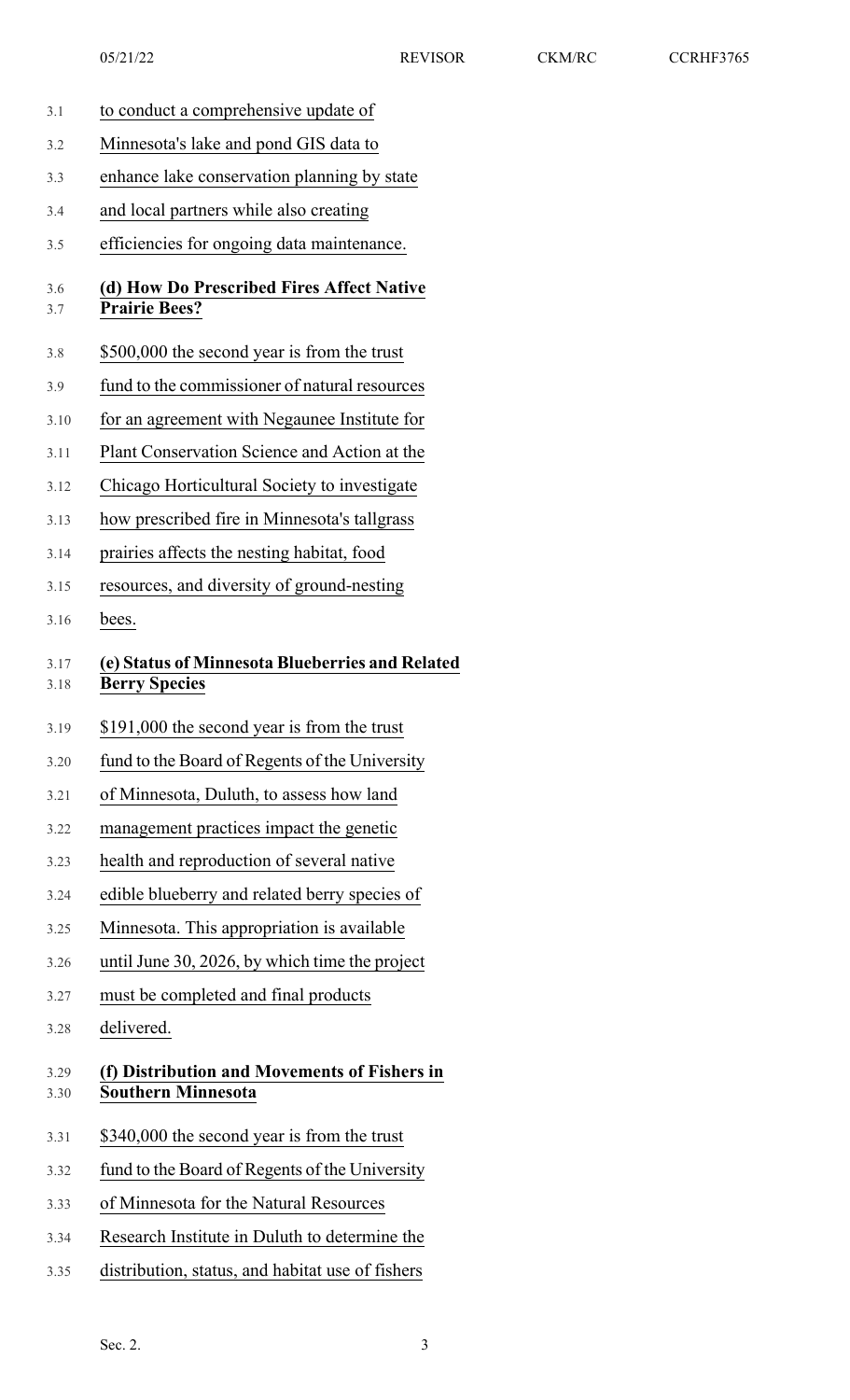| 1.1 | in southern Minnesota to inform fisher |  |  |
|-----|----------------------------------------|--|--|
|     |                                        |  |  |

| 4.1          | in southern Minnesota to inform fisher                                               |
|--------------|--------------------------------------------------------------------------------------|
| 4.2          | management.                                                                          |
| 4.3<br>4.4   | (g) Offal Wildlife Watching: How Do Hunters'<br><b>Provisions Impact Scavengers?</b> |
| 4.5          | \$473,000 the second year is from the trust                                          |
| 4.6          | fund to the Board of Regents of the University                                       |
| 4.7          | of Minnesota to recruit hunters statewide and                                        |
| 4.8          | use remote cameras at field-dressed deer gut                                         |
| 4.9          | piles to study the impacts of these offal                                            |
| 4.10         | resources on scavengers and other wildlife.                                          |
| 4.11<br>4.12 | (h) Land-Use and Climate Impacts on<br><b>Minnesota's Whitewater River</b>           |
| 4.13         | \$199,000 the second year is from the trust                                          |
| 4.14         | fund to the Board of Regents of the University                                       |
| 4.15         | of Minnesota for the St. Anthony Falls                                               |
| 4.16         | Laboratory to augment, digitize, and                                                 |
| 4.17         | disseminate unique and historic topographical                                        |
| 4.18         | survey data showing changes in the                                                   |
| 4.19         | Whitewater River valley to inform future land                                        |
| 4.20         | and water management.                                                                |
| 4.21<br>4.22 | (i) Protecting Minnesota's Spruce-Fir Forests<br>from Tree-Killing Budworm           |
| 4.23         | \$189,000 the second year is from the trust                                          |
| 4.24         | fund to the Board of Regents of the University                                       |
| 4.25         | of Minnesota to evaluate conditions                                                  |
| 4.26         | contributing to Minnesota's uniquely high                                            |
| 4.27         | population of the native and lethal spruce                                           |
| 4.28         | budworm to provide better management                                                 |
| 4.29         | options for protecting the state's spruce-balsam                                     |
| 4.30         | fir forests.                                                                         |
| 4.31<br>4.32 | (j) Restoration of Eastern Hemlock, Minnesota's<br><b>Endangered Tree Species</b>    |
| 4.33         | \$199,000 the second year is from the trust                                          |
| 4.34         | fund to the Board of Regents of the University                                       |
| 4.35         | of Minnesota to develop guidelines for                                               |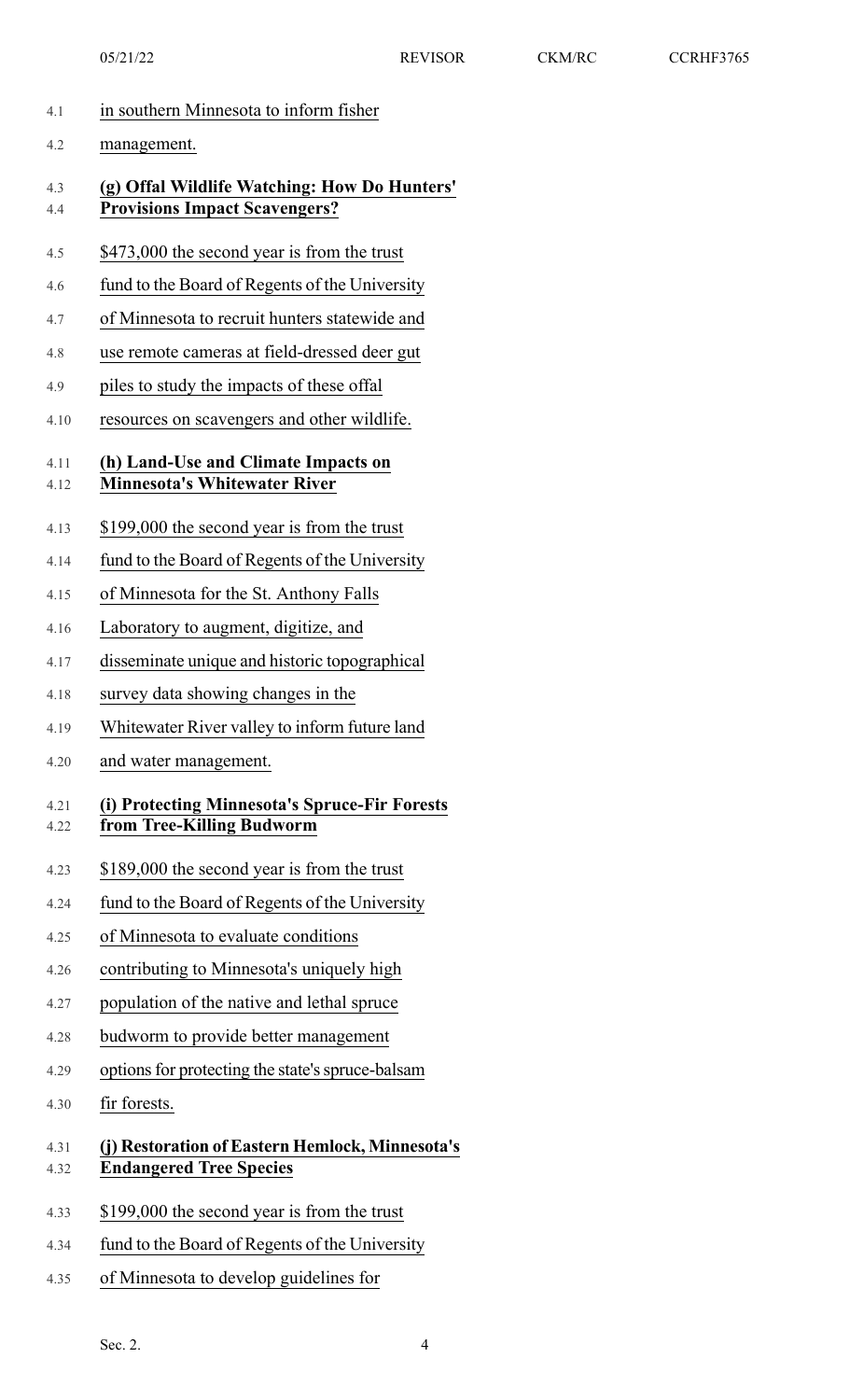| 5.1          | restoring eastern hemlock, Minnesota's only                              |
|--------------|--------------------------------------------------------------------------|
| 5.2          | endangered tree species, by testing methods                              |
| 5.3          | and seed sources at different sites across                               |
| 5.4          | northern Minnesota.                                                      |
| 5.5<br>5.6   | (k) Establishing a Center for Prion Research<br>and Outreach             |
| 5.7          | \$3,877,000 the second year is from the trust                            |
| 5.8          | fund to the Board of Regents of the University                           |
| 5.9          | of Minnesota to form a multidisciplinary                                 |
| 5.10         | center to perform coordinated research on the                            |
| 5.11         | detection, prevention, and treatment of chronic                          |
| 5.12         | wasting and other prion diseases threatening                             |
| 5.13         | wildlife across Minnesota. Money                                         |
| 5.14         | appropriated in this paragraph may also be                               |
| 5.15         | spent on a strategic plan, capital equipment,                            |
| 5.16         | and staff as approved in the work plan required                          |
| 5.17         | under Minnesota Statutes, section 116P.05.                               |
| 5.18         | Money appropriated in this paragraph may not                             |
| 5.19         | be spent on activities unless they are directly                          |
| 5.20         | related to and necessary for the purposes of                             |
| 5.21         | this paragraph. Money appropriated in this                               |
| 5.22         | paragraph must not be spent on indirect costs                            |
| 5.23         | or other institutional overhead charges that are                         |
| 5.24         | not directly related to and necessary for the                            |
| 5.25         | purposes of this paragraph. This appropriation                           |
| 5.26         | is subject to Minnesota Statutes, section                                |
| 5.27         | 116P.10. This is a onetime appropriation and                             |
| 5.28         | is available until June 30, 2026.                                        |
| 5.29<br>5.30 | (I) Sweetening the Crop: Perennial Flax for<br><b>Ecosystem Benefits</b> |
| 5.31         | \$490,000 the second year is from the trust                              |
| 5.32         | fund to the Board of Regents of the University                           |
| 5.33         | of Minnesota to produce, select, and evaluate                            |
| 5.34         | how perennial flax provides pollinator and                               |
| 5.35         | other ecosystem services while enhancing                                 |
| 5.36         | yield for oilseed, fiber, and honey production.                          |

Sec. 2. 5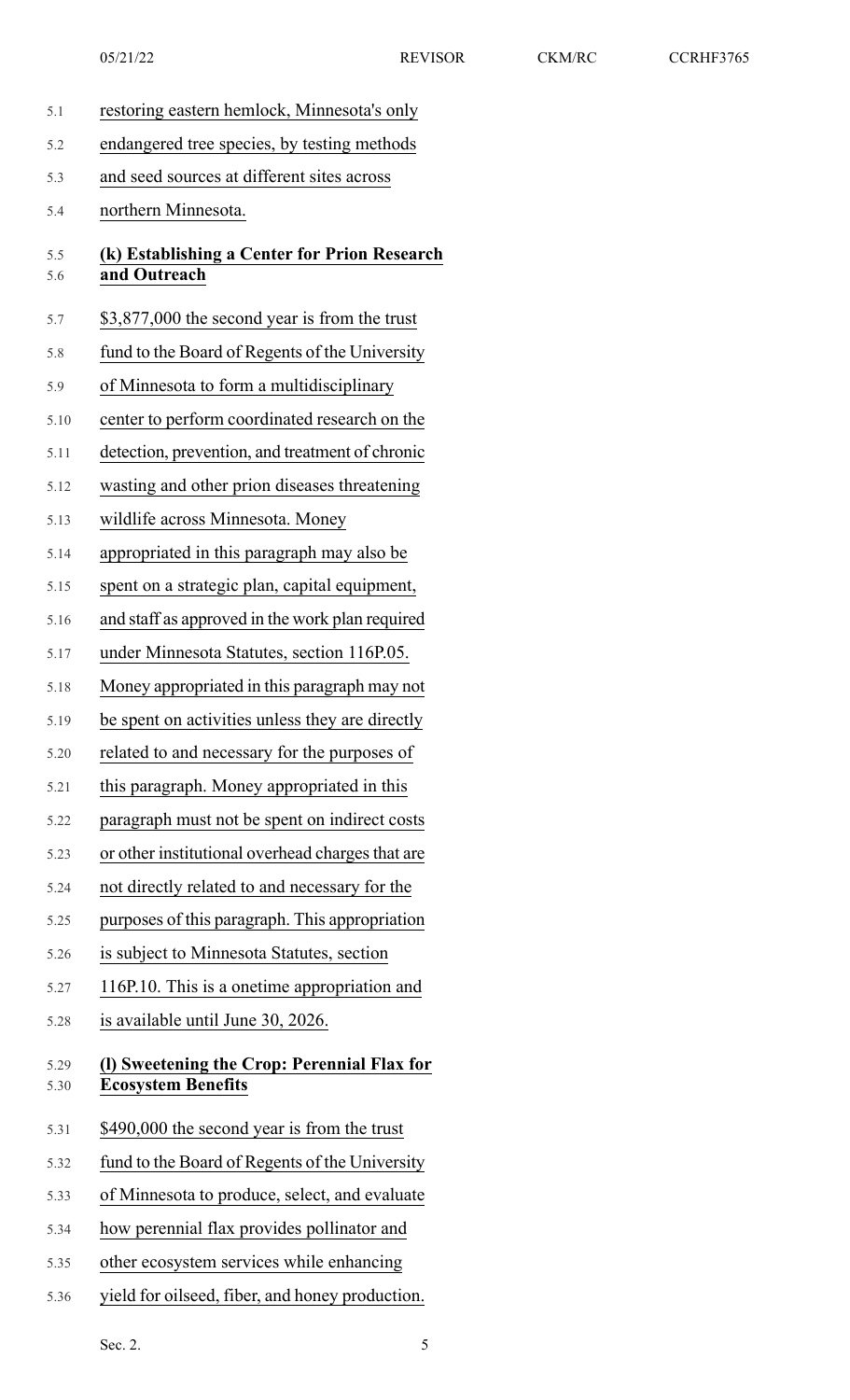6.29 Subd. 4. **Water Resources** -0- 5,783,000

| 6.1<br>6.2   | (m) Beavers, Trees, and Climate - Increasing<br><b>Floodplain Forest Resilience</b> |
|--------------|-------------------------------------------------------------------------------------|
| 6.3          | \$430,000 the second year is from the trust                                         |
| 6.4          | fund to the commissioner of natural resources                                       |
| 6.5          | for an agreement with the National Park                                             |
| 6.6          | Service, Mississippi National River and                                             |
| 6.7          | Recreation Area, to identify solutions for                                          |
| 6.8          | saving floodplain wildlife habitat from beaver                                      |
| 6.9          | herbivory, changes in climate, and emerald                                          |
| 6.10         | ash borer.                                                                          |
| 6.11         | (n) Chronic Wasting Disease Prion Soil Research                                     |
| 6.12         | \$732,000 the second year is from the trust                                         |
| 6.13         | fund to the Board of Regents of the University                                      |
| 6.14         | of Minnesota to study chronic wasting disease                                       |
| 6.15         | prions in soils, including the assessment of                                        |
| 6.16         | sites where carcasses with chronic wasting                                          |
| 6.17         | disease have been disposed.                                                         |
| 6.18<br>6.19 | (o) Strategic Framework to Guide Local Water<br><b>Storage Implementation</b>       |
| 6.20         | \$200,000 the second year is from the trust                                         |
| 6.21         | fund to the Board of Water and Soil Resources                                       |
| 6.22         | to create a framework for prioritizing water                                        |
| 6.23         | storage projects throughout the state. The                                          |
| 6.24         | framework will use existing data and local                                          |
| 6.25         | stakeholder input, be scalable, and emphasize                                       |
| 6.26         | projects that provide multiple benefits,                                            |
| 6.27         | including for water quality, flood control, and                                     |
| 6.28         | habitat.                                                                            |
| 6.29         | Subd. 4. Water Resources                                                            |
| 6.30<br>6.31 | (a) Methods to Destroy PFAS in Landfill<br>Leachates                                |
| 6.32         | \$200,000 the second year is from the trust                                         |
| 6.33         | fund to the Board of Regents of the University                                      |
| 6.34         | of Minnesota to develop and examine methods                                         |
| 6.35         | for destruction of per- and polyfluoroalkyl                                         |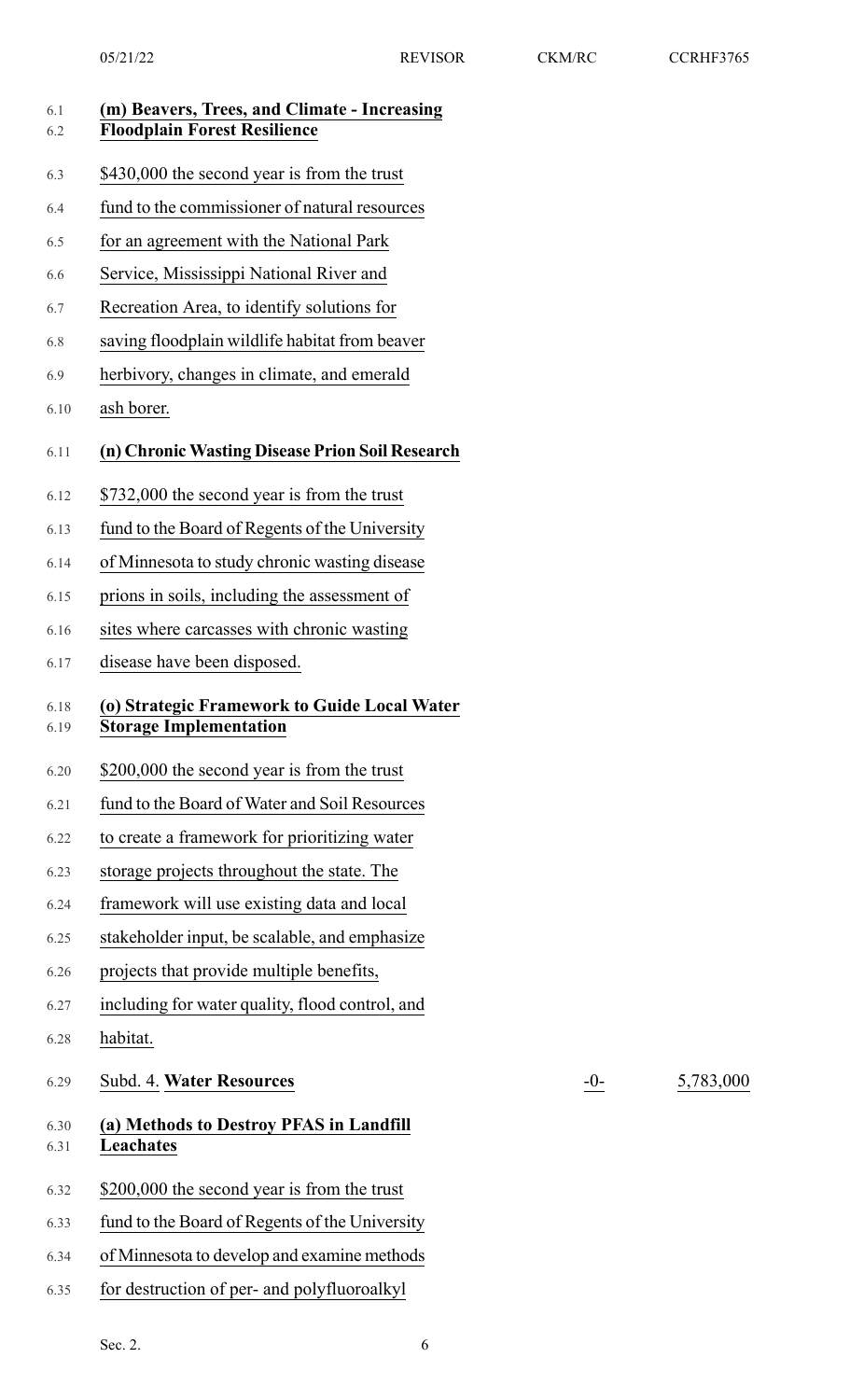| 7.1          | substances (PFAS) in landfill leachate. This                                            |
|--------------|-----------------------------------------------------------------------------------------|
| 7.2          | appropriation is subject to Minnesota Statutes,                                         |
| 7.3          | section 116P.10.                                                                        |
| 7.4<br>7.5   | (b) High Temperature Anaerobic Digestion of<br><b>Sewage Sludge</b>                     |
| 7.6          | \$208,000 the second year is from the trust                                             |
| 7.7          | fund to the Board of Regents of the University                                          |
| 7.8          | of Minnesota to demonstrate that high                                                   |
| 7.9          | temperature anaerobic digestion is effective                                            |
| 7.10         | at treating sewage sludge and preventing                                                |
| 7.11         | disease-causing microorganisms and antibiotic                                           |
| 7.12         | resistance genes from being released into the                                           |
| 7.13         | environment.                                                                            |
| 7.14<br>7.15 | (c) Mitigating Cyanobacterial Blooms and<br><b>Toxins Using Clay-Algae Flocculation</b> |
| 7.16         | \$326,000 the second year is from the trust                                             |
| 7.17         | fund to the Board of Regents of the University                                          |
| 7.18         | of Minnesota for St. Anthony Falls Laboratory                                           |
| 7.19         | to develop and test a clay-algae flocculation                                           |
| 7.20         | method to mitigate cyanobacterial blooms that                                           |
| 7.21         | can contaminate drinking water and cause                                                |
| 7.22         | mass fish mortality. This appropriation is                                              |
| 7.23         | subject to Minnesota Statutes, section 116P.10.                                         |
| 7.24<br>7.25 | (d) Changing Winters and Game Fish in<br><b>Minnesota Lakes</b>                         |
| 7.26         | \$238,000 the second year is from the trust                                             |
| 7.27         | fund to the Board of Regents of the University                                          |
| 7.28         | of Minnesota for the Large Lakes Observatory                                            |
| 7.29         | in Duluth to determine how changing winter                                              |
| 7.30         | conditions such as ice cover, snowfall patterns,                                        |
| 7.31         | and water quality affect Minnesota's game fish                                          |
| 7.32         | populations.                                                                            |
| 7.33         | (e) Rainy River Drivers of Lake of the Woods                                            |

7.34 **Algal Blooms**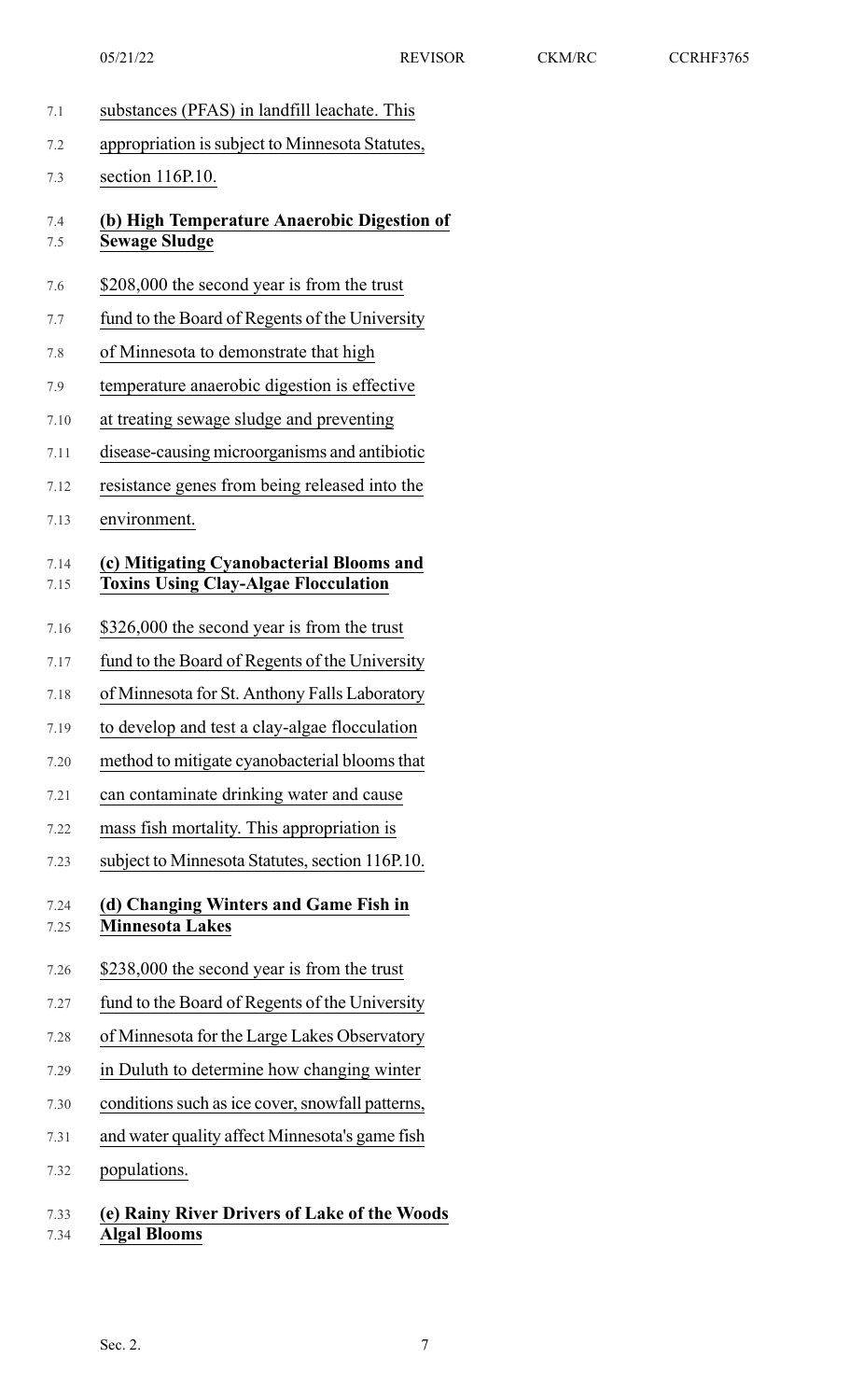8.1 \$608,000 the second year is from the trust

8.2 fund to the commissioner of natural resources 8.3 for an agreement with the United States 8.4 Geological Survey, Upper Midwest Water 8.5 Science Center, to guide the reduction of 8.6 phosphorus inputs to Lake of the Woods by 8.7 examining sources, mobility, and storage of 8.8 sediment-bound phosphorus in the Rainy 8.9 River. This appropriation is available until 8.10 June 30, 2026, by which time the project must 8.11 be completed and final products delivered. 8.12 **(f) Water and Climate Information to Enhance** 8.13 **Community Resilience** 8.14 \$564,000 the second year is from the trust 8.15 fund to the Board of Regents of the University 8.16 of Minnesota to provide information on 8.17 potential future water resources to 8.18 communities and individuals to guide 8.19 adaptation planning. 8.20 **(g) Catch and Reveal: Discovering Unknown** 8.21 **Fish Contamination Threats** 8.22 \$246,000 the second year is from the trust 8.23 fund to the Board of Regents of the University 8.24 of Minnesota for the Natural Resources 8.25 Research Institute in Duluth to identify 8.26 contaminants present in Minnesota water 8.27 bodies using passive sampling and 8.28 discovery-based chemical analysis and rank 8.29 the contaminants' potential threat to 8.30 Minnesota's fisheries. This appropriation is 8.31 available until June 30, 2026, by which time 8.32 the project must be completed and final 8.33 products delivered. 8.34 **(h) Increased Intense Rain and Flooding in** 8.35 **Minnesota's Watersheds** Sec. 2.  $8$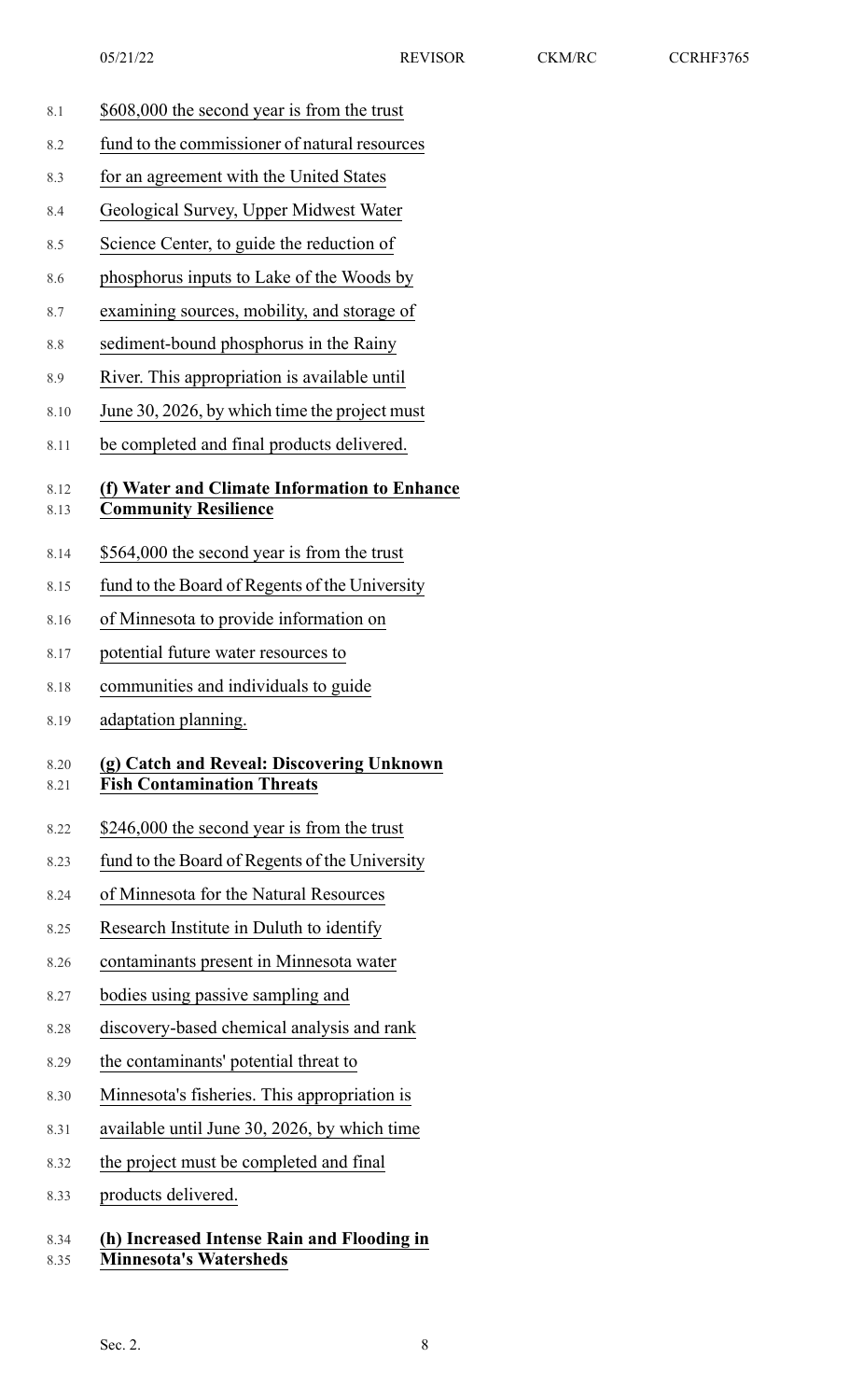| 9.1          | \$192,000 the second year is from the trust                                      |
|--------------|----------------------------------------------------------------------------------|
| 9.2          | fund to the Science Museum of Minnesota for                                      |
| 9.3          | the St. Croix Watershed Research Station to                                      |
| 9.4          | partner with local communities to determine                                      |
| 9.5          | the causes of increased flooding and the most                                    |
| 9.6          | cost-effective solutions for reducing flood risk                                 |
| 9.7          | in the Cottonwood River watershed and other                                      |
| 9.8          | agricultural watersheds in southern Minnesota.                                   |
| 9.9<br>9.10  | (i) Is the Tire Chemical 6PPDq Killing<br><b>Minnesota's Fish?</b>               |
| 9.11         | \$437,000 the second year is from the trust                                      |
| 9.12         | fund to the Board of Regents of the University                                   |
| 9.13         | of Minnesota to optimize detection methods,                                      |
| 9.14         | determine environmental occurrence, and                                          |
| 9.15         | evaluate risk to Minnesota's fish populations                                    |
| 9.16         | of the toxic tire-derived chemical 6PPDq.                                        |
| 9.17<br>9.18 | (j) Mitigation Strategies for Agroplastic PFAS<br>and Microplastic Contamination |
|              |                                                                                  |
| 9.19         | \$169,000 the second year is from the trust                                      |
| 9.20         | fund to the Board of Regents of the University                                   |
| 9.21         | of Minnesota for the West Central Research                                       |
| 9.22         | and Outreach Center, Morris, to study plastic                                    |
| 9.23         | use in the agricultural supply chain and to                                      |
| 9.24         | research and communicate strategies to reduce                                    |
| 9.25         | impacts of this plastic use, including water                                     |
| 9.26         | and land contamination from microplastics,                                       |
| 9.27         | PFAS, and related compounds.                                                     |
| 9.28<br>9.29 | (k) Innovative Technology for PFAS Destruction<br>in Drinking Water              |
| 9.30         | \$445,000 the second year is from the trust                                      |
| 9.31         | fund to the Board of Regents of the University                                   |
| 9.32         | of Minnesota for the Southern Research and                                       |
| 9.33         | Outreach Center to develop and demonstrate                                       |
| 9.34         | a treatment process based on continuous                                          |
| 9.35         | liquid-phase plasma discharge technology to                                      |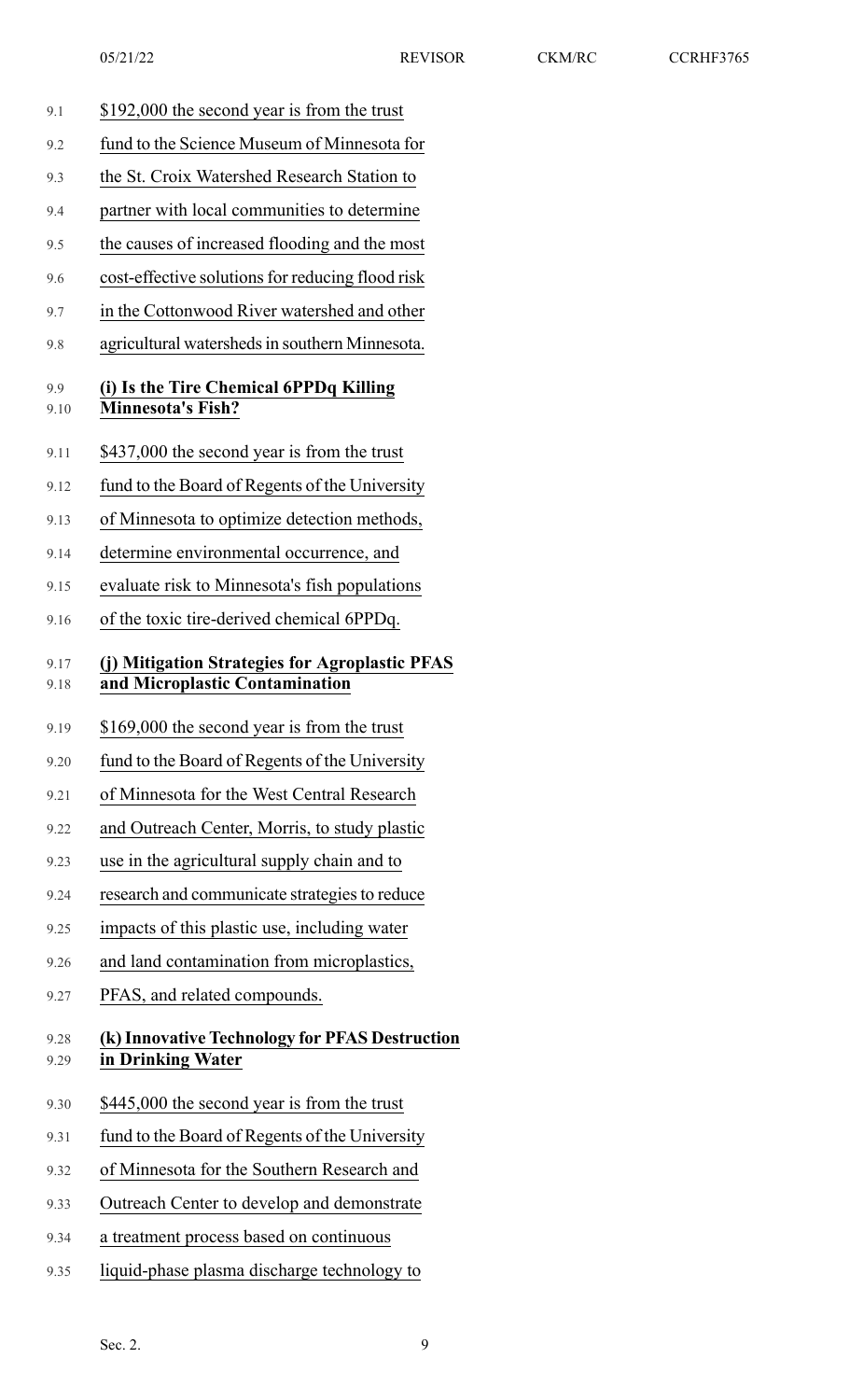- 10.1 destroy per- and polyfluoroalkyl substances
- 10.2 (PFAS) in drinking water. This appropriation
- 10.3 is subject to Minnesota Statutes, section

10.4 116P.10.

## 10.5 **(l) Salt Threatens Minnesota Water Quality and** 10.6 **Fisheries**

- 10.7 \$1,228,000 the second year is from the trust
- 10.8 fund to the Science Museum of Minnesota for
- 10.9 the St. Croix Watershed Research Station to
- 10.10 determine chloride tipping points that lead to
- 10.11 water-quality and food-web degradations,
- 10.12 measure how and when lakes are salinized,
- 10.13 identify lake and food-web resilience to
- 10.14 chloride, and test impacts of deicing
- 10.15 alternatives.

### 10.16 **(m) PFAS Contaminant Mitigation Using** 10.17 **Hybrid Engineered Wetlands**

- 10.18 \$446,000 the second year is from the trust
- 10.19 fund to the commissioner of natural resources
- 10.20 for an agreement with St. Louis County to
- 10.21 design, implement, and evaluate an innovative
- 10.22 method for protecting water resources through
- 10.23 mitigation of per- and polyfluoroalkyl
- 10.24 substances(PFAS) from landfill leachate using
- 10.25 engineered wetland treatment systems.

#### 10.26 **(n) Scaling a Market-Driven Water-Quality** 10.27 **Solution for Row-Crop Farming**

- 10.28 \$476,000 the second year is from the trust
- 10.29 fund to the Board of Regents of the University
- 10.30 of Minnesota to work with farmers to
- 10.31 accelerate adoption of grain-camelina rotations
- 10.32 in targeted watersheds as a scalable and
- 10.33 market-driven way to enhance stewardship of
- 10.34 soil, water, and wildlife.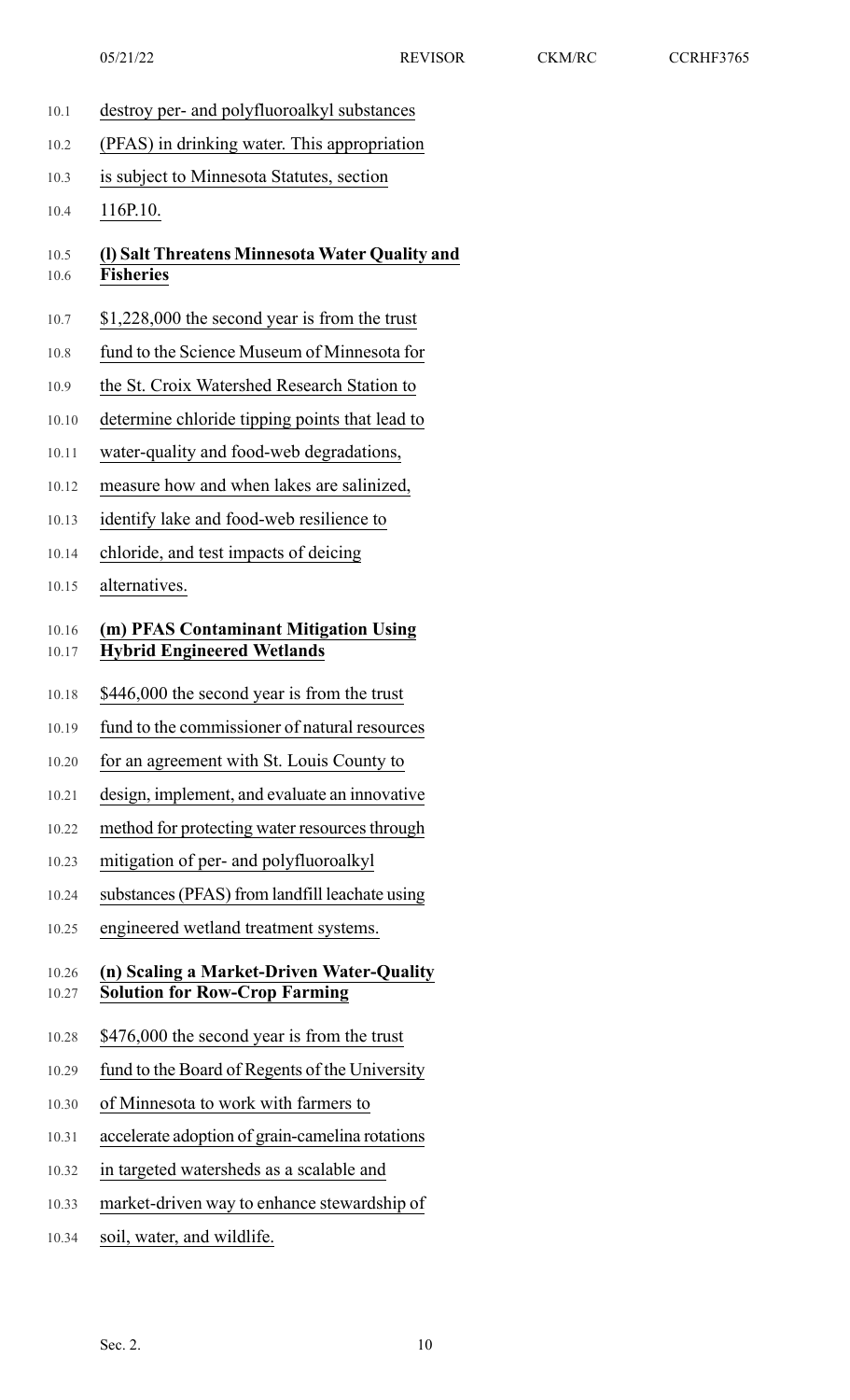|                         | 05/21/22                                                                                                                | <b>REVISOR</b> | <b>CKM/RC</b> | CCRHF3765 |
|-------------------------|-------------------------------------------------------------------------------------------------------------------------|----------------|---------------|-----------|
| 11.1                    | Subd. 5. Environmental Education                                                                                        |                | $-0-$         | 4,269,000 |
| 11.2<br>11.3            | (a) Teacher Field School: Stewardship through<br><b>Nature-Based Education</b>                                          |                |               |           |
| 11.4                    | \$500,000 the second year is from the trust                                                                             |                |               |           |
| 11.5                    | fund to the commissioner of natural resources                                                                           |                |               |           |
| 11.6                    | for an agreement with Hamline University to                                                                             |                |               |           |
| 11.7                    | create an immersive, research-backed field                                                                              |                |               |           |
| 11.8                    | school for teachers to use nature-based                                                                                 |                |               |           |
| 11.9                    | education to benefit student well-being and                                                                             |                |               |           |
| 11.10                   | academic outcomes while increasing                                                                                      |                |               |           |
| 11.11                   | stewardship habits.                                                                                                     |                |               |           |
| 11.12<br>11.13<br>11.14 | (b) Increasing K-12 Student Learning to Develop<br><b>Environmental Awareness, Appreciation, and</b><br><b>Interest</b> |                |               |           |
| 11.15                   | $$1,602,000$ the second year is from the trust                                                                          |                |               |           |
| 11.16                   | fund to the commissioner of natural resources                                                                           |                |               |           |
| 11.17                   | for an agreement with Osprey Wilds                                                                                      |                |               |           |
| 11.18                   | Environmental Learning Center to partner with                                                                           |                |               |           |
| 11.19                   | Minnesota's five other accredited residential                                                                           |                |               |           |
| 11.20                   | environmental learning centers to provide                                                                               |                |               |           |
| 11.21                   | needs-based scholarships to at least 25,000                                                                             |                |               |           |
| 11.22                   | K-12 students statewide for immersive                                                                                   |                |               |           |
| 11.23                   | multiday environmental learning experiences.                                                                            |                |               |           |
| 11.24<br>11.25          | (c) Expanding Access to Wildlife Learning Bird<br>by Bird                                                               |                |               |           |
| 11.26                   | \$276,000 the second year is from the trust                                                                             |                |               |           |
| 11.27                   | fund to the commissioner of natural resources                                                                           |                |               |           |
| 11.28                   | to engage young people from diverse                                                                                     |                |               |           |
| 11.29                   | communities in wildlife conservation through                                                                            |                |               |           |
| 11.30                   | bird-watching in schools, outdoor leadership                                                                            |                |               |           |
| 11.31                   | training, and participating in neighborhood                                                                             |                |               |           |
| 11.32                   | bird walks.                                                                                                             |                |               |           |
| 11.33<br>11.34          | (d) Engaging a Diverse Public in Environmental<br>Stewardship                                                           |                |               |           |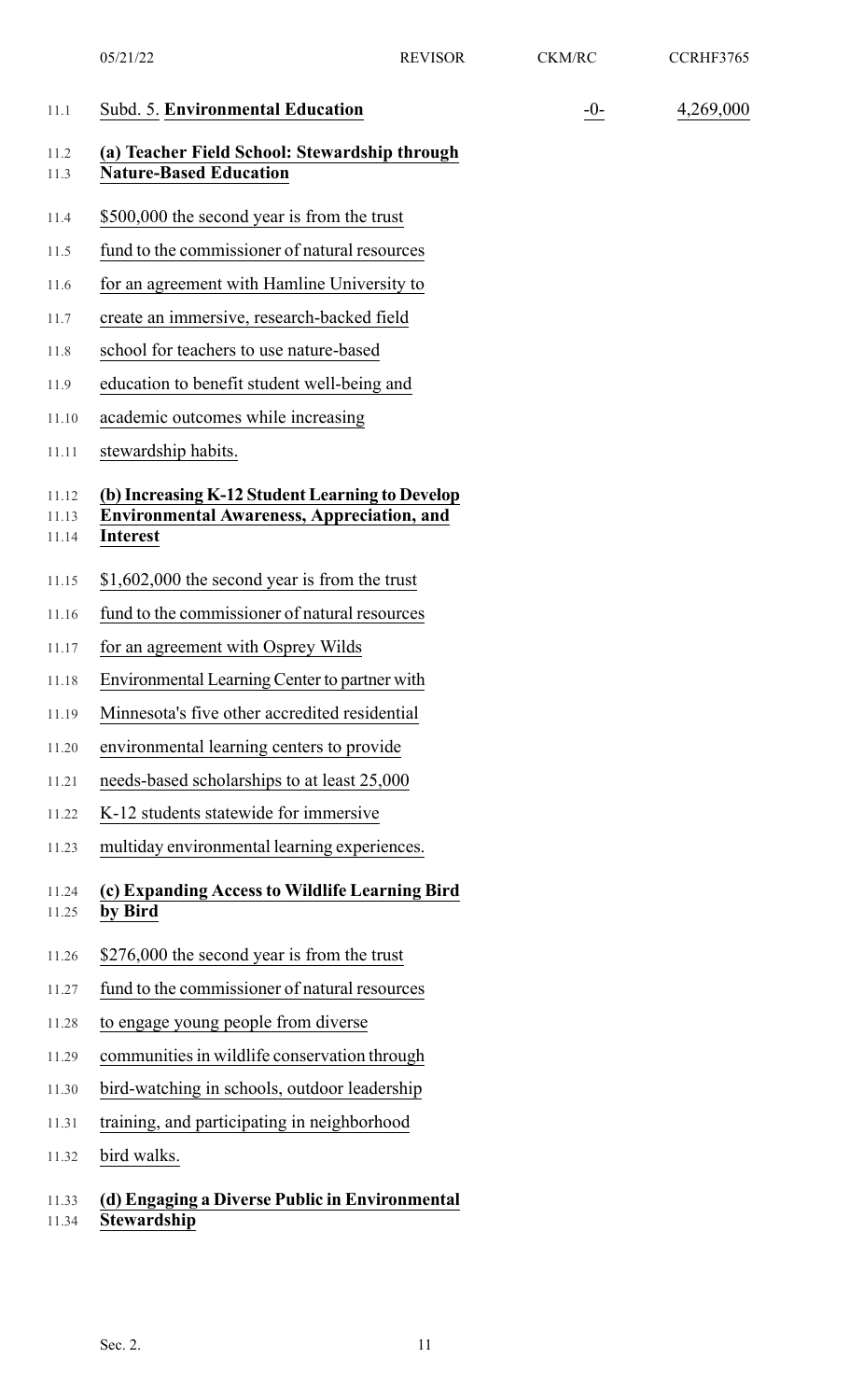- 12.1 \$300,000 the second year is from the trust
- 12.2 fund to the commissioner of natural resources
- 12.3 for an agreement with Great River Greening
- 12.4 to increase participation in natural resources
- 12.5 restoration efforts through volunteer,
- 12.6 internship, and youth engagement activities
- 12.7 that target diverse audiences more accurately
- 12.8 reflecting local demographic and
- 12.9 socioeconomic conditions in Minnesota.

## 12.10 **(e) Bugs Below Zero: Engaging Citizens in** 12.11 **Winter Research**

- 12.12 \$198,000 the second year is from the trust
- 12.13 fund to the Board of Regents of the University
- 12.14 of Minnesota to raise awareness about the
- 12.15 winter life of bugs, inspire learning about
- 12.16 stream food webs, and engage citizen scientists
- 12.17 in research and environmental stewardship.

### 12.18 **(f) ESTEP: Earth Science Teacher Education** 12.19 **Project**

- 12.20 \$495,000 the second year is from the trust
- 12.21 fund to the commissioner of natural resources
- 12.22 for an agreement with the Minnesota Science
- 12.23 Teachers Association to provide professional
- 12.24 development for Minnesota science teachers
- 12.25 in environmental and earth science to
- 12.26 strengthen environmental education in schools.

#### 12.27 **(g) YES! Students Take Action to Complete Eco** 12.28 **Projects**

- 12.29 \$199,000 the second year is from the trust
- 12.30 fund to the commissioner of natural resources
- 12.31 for an agreement with Prairie Woods
- 12.32 Environmental Learning Center, in partnership
- 12.33 with Ney Nature Center and Laurentian
- 12.34 Environmental Center, to empower Minnesota
- 12.35 youth to connect with natural resource experts,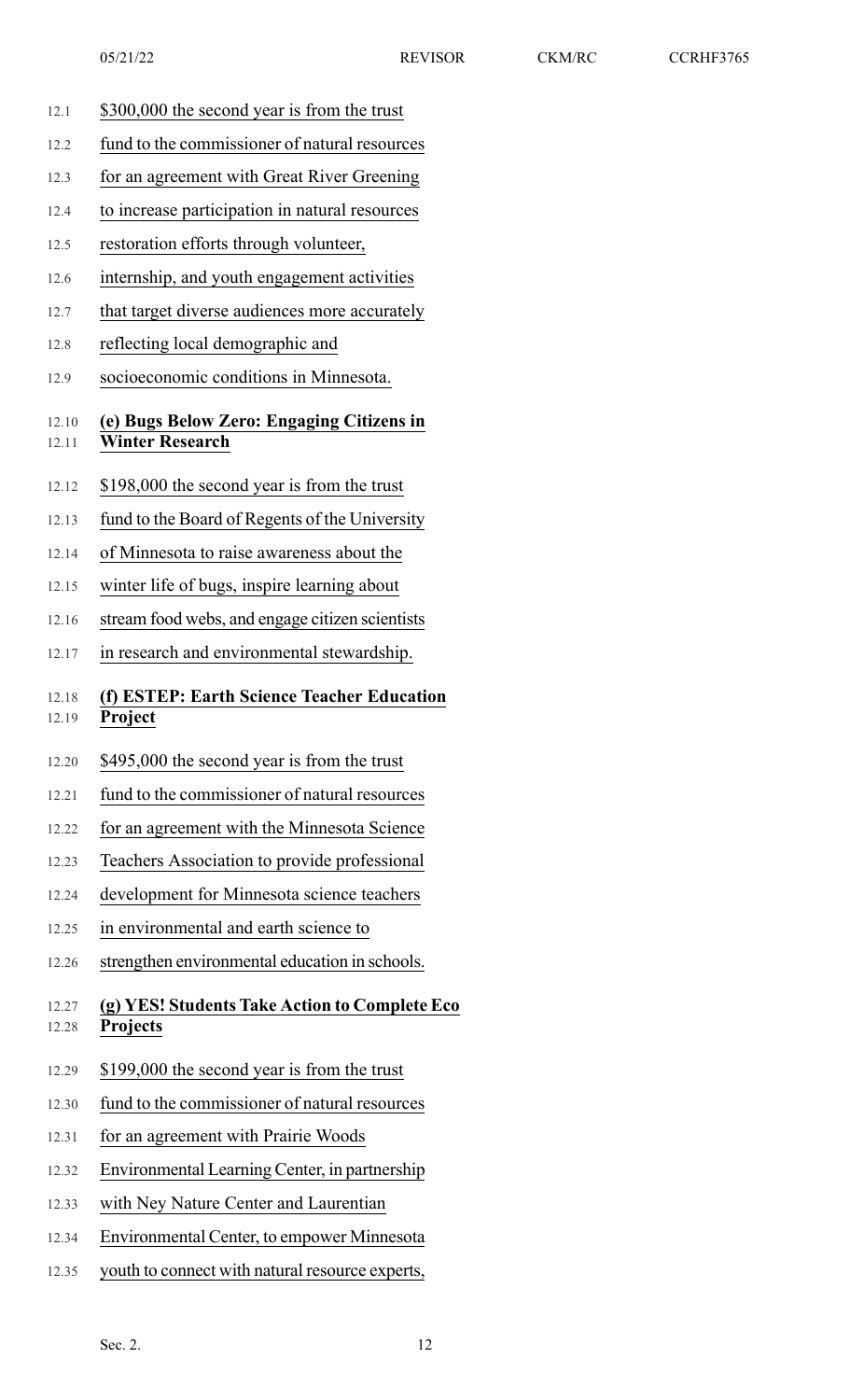- 13.1 identify ecological challenges, and take action
- 13.2 to complete innovative projects in their

13.3 communities.

- 13.4 **(h) Increasing Diversity in Environmental** 13.5 **Careers**
- 13.6 \$500,000 the second year is from the trust
- 13.7 fund to the commissioner of natural resources,
- 13.8 in cooperation with Conservation Corps
- 13.9 Minnesota and Iowa, to encourage a diversity
- 13.10 of students to pursue careers in the
- 13.11 environment and natural resources through
- 13.12 internships, mentorships, and fellowships with
- 13.13 the Department of Natural Resources, the
- 13.14 Board of Water and Soil Resources, and the
- 13.15 Pollution Control Agency.

### 13.16 **(i) Diversity and Access to Wildlife-Related** 13.17 **Opportunities**

- 13.18 \$199,000 the second year is from the trust
- 13.19 fund to the Board of Regents of the University
- 13.20 of Minnesota to broaden the state's
- 13.21 conservation constituency by researching
- 13.22 diverse communities' values about nature and
- 13.23 wildlife experiences and identifying barriers
- 13.24 to engagement.
- 13.25 Subd. 6. **Aquatic and Terrestrial Invasive** 13.26 **Species**
- 13.27 **(a) Minnesota Invasive Terrestrial Plants and** 13.28 **Pests Center**
- 13.29 \$6,230,000 the second year is from the trust
- 13.30 fund to the Board of Regents of the University
- 13.31 of Minnesota to support the Minnesota
- 13.32 Invasive Terrestrial Plants and Pests Center
- 13.33 to fund high-priority research projects to better
- 13.34 manage invasive plants, pathogens, and pests
- 13.35 on Minnesota's natural and agricultural lands.

-0- 6,404,000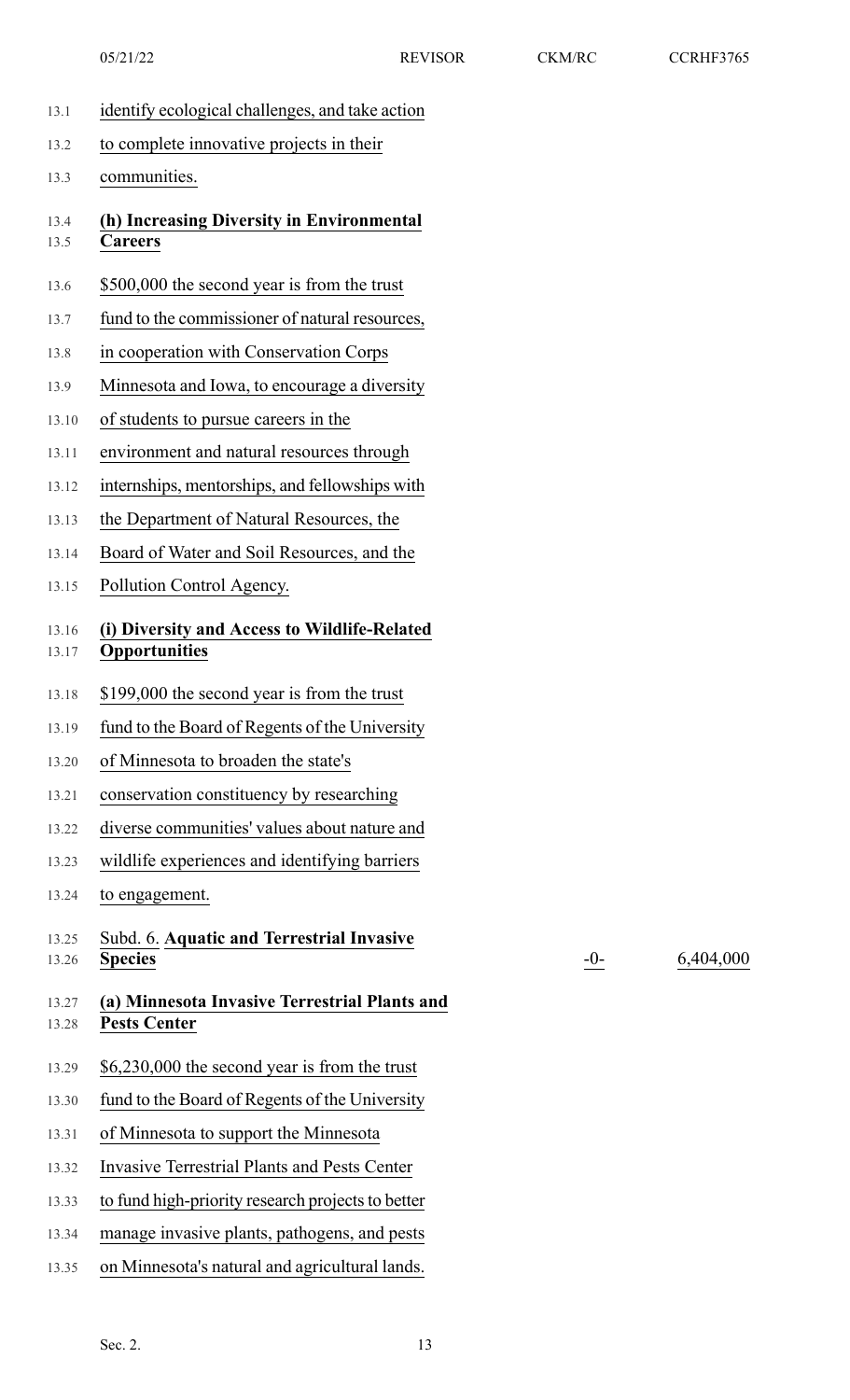14.1 This appropriation is subject to Minnesota 14.2 Statutes, section 116P.10. This appropriation 14.3 is available until June 30, 2027, by which time 14.4 the project must be completed and final 14.5 products delivered. 14.6 **(b) Purple Loosestrife Biocontrol Citizen Science** 14.7 **Program** 14.8 \$174,000 the second year is from the trust 14.9 fund to the commissioner of natural resources 14.10 for an agreement with the Wild Rivers 14.11 Conservancy to protect and restore native 14.12 ecosystems by identifying purple loosestrife 14.13 in priority management areas and engaging, 14.14 educating, and empowering citizens to use an 14.15 approved purple loosestrife biocontrol in 14.16 Minnesota's St. Croix River watershed. 14.17 Subd. 7. **Air Quality and Renewable Energy** -0- 843,000 14.18 **(a) Green Solar Cellsfrom a Minnesota Natural** 14.19 **Resource** 14.20 \$673,000 the second year is from the trust 14.21 fund to the Board of Regents of the University 14.22 of Minnesota to develop an efficient, low cost, 14.23 and nontoxic pyrite solar cell and conduct a 14.24 feasibility study for using Iron Range 14.25 resources to manufacture this product. This 14.26 appropriation is subject to Minnesota Statutes, 14.27 section 116P.10. 14.28 **(b) Morris GHG Emissions Inventory and** 14.29 **Mitigation Strategies** 14.30 \$170,000 the second year is from the trust 14.31 fund to the commissioner of natural resources 14.32 for an agreement with the city of Morris to 14.33 conserve natural resources by conducting a 14.34 greenhouse gas (GHG) emissions inventory 14.35 of city and county operations as part of the 05/21/22 REVISOR CKM/RC CCRHF3765

Sec. 2.  $14$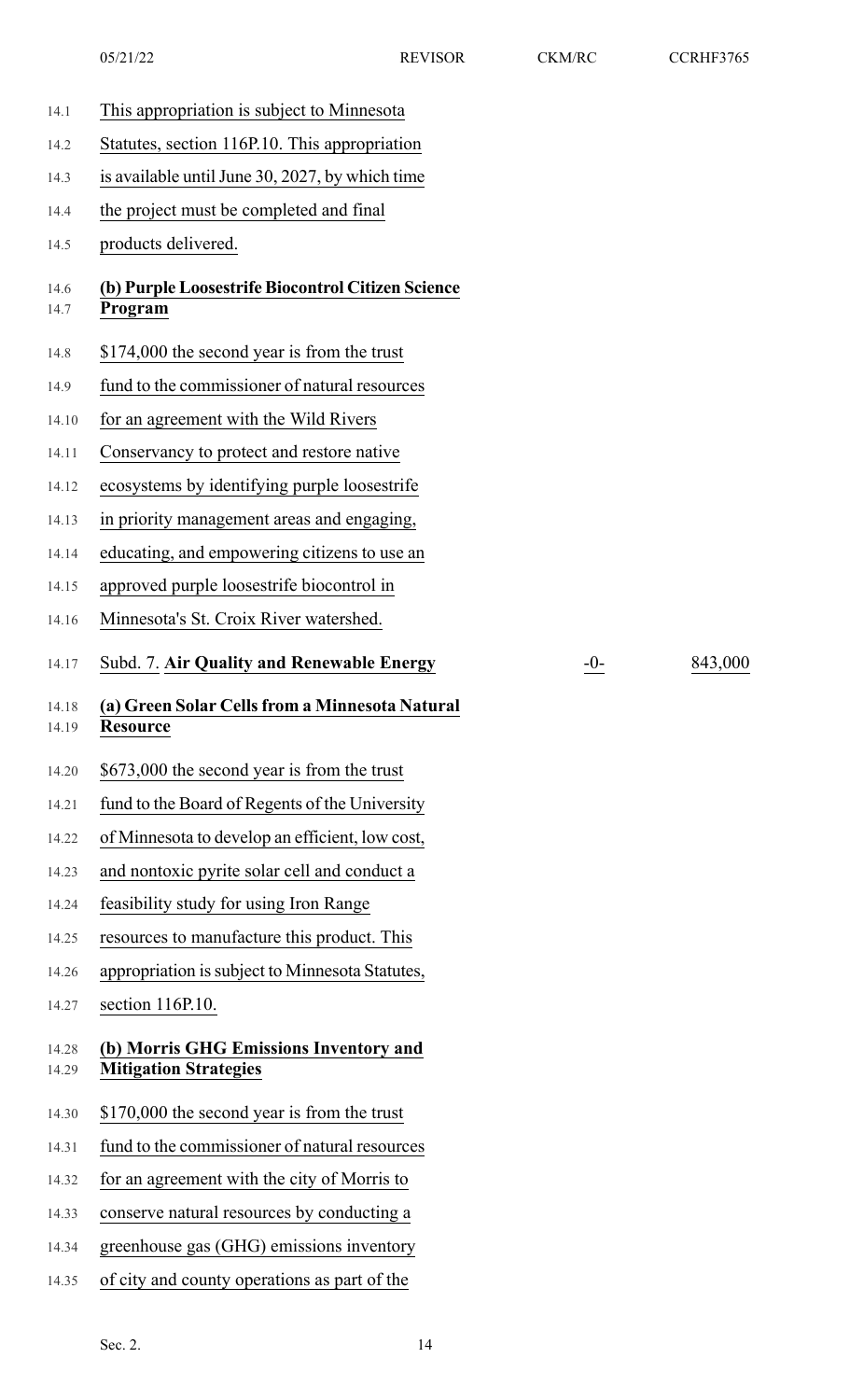| 15.1           | Morris Model partnership, implementing                                               |
|----------------|--------------------------------------------------------------------------------------|
| 15.2           | policy to achieve targeted reductions, and                                           |
| 15.3           | disseminating findings. This appropriation is                                        |
| 15.4           | available until June 30, 2026, by which time                                         |
| 15.5           | the project must be completed and final                                              |
| 15.6           | products delivered.                                                                  |
| 15.7<br>15.8   | Subd. 8. Methods to Protect, Restore, and<br><b>Enhance Land, Water, and Habitat</b> |
| 15.9<br>15.10  | (a) Minnesota's Volunteer Rare Plant<br><b>Conservation Corps</b>                    |
| 15.11          | \$859,000 the second year is from the trust                                          |
| 15.12          | fund to the Board of Regents of the University                                       |
| 15.13          | of Minnesota for the Minnesota Landscape                                             |
| 15.14          | Arboretum to partner with the Department of                                          |
| 15.15          | Natural Resources and the Minnesota Native                                           |
| 15.16          | Plant Society to establish and train a volunteer                                     |
| 15.17          | corps to survey, monitor, and bank seed from                                         |
| 15.18          | Minnesota's rare plant populations and                                               |
| 15.19          | enhance the effectiveness and efficiencies of                                        |
| 15.20          | conservation efforts.                                                                |
| 15.21<br>15.22 | (b) Conservation Corps Veterans Service Corps<br>Program                             |
| 15.23          | \$1,339,000 the second year is from the trust                                        |
| 15.24          | fund to the commissioner of natural resources                                        |
| 15.25          | for an agreement with Conservation Corps                                             |
| 15.26          | Minnesota to create a Veterans Service Corps                                         |
| 15.27          | program to accelerate natural resource                                               |
| 15.28          | restorations in Minnesota while providing                                            |
| 15.29          | workforce development opportunities for the                                          |
| 15.30          | state's veterans.                                                                    |
| 15.31<br>15.32 | (c) Creating Seed Sources of Early-Blooming<br><b>Plants for Pollinators</b>         |
| 15.33          | \$200,000 the second year is from the trust                                          |
| 15.34          | fund to the commissioner of natural resources                                        |
| 15.35          | to establish new populations of early-season                                         |

 $-0$ - $\frac{11,294,000}{ }$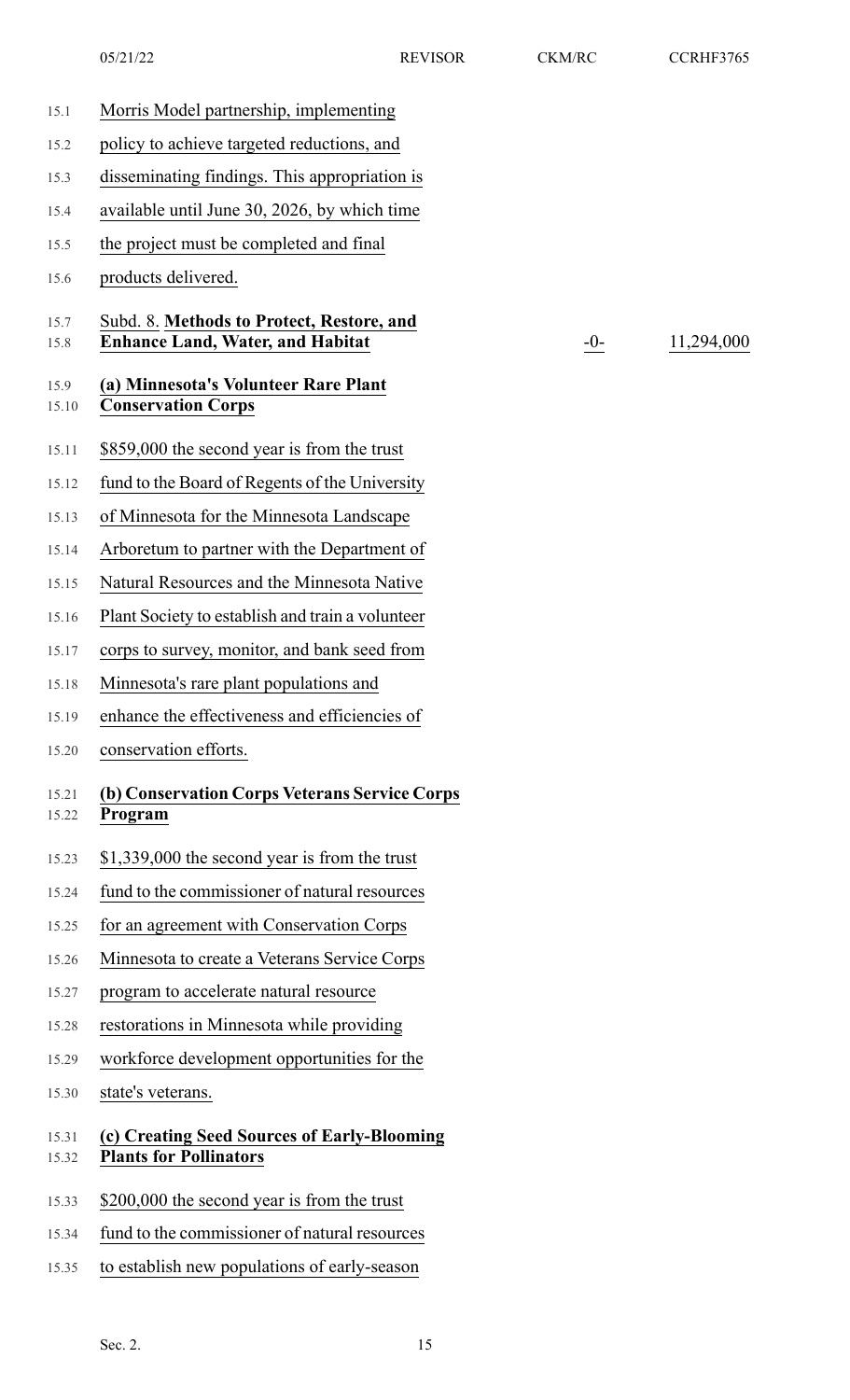- 16.1 flowers by hand-harvesting and propagating 16.2 species that are currently lacking in prairie 16.3 restorations and that are essential to pollinator 16.4 health. This appropriation is available until 16.5 June 30, 2026, by which time the project must 16.6 be completed and final products delivered. 16.7 **(d) Hastings Lake Rebecca Park Area** 16.8 \$1,000,000 the second year is from the trust 16.9 fund to the commissioner of natural resources 16.10 for an agreement with the city of Hastings to 16.11 develop an ecological-based master plan for 16.12 Lake Rebecca Park and to enhance habitat 16.13 quality and construct passive recreational 16.14 facilities consistent with the master plan. No 16.15 funds for implementation may be spent until 16.16 the master plan is complete. 16.17 **(e) Pollinator Plantings and the Redistribution** 16.18 **of Soil Toxins** 16.19 \$610,000 the second year is from the trust 16.20 fund to the Board of Regents of the University 16.21 of Minnesota to map urban and suburban soil 16.22 toxins of concern, such as heavy metals and 16.23 microplastics, and to test whether pollinator 16.24 plantings can redistribute these toxins in the 16.25 soil of yards, parks, and community gardens 16.26 and reduce exposure to humans and wildlife. 16.27 **(f) PFAS Fungal-Wood Chip Filtering System** 16.28 \$189,000 the second year is from the trust 16.29 fund to the Board of Regents of the University 16.30 of Minnesota to identify, develop, and 16.31 field-test various types of waste wood chips 16.32 and fungi to sequester and degrade PFAS 16.33 leachate from contaminated waste sites. This
- 16.34 appropriation is subject to Minnesota Statutes,
- 16.35 section 116P.10.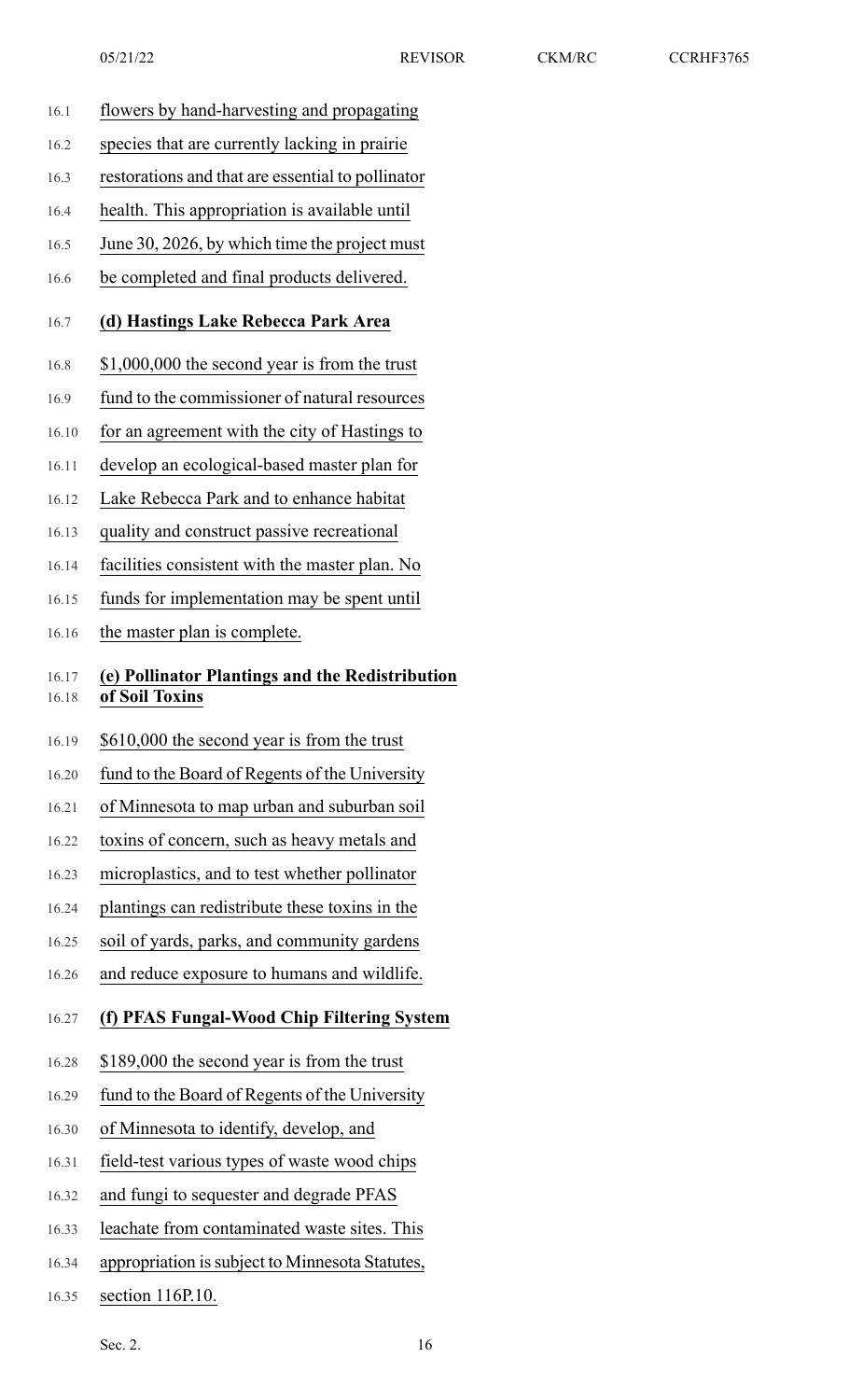| 17.1<br>17.2   | (g) Phytoremediation for Extracting Deicing<br>Salt                            |
|----------------|--------------------------------------------------------------------------------|
| 17.3           | \$451,000 the second year is from the trust                                    |
| 17.4           | fund to the Board of Regents of the University                                 |
| 17.5           | of Minnesota to protect lands and waters from                                  |
| 17.6           | contamination by collaborating with the                                        |
| 17.7           | Department of Transportation to develop                                        |
| 17.8           | methods for using native plants to remediate                                   |
| 17.9           | roadside deicing salt.                                                         |
| 17.10<br>17.11 | (h) Mustinka River Fish and Wildlife Habitat<br><b>Corridor Rehabilitation</b> |
| 17.12          | \$2,692,000 the second year is from the trust                                  |
| 17.13          | fund to the commissioner of natural resources                                  |
| 17.14          | for an agreement with the Bois de Sioux                                        |
| 17.15          | Watershed District to permanently rehabilitate                                 |
| 17.16          | a straightened reach of the Mustinka River to                                  |
| 17.17          | a naturally functioning stream channel and                                     |
| 17.18          | floodplain corridor for water, fish, and wildlife                              |
| 17.19          | benefits.                                                                      |
| 17.20          | (i) Bohemian Flats Savanna Restoration                                         |
| 17.21          | \$286,000 the second year is from the trust                                    |
| 17.22          | fund to the commissioner of natural resources                                  |
| 17.23          | for an agreement with Minneapolis Park and                                     |
| 17.24          | Recreation Board to restore an area of                                         |
| 17.25          | compacted urban turf within Bohemian Flats                                     |
| 17.26          | Park and adjacent to the Mississippi River to                                  |
| 17.27          | an oak savanna ecosystem.                                                      |
| 17.28<br>17.29 | (j) Watershed and Forest Restoration: What a<br><b>Match!</b>                  |
| 17.30          | \$3,318,000 the second year is from the trust                                  |
| 17.31          | fund to the Board of Water and Soil                                            |
| 17.32          | Resources, in cooperation with soil and water                                  |
| 17.33          | conservation districts, the Mille Lacs Band of                                 |
| 17.34          | Ojibwe, and the Department of Natural                                          |
| 17.35          | Resources, to accelerate tree planting on                                      |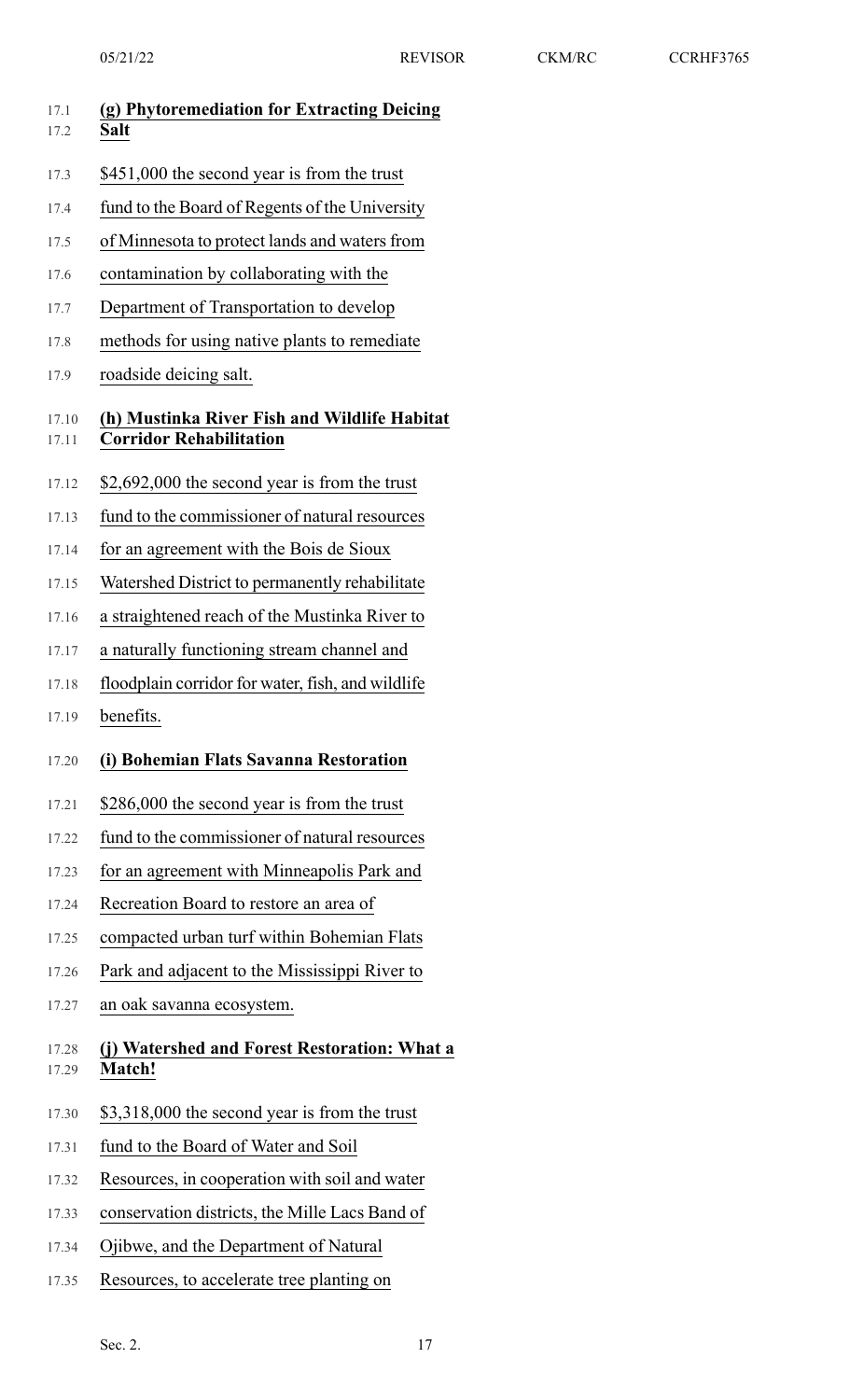- 18.1 privately owned, protected lands for
- 18.2 water-quality protection and carbon
- 18.3 sequestration.
- 18.4 **(k) River Habitat Restoration and Recreation** 18.5 **in Melrose**
- 18.6 \$350,000 the second year is from the trust
- 18.7 fund to the commissioner of natural resources
- 18.8 for an agreement with the city of Melrose to
- 18.9 conduct habitat restoration and create fishing,
- 18.10 canoeing, and camping opportunities along a
- 18.11 segment of the Sauk River within the city of
- 18.12 Melrose and to provide public education about
- 18.13 stream restoration, fish habitat, and the
- 18.14 importance of natural areas.

18.15 Subd. 9. **Habitat and Recreation** -0- 26,179,000

- 18.16 **(a) Mesabi Trail: Wahlsten Road (CR 26) to** 18.17 **Tower**
- 18.18 \$1,307,000 the second year is from the trust
- 18.19 fund to the commissioner of natural resources
- 18.20 for an agreement with the St. Louis and Lake
- 18.21 Counties Regional Railroad Authority to
- 18.22 acquire easements, engineer, and construct a
- 18.23 segment of the Mesabi Trail beginning at the
- 18.24 intersection of Wahlsten Road (CR 26) and
- 18.25 Benson Road in Embarrass and extending to
- 18.26 Tower.
- 18.27 **(b) Environmental Learning Classroom with** 18.28 **Trails**
- 18.29 \$82,000 the second year is from the trust fund
- 18.30 to the commissioner of natural resources for
- 18.31 an agreement with Mountain Iron-Buhl Public
- 18.32 Schools to build an outdoor classroom
- 18.33 pavilion, accessible trails, and a footbridge
- 18.34 within the Mountain Iron-Buhl School Forest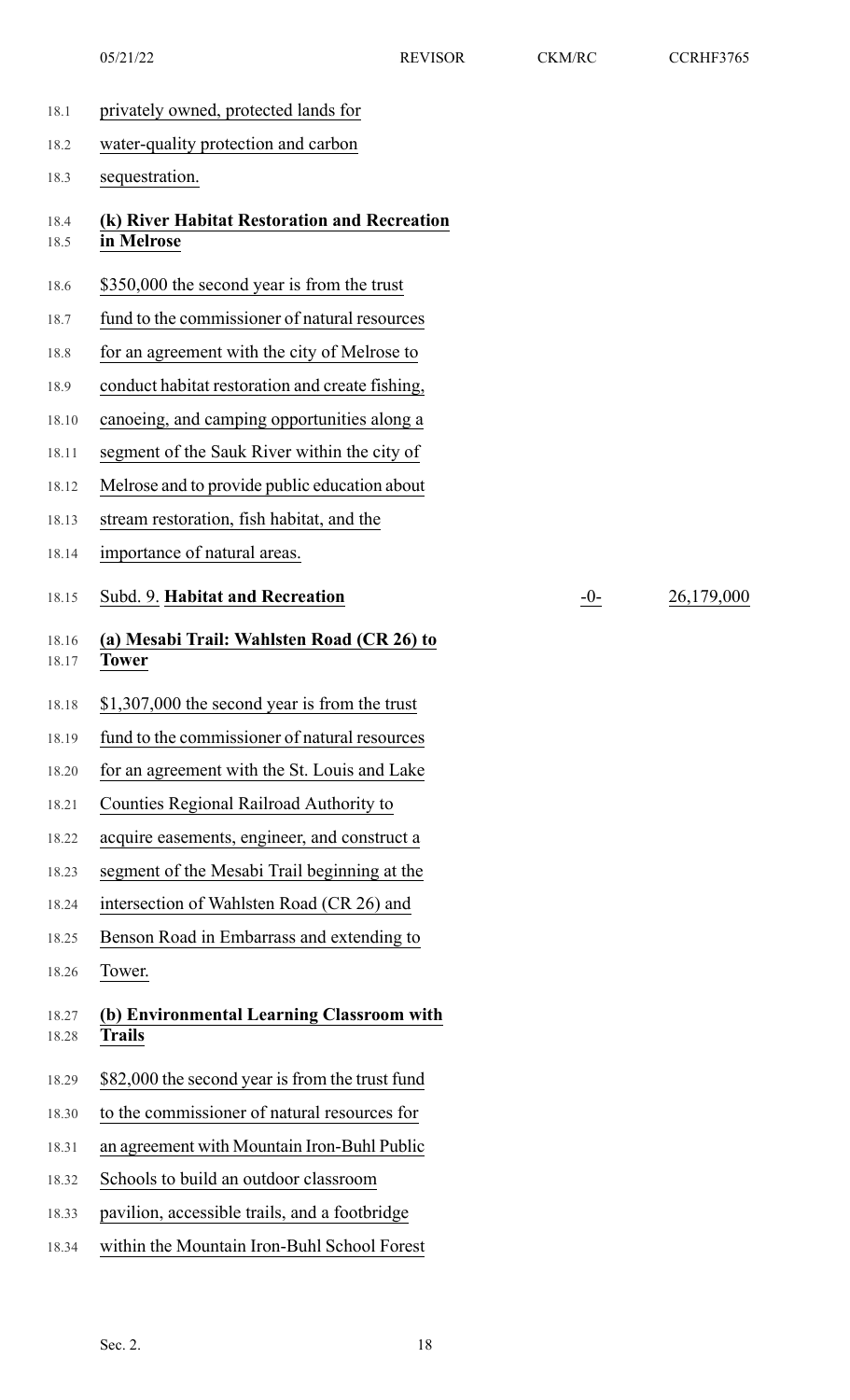19.1 to conduct environmental education that 19.2 cultivates a lasting conservation ethic. 19.3 **(c) Local Parks, Trails, and Natural Areas Grant** 19.4 **Programs** 19.5 \$3,560,000 the second year is from the trust 19.6 fund to the commissioner of natural resources 19.7 to solicit, rank, and fund competitive matching 19.8 grants for local parks, trail connections, and 19.9 natural and scenic areas under Minnesota 19.10 Statutes, section 85.019. This appropriation is 19.11 for local nature-based recreation, connections 19.12 to regional and state natural areas, and 19.13 recreation facilities and may not be used for 19.14 athletic facilities such as sport fields, courts, 19.15 and playgrounds. 19.16 **(d) St. Louis River Re-Connect** 19.17 \$500,000 the second year is from the trust 19.18 fund to the commissioner of natural resources 19.19 for an agreement with the city of Duluth to 19.20 expand recreational access along the St. Louis 19.21 River and estuary by implementing the St. 19.22 Louis River National Water Trail outreach 19.23 plan, designing and constructing upgrades and 19.24 extensions to the Waabizheshikana Trail, and 19.25 installing interpretive features that describe 19.26 the cultural and ecological significance of the 19.27 area. 19.28 **(e) Native Prairie Stewardship and Prairie Bank** 19.29 **Easement Acquisition** 19.30 \$1,353,000 the second year is from the trust 19.31 fund to the commissioner of natural resources 19.32 to provide technical stewardship assistance to 19.33 private landowners, restore and enhance native 19.34 prairie protected by easements in the native 19.35 prairie bank, and acquire easements for the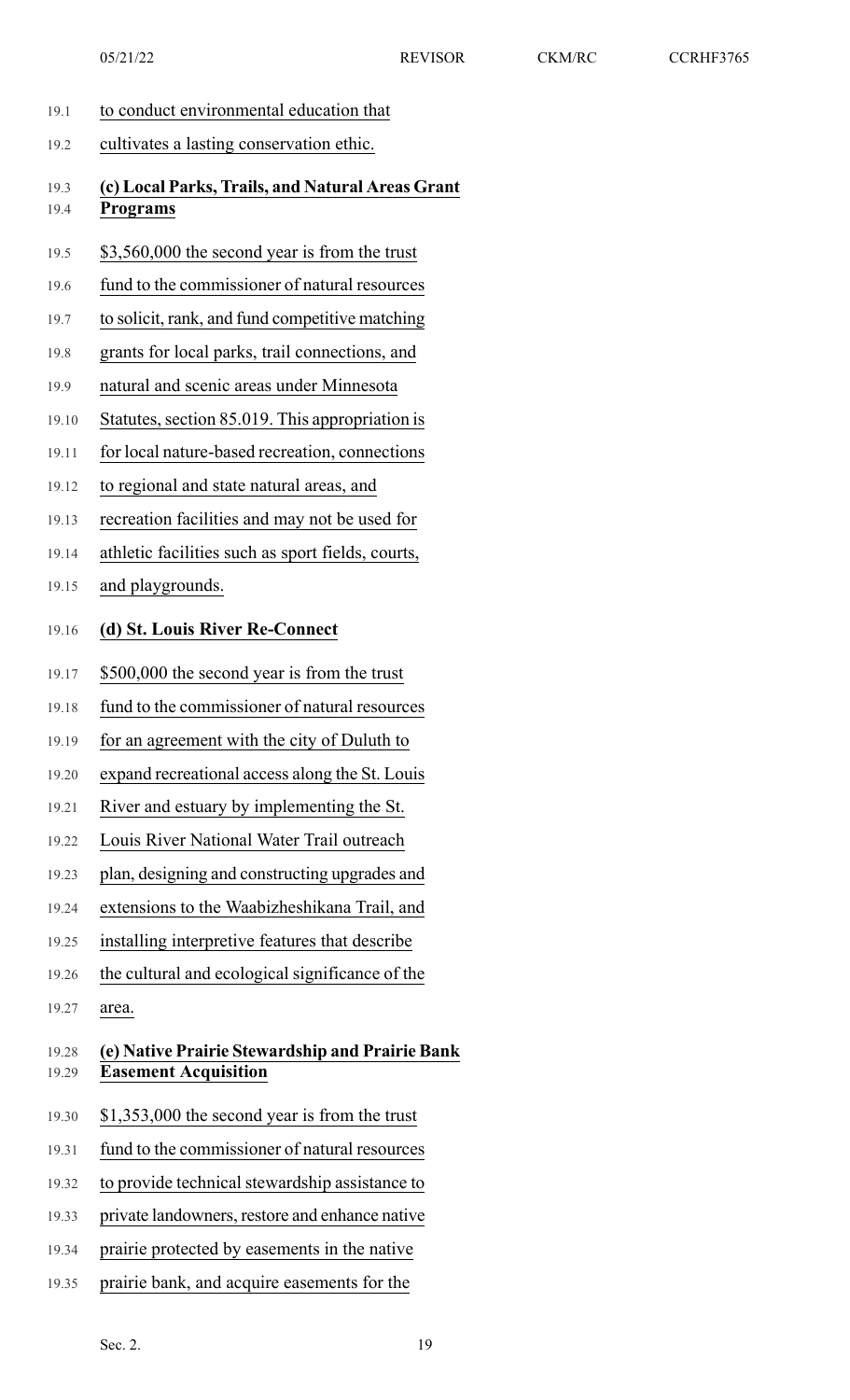- 20.1 native prairie bank in accordance with
- 20.2 Minnesota Statutes, section 84.96, including
- 20.3 preparing initial baseline property assessments.
- 20.4 Up to \$60,000 of this appropriation may be
- 20.5 deposited in the natural resources conservation
- 20.6 easement stewardship account created under
- 20.7 Minnesota Statutes, section 84.69, proportional
- 20.8 to the number of easements acquired.

### 20.9 **(f) Minnesota State Parks and State Trails** 20.10 **Maintenance and Development**

- 20.11 \$1,600,000 the second year is from the trust
- 20.12 fund to the commissioner of natural resources
- 20.13 for maintenance and development at state
- 20.14 parks, recreation areas, and trails to protect
- 20.15 Minnesota's natural heritage, enhance outdoor
- 20.16 recreation, and improve the efficiency of
- 20.17 public land management.
- 20.18 **(g) Minnesota State Trails Development**
- 20.19 \$7,387,000 the second year is from the trust
- 20.20 fund to the commissioner of natural resources
- 20.21 to expand recreational opportunities on
- 20.22 Minnesota state trails by rehabilitating and
- 20.23 enhancing existing state trails and replacing
- 20.24 or repairing existing state trail bridges.

### 20.25 **(h) SNA Habitat Restoration and Public** 20.26 **Engagement**

- 20.27 \$5,000,000 the second year is from the trust
- 20.28 fund to the commissioner of natural resources
- 20.29 for the scientific and natural areas (SNA)
- 20.30 program to restore and enhance exceptional
- 20.31 habitat on SNAs and increase public
- 20.32 involvement and outreach.

### 20.33 **(i) The Missing Link: Gull Lake Trail, Fairview** 20.34 **Township**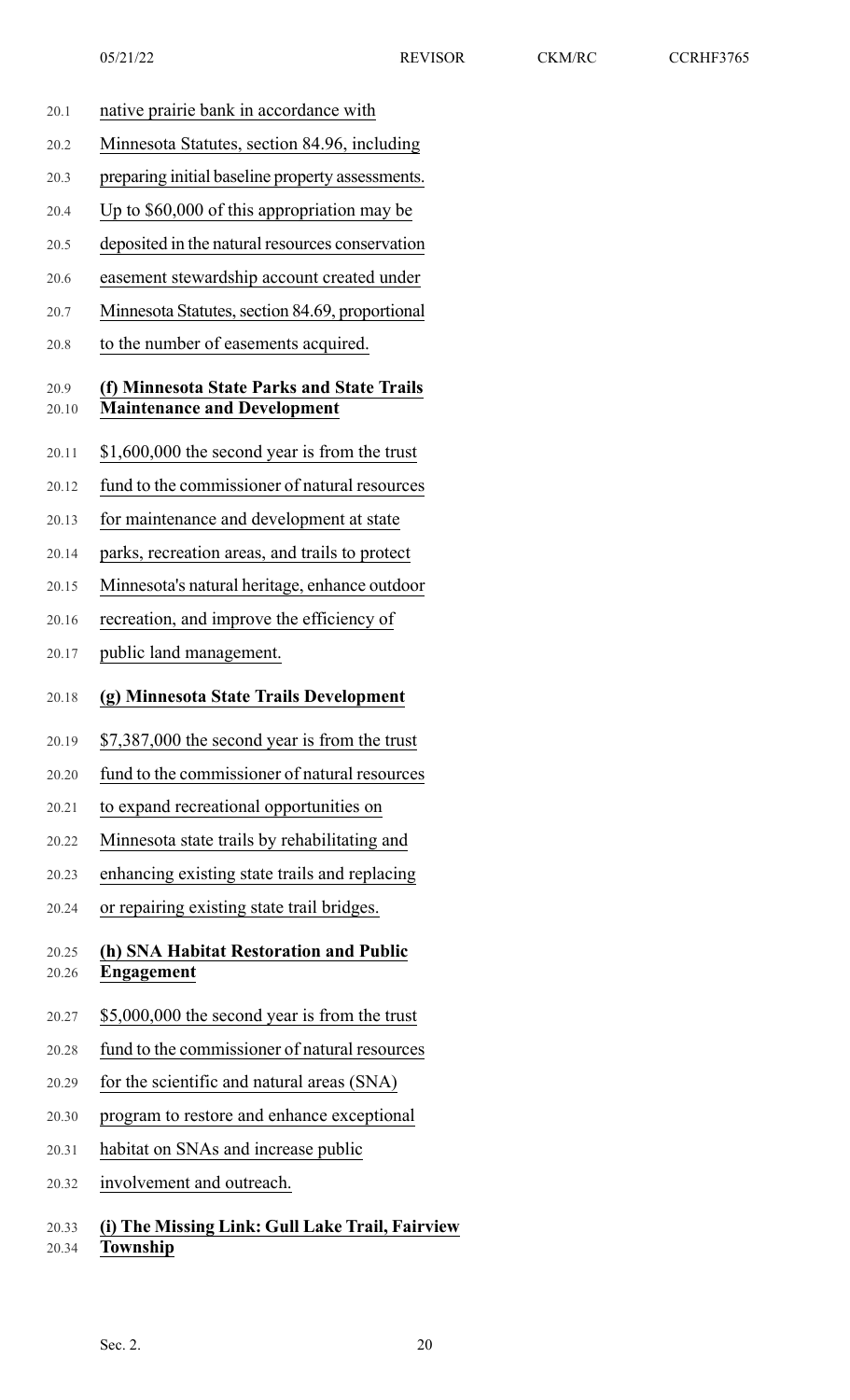- 21.1 \$1,394,000 the second year is from the trust
- 21.2 fund to the commissioner of natural resources
- 21.3 for an agreement with Fairview Township to
- 21.4 complete the Gull Lake Trail by engineering
- 21.5 and constructing the trail's final segment
- 21.6 through Fairview Township in the Brainerd
- 21.7 Lakes area.

#### 21.8 **(j) Silver Bay Multimodal Trailhead Project**

- 21.9 \$1,000,000 the second year is from the trust
- 21.10 fund to the commissioner of natural resources
- 21.11 for an agreement with the city of Silver Bay
- 21.12 to develop a multimodal trailhead center to
- 21.13 provide safe access to the Superior,
- 21.14 Gitchi-Gami, and C.J. Ramstad/North Shore
- 21.15 trails; Black Beach Park; and other
- 21.16 recreational destinations.

### 21.17 **(k) Brookston Campground, Boat Launch, and** 21.18 **Outdoor Recreational Facility**

- 21.19 \$453,000 the second year is from the trust
- 21.20 fund to the commissioner of natural resources
- 21.21 for an agreement with the city of Brookston
- 21.22 to build a campground, boat launch, and
- 21.23 outdoor recreation area on the banks of the St.
- 21.24 Louis River in northeastern Minnesota. Before
- 21.25 any trust fund dollars are spent, the city must
- 21.26 demonstrate that all funds to complete the
- 21.27 project are secured and a fiscal agent must be
- 21.28 approved in the work plan.

## 21.29 **(l) Silver Lake Trail Connection**

- 21.30 \$727,000 the second year is from the trust
- 21.31 fund to the commissioner of natural resources
- 21.32 for an agreement with the city of Virginia to
- 21.33 design, engineer, and construct a multiuse trail
- 21.34 that will connect Silver Lake Trail to a new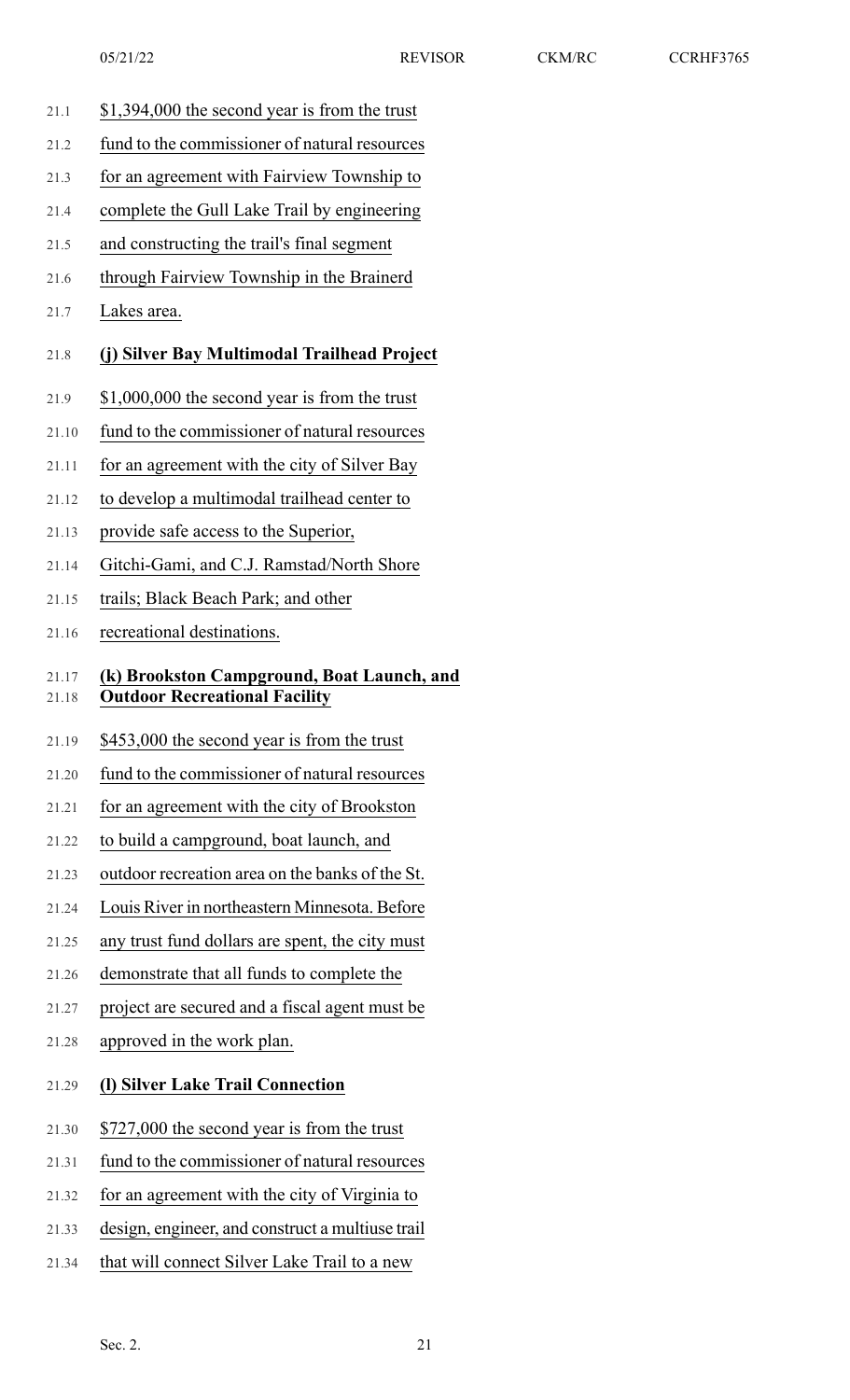| 22.1           | Miners Entertainment and Convention Center                      |
|----------------|-----------------------------------------------------------------|
| 22.2           | and provide lighting on Bailey Lake Trail.                      |
| 22.3<br>22.4   | (m) Floodwood Campground Improvement<br><b>Project</b>          |
| 22.5           | \$816,000 the second year is from the trust                     |
| 22.6           | fund to the commissioner of natural resources                   |
| 22.7           | for an agreement with the city of Floodwood                     |
| 22.8           | to upgrade the Floodwood Campground and                         |
| 22.9           | connecting trails to provide high-quality nature                |
| 22.10          | and recreation experience for people of all                     |
| 22.11          | ages.                                                           |
| 22.12<br>22.13 | (n) Ranier Safe Harbor/Transient Dock - Phase<br>$\overline{2}$ |
| 22.14          | \$1,000,000 the second year is from the trust                   |
| 22.15          | fund to the commissioner of natural resources                   |
| 22.16          | for an agreement with the city of Ranier to                     |
| 22.17          | construct a safe harbor and transient dock to                   |
| 22.18          | accommodate watercraft of many sizes to                         |
| 22.19          | improve public access for boat recreation on                    |
| 22.20          | Rainy Lake. Before trust fund dollars are                       |
| 22.21          | spent, a fiscal agent must be approved in the                   |
| 22.22          | work plan. Before any trust fund dollars are                    |
| 22.23          | spent, the city must demonstrate that all funds                 |
| 22.24          | to complete the project are secured. Any                        |
| 22.25          | revenue generated from selling products or                      |
| 22.26          | assets developed or acquired with this                          |
| 22.27          | appropriation must be repaid to the trust fund                  |
| 22.28          | unless a plan is approved for reinvestment of                   |
| 22.29          | income in the project as provided under                         |
| 22.30          | Minnesota Statutes, section 116P.10.                            |
| 22.31          | Subd. 10. Other Projects                                        |
| 22.32          | (a) Aggregate Resource Mapping                                  |
| 22.33          | \$500,000 the second year is from the trust                     |
| 22.34          | fund to the commissioner of natural resources                   |
| 22.35          | for continued mapping of the aggregate                          |

22.31 Subd. 10. **Other Projects** -0- 6,973,000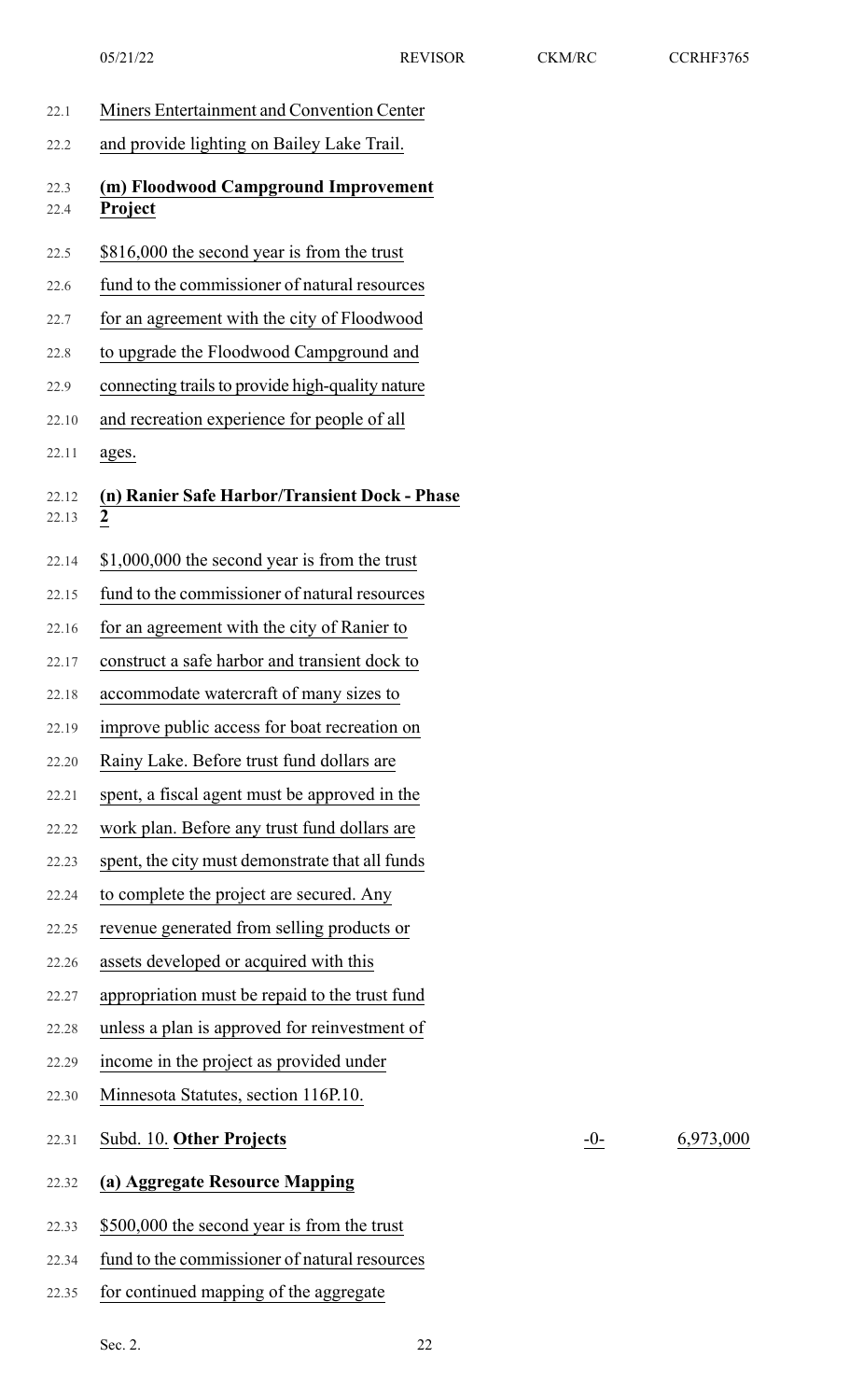| 23.1  | resource potential in the state of Minnesota      |
|-------|---------------------------------------------------|
| 23.2  | and to make the information available in print    |
| 23.3  | and electronic format to local units of           |
| 23.4  | government for use in planning and zoning.        |
| 23.5  | (b) Leaded Gasoline Contamination Analysis        |
| 23.6  | \$200,000 the second year is from the trust       |
| 23.7  | fund to the commissioner of administration        |
| 23.8  | for a grant to the city of Paynesville to procure |
| 23.9  | an analysis of the extent of leaded gasoline      |
| 23.10 | contamination in or near the cities of            |
| 23.11 | Paynesville, Foley, Alexandria, and Blaine,       |
| 23.12 | and of the threat posed by the contamination      |
| 23.13 | to each city's drinking water supply. The         |
| 23.14 | vendor selected to perform the analysis must      |
| 23.15 | use the same methodology to conduct the           |
| 23.16 | analysis for each city and must produce           |
| 23.17 | findings that are comparable between cities.      |
| 23.18 | The cities must work cooperatively to select      |
| 23.19 | a vendor. By January 15, 2024, the city           |
| 23.20 | administrator of the city of Paynesville must     |
| 23.21 | report the results of the analysis to the chairs  |
| 23.22 | and ranking minority members of the house         |
| 23.23 | of representatives and senate committees and      |
| 23.24 | divisions with jurisdiction over environment      |
| 23.25 | and natural resources.                            |
| 23.26 | (c) Living Snow Fence Program                     |
| 23.27 | \$200,000 the second year is from the trust       |
| 23.28 | fund to the commissioner of transportation for    |
| 23.29 | contracts to build and improve living snow        |
| 23.30 | fences consisting of trees, shrubs, native        |
| 23.31 | grasses, and wildflowers. Money appropriated      |
| 23.32 | in this paragraph may only be used to acquire     |
| 23.33 | and plant trees native to Minnesota. This         |
| 23.34 | appropriation is available until June 30, 2026.   |

## 23.35 **(d) Forest Data Inventory**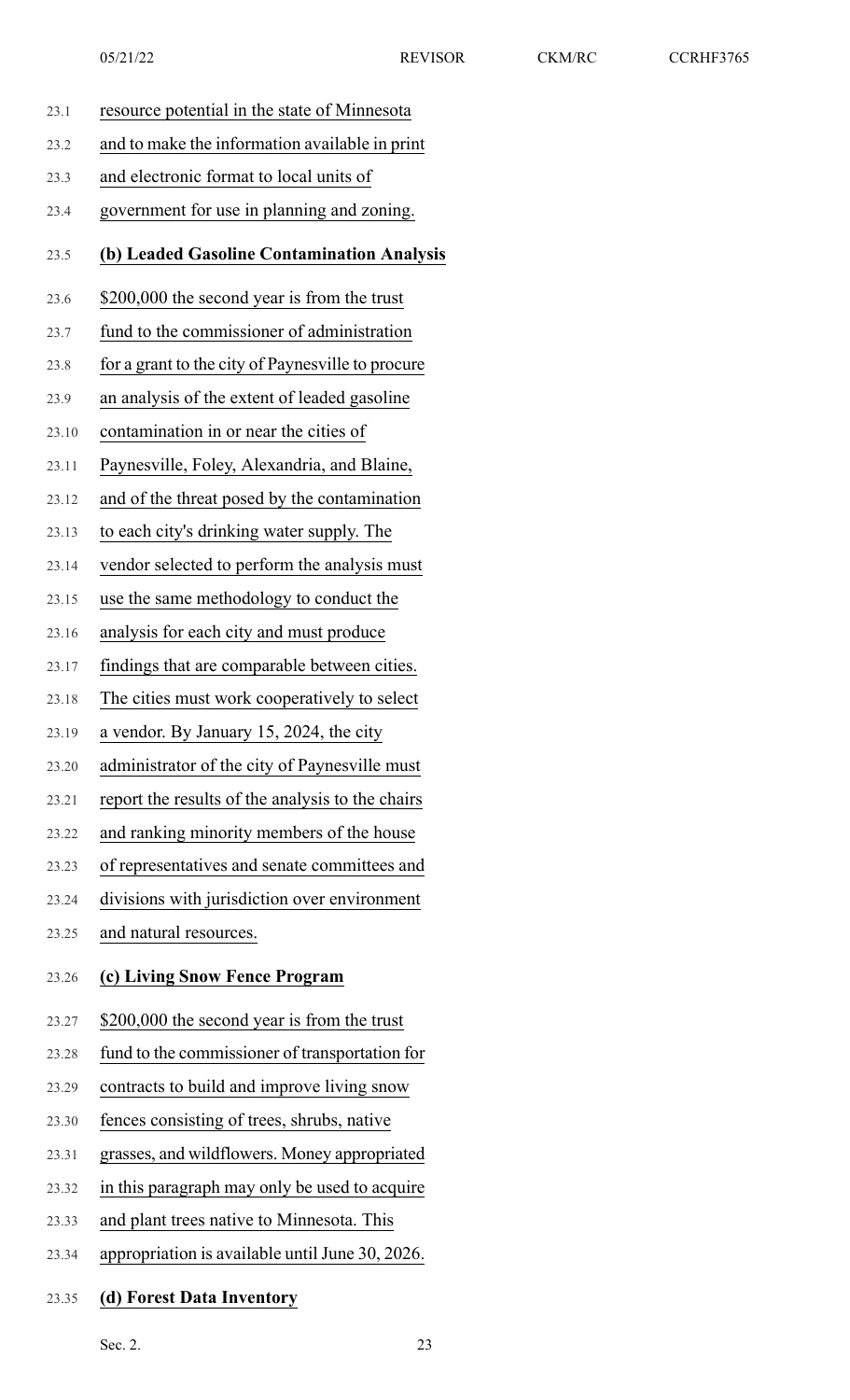24.1 \$500,000 the second year is from the trust 24.2 fund to the commissioner of natural resources 24.3 for an enhanced forest inventory on county 24.4 and private lands. 24.5 **(e) Conservation Reserve Program State** 24.6 **Incentives** 24.7 \$750,000 the second year is from the trust 24.8 fund to the Board of Water and Soil Resources 24.9 to provide onetime state incentive payments 24.10 to enrollees in the federal Conservation 24.11 Reserve Program (CRP) during the continuous 24.12 enrollment period and to enroll land in 24.13 conservation easements consistent with 24.14 Minnesota Statutes, section 103F.515. The 24.15 board may establish payment rates based on 24.16 land valuation and on environmental benefit 24.17 criteria, including but not limited to surface 24.18 water or groundwater pollution reduction, 24.19 drinking water protection, soil health, 24.20 pollinator and wildlife habitat, and other 24.21 conservation enhancements. The board may 24.22 use state funds to implement the program and 24.23 to provide technical assistance to landowners 24.24 or their agents to fulfill enrollment and 24.25 contract provisions. The board must consult 24.26 with the commissioners of agriculture, health, 24.27 natural resources, and the Pollution Control 24.28 Agency and the United States Department of 24.29 Agriculture in establishing program criteria. 24.30 This appropriation is available until June 30, 24.31 2026. 24.32 **(f) Groundwater Storage and Recovery Database** 24.33 \$400,000 the second year is from the trust 24.34 fund to the commissioner of natural resources 24.35 to complete a centralized aquifer property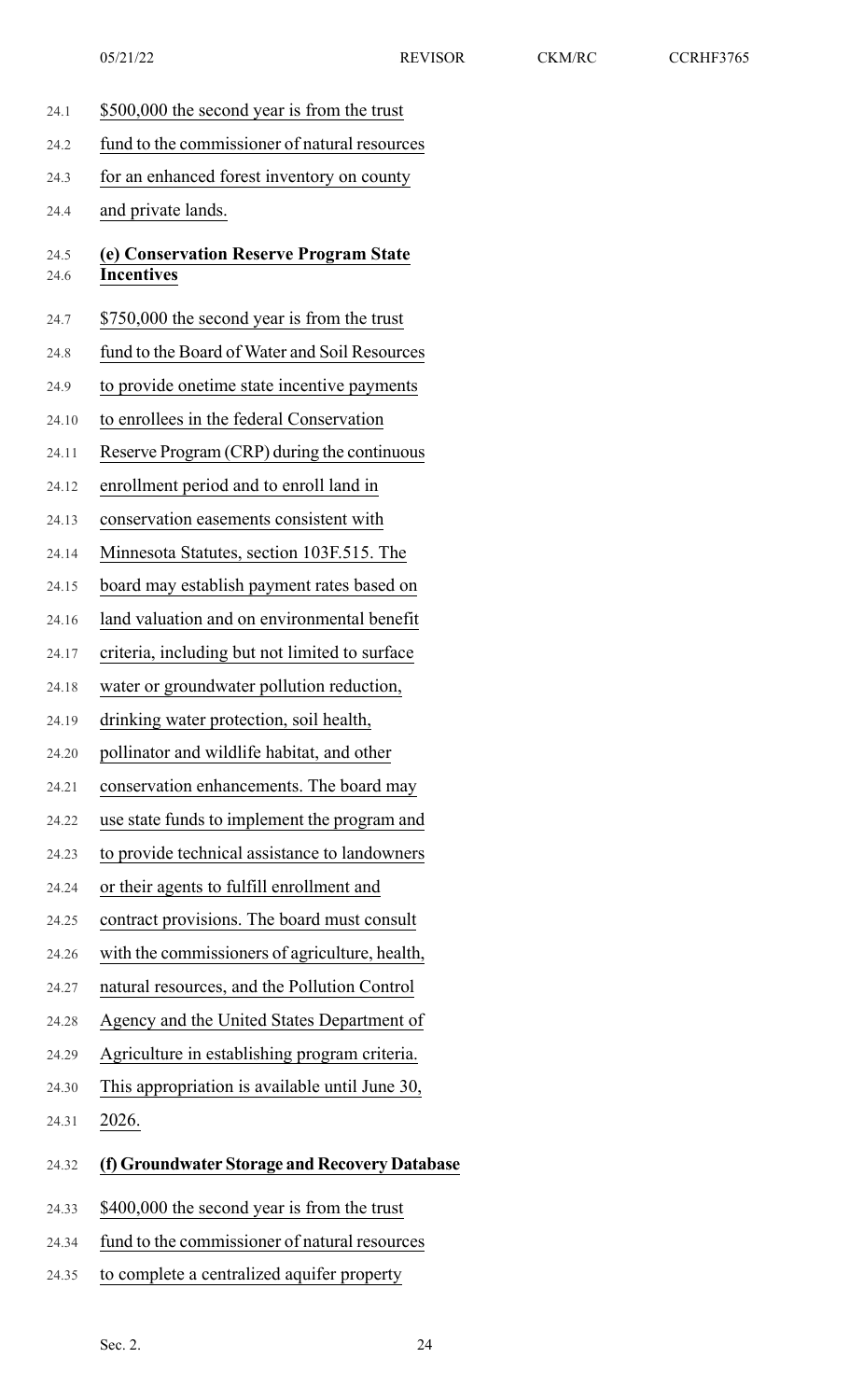25.1 database to provide needed data for site 25.2 characterization. 25.3 **(g) Rural and Farmstead Ring Levees** 25.4 \$360,000 the second year is from the trust 25.5 fund to the commissioner of natural resources 25.6 for grants to assist in constructing rural and 25.7 farmstead ring levees for flood protection in 25.8 the Red River watershed. A grant may not 25.9 exceed 50 percent of the cost of the project. 25.10 **(h) Replacing Failing Septic Systems to Protect** 25.11 **Groundwater** 25.12 \$2,000,000 the second year is from the trust 25.13 fund to the commissioner of the Pollution 25.14 Control Agency to counties for grants to 25.15 low-income landowners to address septic 25.16 systems that pose an imminent threat to public 25.17 health or safety or fail to protect groundwater. 25.18 The issuance of a loan under Minnesota 25.19 Statutes, section 17.117, for the purpose of 25.20 replacing a failed septic system, shall not 25.21 preclude a rural landowner from obtaining a 25.22 grant under this paragraph or vice versa. This 25.23 appropriation is available until June 30, 2025. 25.24 **(i) Forever Green** 25.25 \$763,000 the second year is from the trust 25.26 fund to the commissioner of agriculture for 25.27 grants to the Board of Regents of the 25.28 University of Minnesota to fund the Forever 25.29 Green Agriculture Initiative and protect the 25.30 state's natural resources while increasing the 25.31 efficiency, profitability, and productivity of 25.32 Minnesota farmers by incorporating perennial 25.33 and winter-annual crops into existing 25.34 agricultural practices. 05/21/22 REVISOR CKM/RC CCRHF3765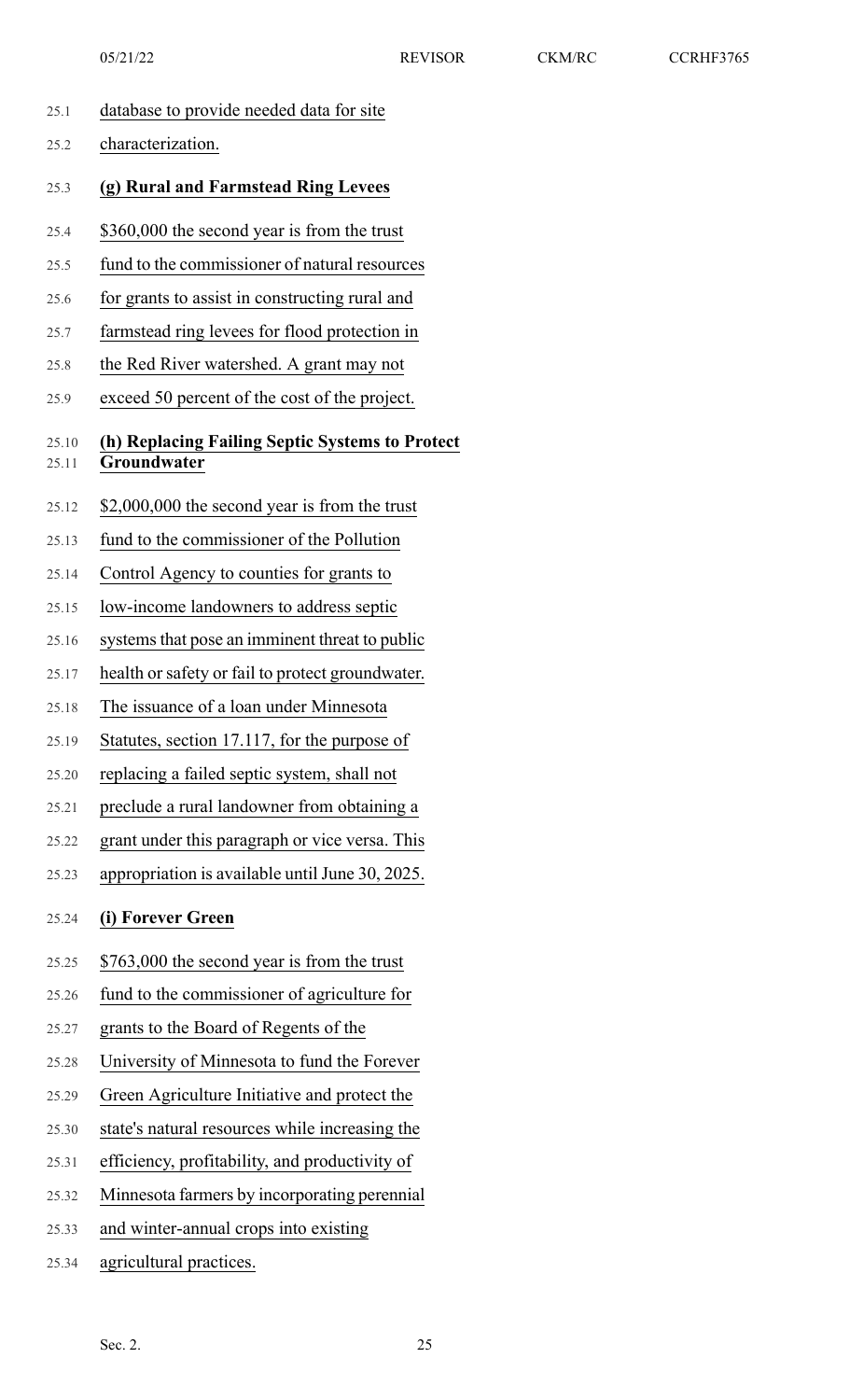| 26.1           | (j) Pig's Eye Landfill Task Force                                  |
|----------------|--------------------------------------------------------------------|
| 26.2           | \$800,000 the second year is from the trust                        |
| 26.3           | fund to the commissioner of the Pollution                          |
| 26.4           | Control Agency to establish a Pig's Eye                            |
| 26.5           | Landfill Task Force to coordinate efforts to                       |
| 26.6           | remediate and restore the Pig's Eye Landfill                       |
| 26.7           | Superfund site and address perfluoroalkyl and                      |
| 26.8           | polyfluoroalkyl substances (PFAS)                                  |
| 26.9           | contamination of Battle Creek, Pig's Eye Lake,                     |
| 26.10          | and nearby groundwater. The task force must                        |
| 26.11          | be made up of at least the commissioner of                         |
| 26.12          | the Pollution Control Agency, the                                  |
| 26.13          | commissioner of natural resources, the                             |
| 26.14          | commissioner of health, a representative from                      |
| 26.15          | the Metropolitan Council, a representative                         |
| 26.16          | from the city of St. Paul, a representative from                   |
| 26.17          | the city of South St. Paul, a representative                       |
| 26.18          | from the city of Newport, a representative                         |
| 26.19          | from Ramsey County, a representative from                          |
| 26.20          | Dakota County, a representative from                               |
| 26.21          | Washington County, and representatives from                        |
| 26.22          | relevant federal agencies. The task force is                       |
| 26.23          | subject to Minnesota Statutes, section 15.059,                     |
| 26.24          | subdivision 6. The task force must submit an                       |
| 26.25          | annual report to the chairs and ranking                            |
| 26.26          | minority members of the legislative                                |
| 26.27          | committees and divisions with jurisdiction                         |
| 26.28          | over the environment and natural resources                         |
| 26.29          | on the status of the task force's work. The final                  |
| 26.30          | report is due February 15, 2026. The task force                    |
| 26.31          | expires June 30, 2026. This appropriation is                       |
| 26.32          | available until June 30, 2026.                                     |
| 26.33<br>26.34 | (k) Developing Markets for Continuous Living<br><b>Cover Crops</b> |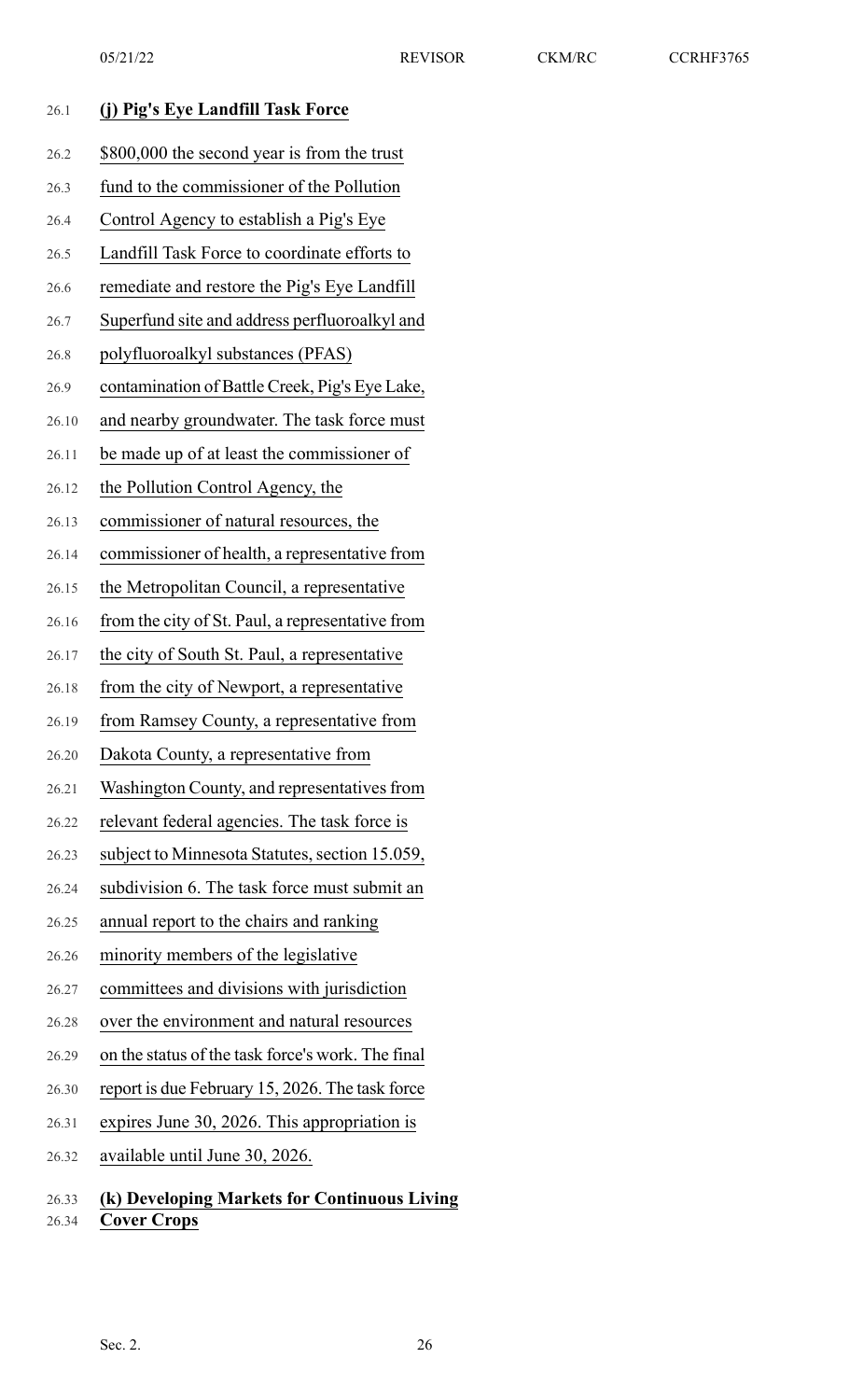| 27.1  | \$500,000 the second year is from the trust       |       |         |
|-------|---------------------------------------------------|-------|---------|
| 27.2  | fund to the commissioner of agriculture for       |       |         |
| 27.3  | grants to organizations in Minnesota to           |       |         |
| 27.4  | develop enterprises, supply chains, and           |       |         |
| 27.5  | markets for continuous living cover crops and     |       |         |
| 27.6  | cropping systems in the early stage of            |       |         |
| 27.7  | commercial development, including but not         |       |         |
| 27.8  | limited to regenerative poultry silvopasture      |       |         |
| 27.9  | systems, Kernza perennial grain, winter           |       |         |
| 27.10 | camelina, and elderberry.                         |       |         |
| 27.11 | Subd. 11. Administrative                          | $-0-$ | 132,000 |
| 27.12 | \$132,000 the second year is from the trust       |       |         |
| 27.13 | fund to the commissioner of natural resources,    |       |         |
| 27.14 | at the direction of the Legislative-Citizen       |       |         |
| 27.15 | Commission on Minnesota Resources, for            |       |         |
| 27.16 | expenses incurred in preparing and                |       |         |
| 27.17 | administering contracts, including for the        |       |         |
| 27.18 | agreements specified in this section.             |       |         |
| 27.19 | Subd. 12. Availability of Appropriations          |       |         |
| 27.20 | Money appropriated in this section may not        |       |         |
| 27.21 | be spent on activities unless they are directly   |       |         |
| 27.22 | related to and necessary for a specific           |       |         |
| 27.23 | appropriation and are specified in the work       |       |         |
| 27.24 | plan approved by the Legislative-Citizen          |       |         |
| 27.25 | Commission on Minnesota Resources. Money          |       |         |
| 27.26 | appropriated in this section must not be spent    |       |         |
| 27.27 | on indirect costs or other institutional overhead |       |         |
| 27.28 | charges that are not directly related to and      |       |         |
| 27.29 | necessary for a specific appropriation. Costs     |       |         |
| 27.30 | that are directly related to and necessary for    |       |         |
| 27.31 | an appropriation, including financial services,   |       |         |
| 27.32 | human resources, information services, rent,      |       |         |
| 27.33 | and utilities, are eligible only if the costs can |       |         |
| 27.34 | be clearly justified and individually             |       |         |
| 27.35 | documented specific to the appropriation's        |       |         |
|       |                                                   |       |         |

Sec. 2. 27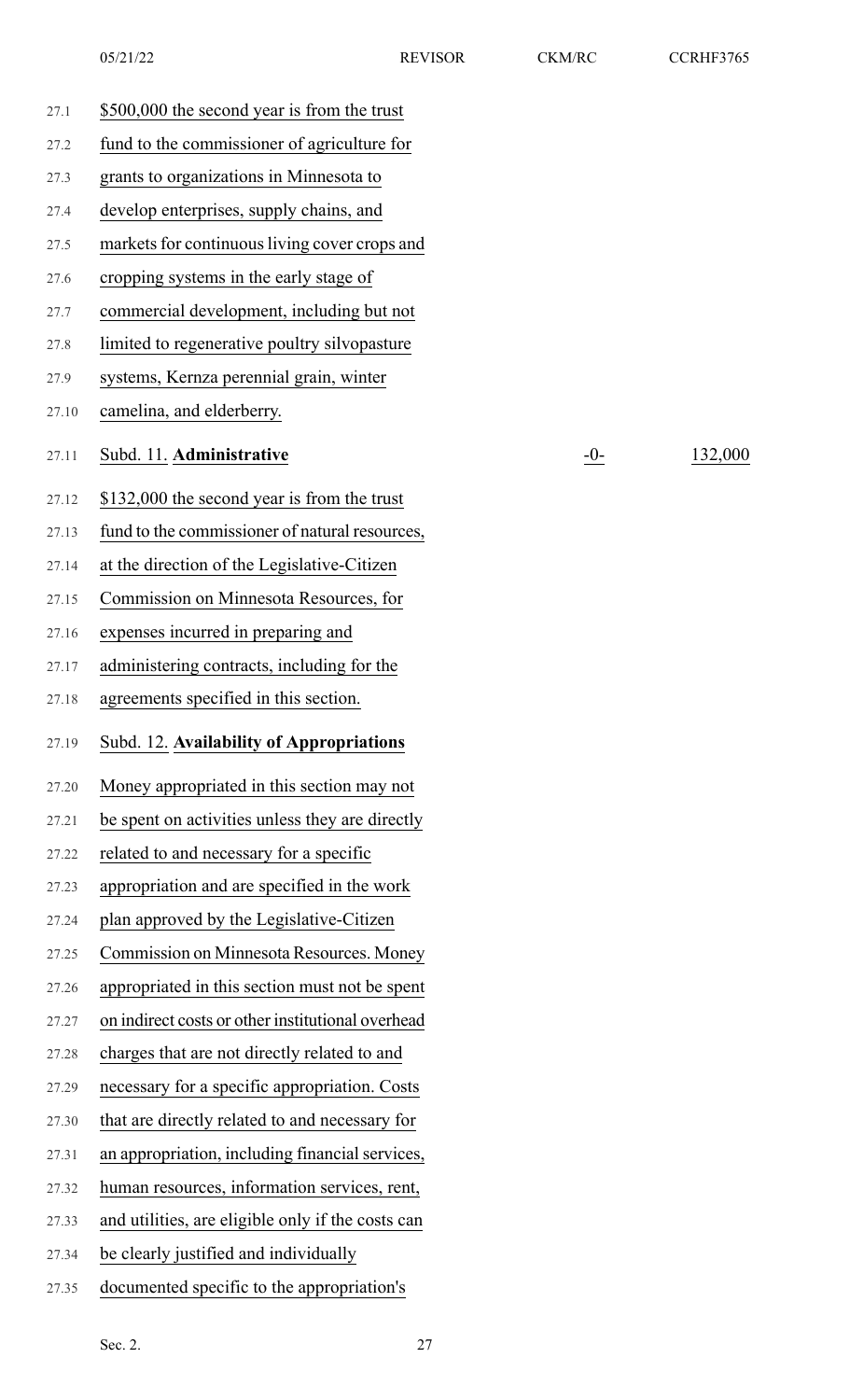| 28.1  | purpose and would not be generated by the         |
|-------|---------------------------------------------------|
| 28.2  | recipient but for receipt of the appropriation.   |
| 28.3  | No broad allocations for costs in either dollars  |
| 28.4  | or percentages are allowed. Unless otherwise      |
| 28.5  | provided, the amounts in this section are         |
| 28.6  | available for three years beginning July 1,       |
| 28.7  | 2022, and ending June 30, 2025, when projects     |
| 28.8  | must be completed and final products              |
| 28.9  | delivered. For acquisition of real property, the  |
| 28.10 | appropriations in this section are available for  |
| 28.11 | an additional fiscal year if a binding contract   |
| 28.12 | for acquisition of the real property is entered   |
| 28.13 | into before the expiration date of the            |
| 28.14 | appropriation. If a project receives a federal    |
| 28.15 | award, the period of the appropriation is         |
| 28.16 | extended to equal the federal award periLod       |
| 28.17 | to a maximum trust fund appropriation length      |
| 28.18 | of six years.                                     |
|       |                                                   |
| 28.19 | Subd. 13. Data Availability Requirements Data     |
| 28.20 | Data collected by the projects funded under       |
| 28.21 | this section must conform to guidelines and       |
| 28.22 | standards adopted by Minnesota IT Services.       |
| 28.23 | Spatial data must also conform to additional      |
| 28.24 | guidelines and standards designed to support      |
| 28.25 | data coordination and distribution that have      |
| 28.26 | been published by the Minnesota Geospatial        |
| 28.27 | Information Office. Descriptions of spatial       |
| 28.28 | data must be prepared as specified in the state's |
| 28.29 | geographic metadata guideline and must be         |
| 28.30 | submitted to the Minnesota Geospatial             |
| 28.31 | Information Office. All data must be              |
| 28.32 | accessible and free to the public unless made     |
| 28.33 | private under the Data Practices Act,             |
| 28.34 | Minnesota Statutes, chapter 13. To the extent     |
| 28.35 | practicable, summary data and results of          |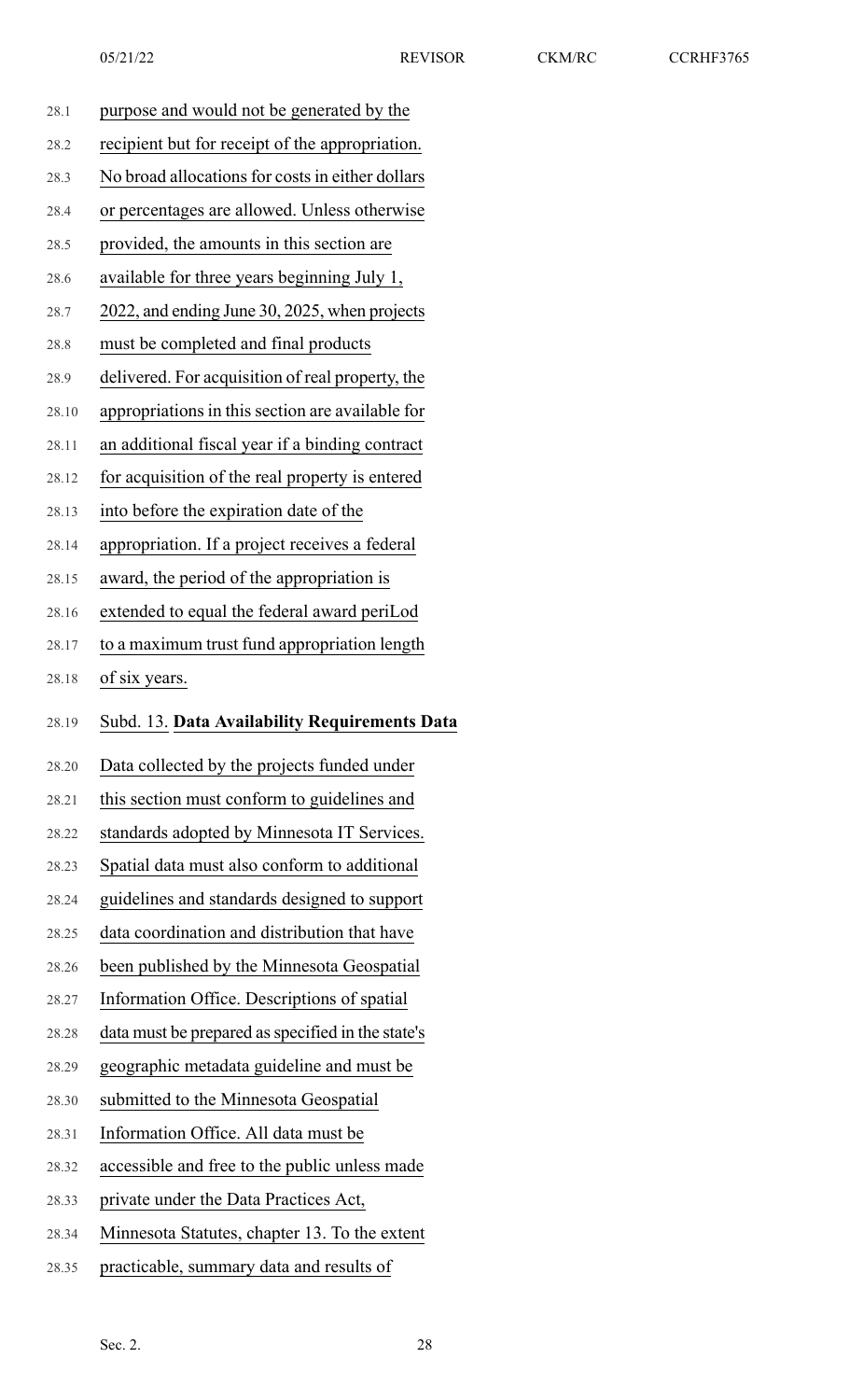| 29.1  | projects funded under this section should be    |
|-------|-------------------------------------------------|
| 29.2  | readily accessible on the Internet and          |
| 29.3  | identified as having received funding from the  |
| 29.4  | environment and natural resources trust fund.   |
| 29.5  | Subd. 14. Project Requirements                  |
| 29.6  | (a) As a condition of accepting an              |
| 29.7  | appropriation under this section, an agency or  |
| 29.8  | entity receiving an appropriation or a party to |
| 29.9  | an agreement from an appropriation must         |
| 29.10 | comply with paragraphs $(b)$ to $(l)$ and       |
| 29.11 | Minnesota Statutes, chapter 116P, and must      |
| 29.12 | submit a work plan and annual or semiannual     |
| 29.13 | progress reports in the form determined by the  |
| 29.14 | Legislative-Citizen Commission on Minnesota     |
| 29.15 | Resources for any project funded in whole or    |
| 29.16 | in part with funds from the appropriation.      |
| 29.17 | Modifications to the approved work plan and     |
| 29.18 | budget expenditures must be made through        |
| 29.19 | the amendment process established by the        |
| 29.20 | Legislative-Citizen Commission on Minnesota     |
| 29.21 | Resources.                                      |
| 29.22 | (b) A recipient of money appropriated in this   |
| 29.23 | section that conducts a restoration using funds |
| 29.24 | appropriated in this section must use native    |
| 29.25 | plant species according to the Board of Water   |
| 29.26 | and Soil Resources' native vegetation           |
| 29.27 | establishment and enhancement guidelines        |
| 29.28 | and include an appropriate diversity of native  |
| 29.29 | species selected to provide habitat for         |
| 29.30 | pollinators throughout the growing season as    |
| 29.31 | required under Minnesota Statutes, section      |
| 29.32 | 84.973.                                         |
| 29.33 | (c) For all restorations conducted with money   |
| 29.34 | appropriated under this section, a recipient    |
|       |                                                 |

29.35 must prepare an ecological restoration and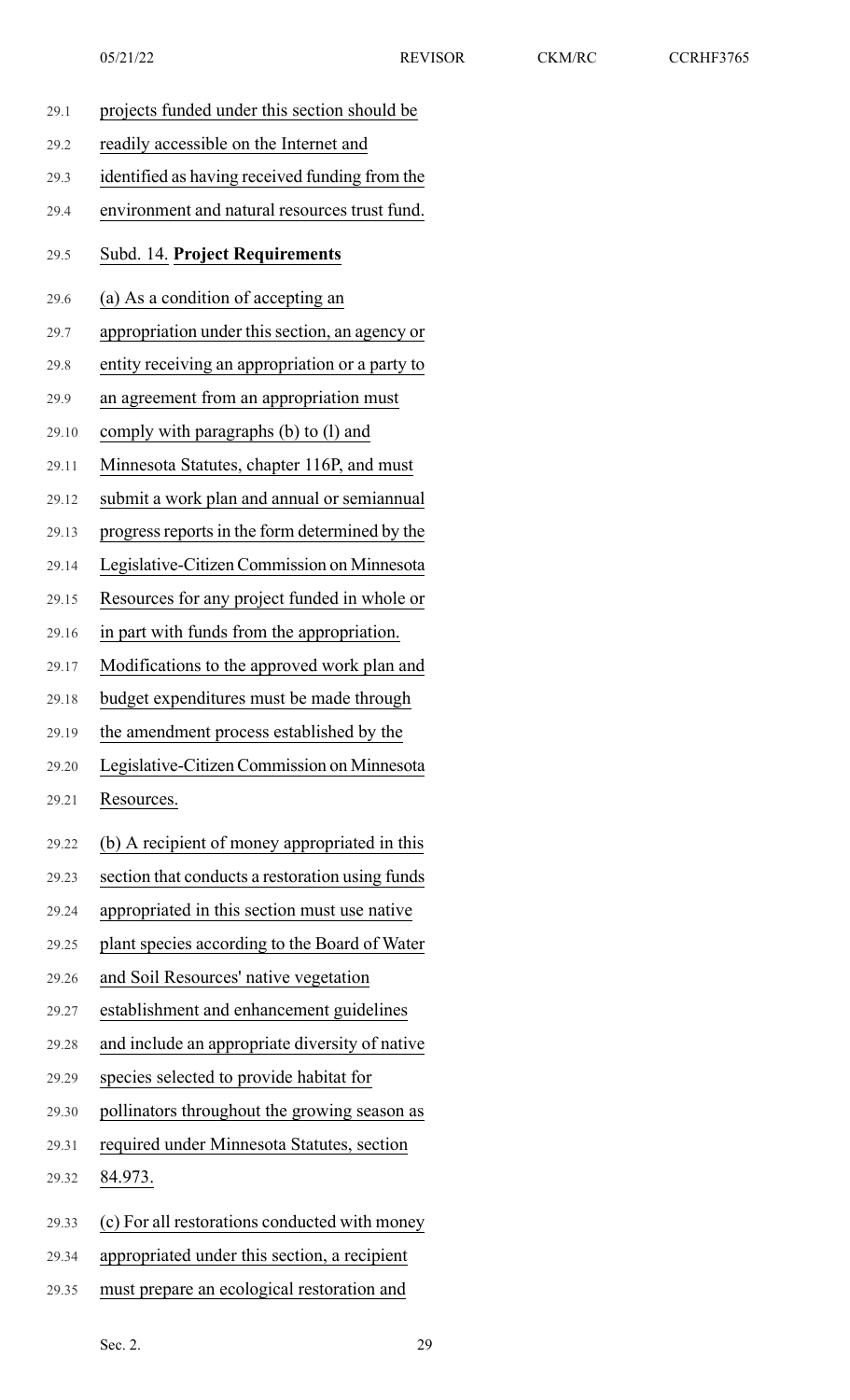| 30.1  | management plan that, to the degree              |
|-------|--------------------------------------------------|
| 30.2  | practicable, is consistent with the              |
| 30.3  | highest-quality conservation and ecological      |
| 30.4  | goals for the restoration site. Consideration    |
| 30.5  | should be given to soil, geology, topography,    |
| 30.6  | and other relevant factors that would provide    |
| 30.7  | the best chance for long-term success and        |
| 30.8  | durability of the restoration project. The plan  |
| 30.9  | must include the proposed timetable for          |
| 30.10 | implementing the restoration, including site     |
| 30.11 | preparation, establishment of diverse plant      |
| 30.12 | species, maintenance, and additional             |
| 30.13 | enhancement to establish the restoration;        |
| 30.14 | identify long-term maintenance and               |
| 30.15 | management needs of the restoration and how      |
| 30.16 | the maintenance, management, and                 |
| 30.17 | enhancement will be financed; and take           |
| 30.18 | advantage of the best-available science and      |
| 30.19 | include innovative techniques to achieve the     |
| 30.20 | best restoration.                                |
| 30.21 | (d) An entity receiving an appropriation in this |
| 30.22 | section for restoration activities must provide  |
| 30.23 | an initial restoration evaluation at the         |
| 30.24 | completion of the appropriation and an           |
| 30.25 | evaluation three years after the completion of   |
| 30.26 | the expenditure. Restorations must be            |
| 30.27 | evaluated relative to the stated goals and       |
| 30.28 | standards in the restoration plan, current       |
| 30.29 | science, and, when applicable, the Board of      |
| 30.30 | Water and Soil Resources' native vegetation      |
| 30.31 | establishment and enhancement guidelines.        |
| 30.32 | The evaluation must determine whether the        |
| 30.33 | restorations are meeting planned goals,          |
| 30.34 | identify any problems with implementing the      |
| 30.35 | restorations, and, if necessary, give            |

30.36 recommendations on improving restorations.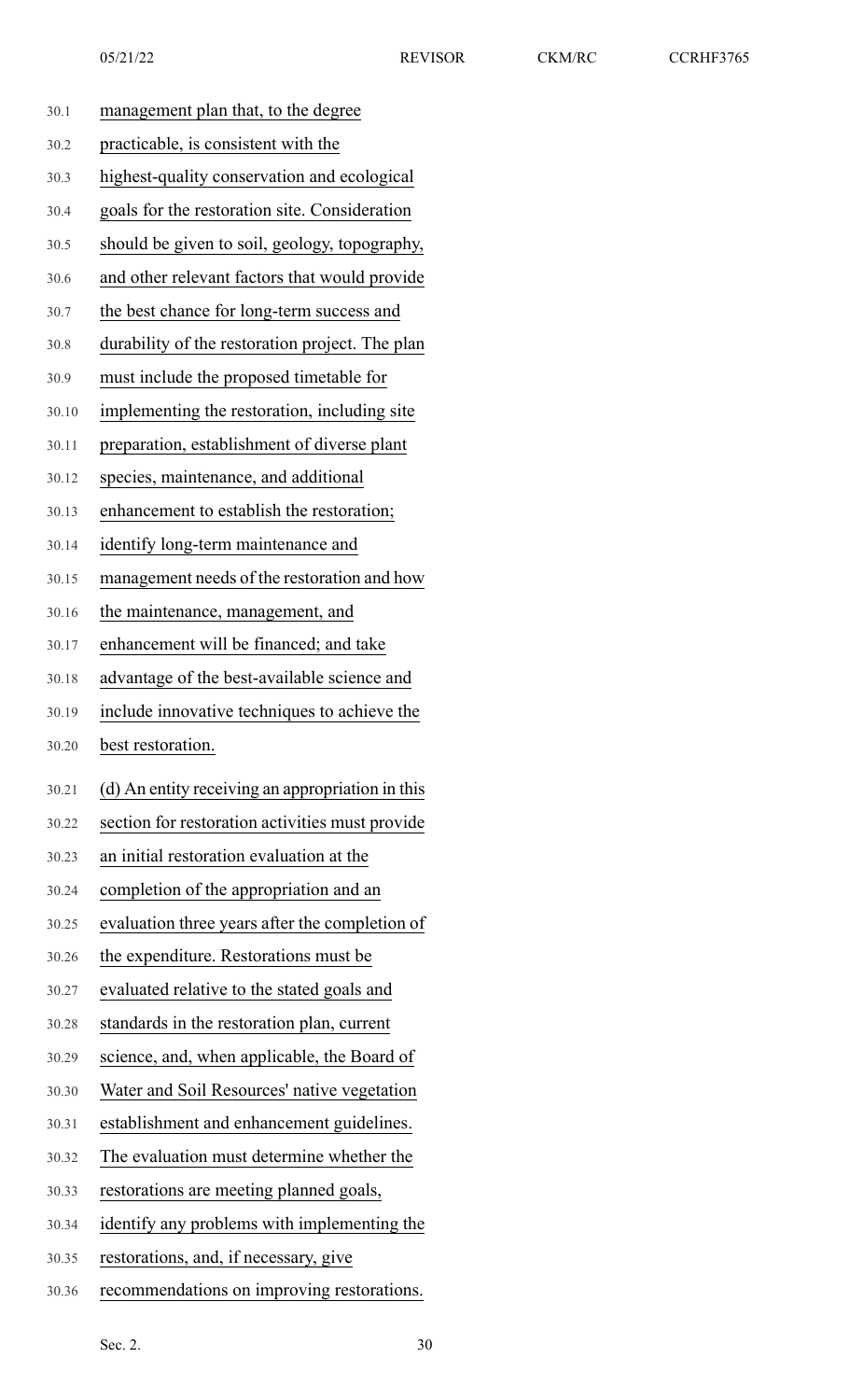| 31.1  | The evaluation must be focused on improving     |
|-------|-------------------------------------------------|
| 31.2  | future restorations.                            |
| 31.3  | (e) All restoration and enhancement projects    |
| 31.4  | funded with money appropriated in this section  |
| 31.5  | must be on land permanently protected by a      |
| 31.6  | conservation easement or public ownership.      |
| 31.7  | (f) A recipient of money from an appropriation  |
| 31.8  | under this section must give consideration to   |
| 31.9  | contracting with Conservation Corps             |
| 31.10 | Minnesota for contract restoration and          |
| 31.11 | enhancement services.                           |
| 31.12 | (g) All conservation easements acquired with    |
| 31.13 | money appropriated under this section must:     |
| 31.14 | $(1)$ be permanent;                             |
| 31.15 | (2) specify the parties to an easement in the   |
| 31.16 | easement;                                       |
| 31.17 | (3) specify all provisions of an agreement that |
| 31.18 | are permanent;                                  |
| 31.19 | (4) be sent to the Legislative-Citizen          |
| 31.20 | Commission on Minnesota Resources in an         |
| 31.21 | electronic format at least ten business days    |
| 31.22 | before closing;                                 |
| 31.23 | (5) include a long-term monitoring and          |
| 31.24 | enforcement plan and funding for monitoring     |
| 31.25 | and enforcing the easement agreement; and       |
| 31.26 | (6) include requirements in the easement        |
| 31.27 | document to protect the quantity and quality    |
| 31.28 | of groundwater and surface water through        |
| 31.29 | specific activities such as keeping water on    |
| 31.30 | the landscape, reducing nutrient and            |
| 31.31 | contaminant loading, and not permitting         |
| 31.32 | artificial hydrological modifications.          |
|       |                                                 |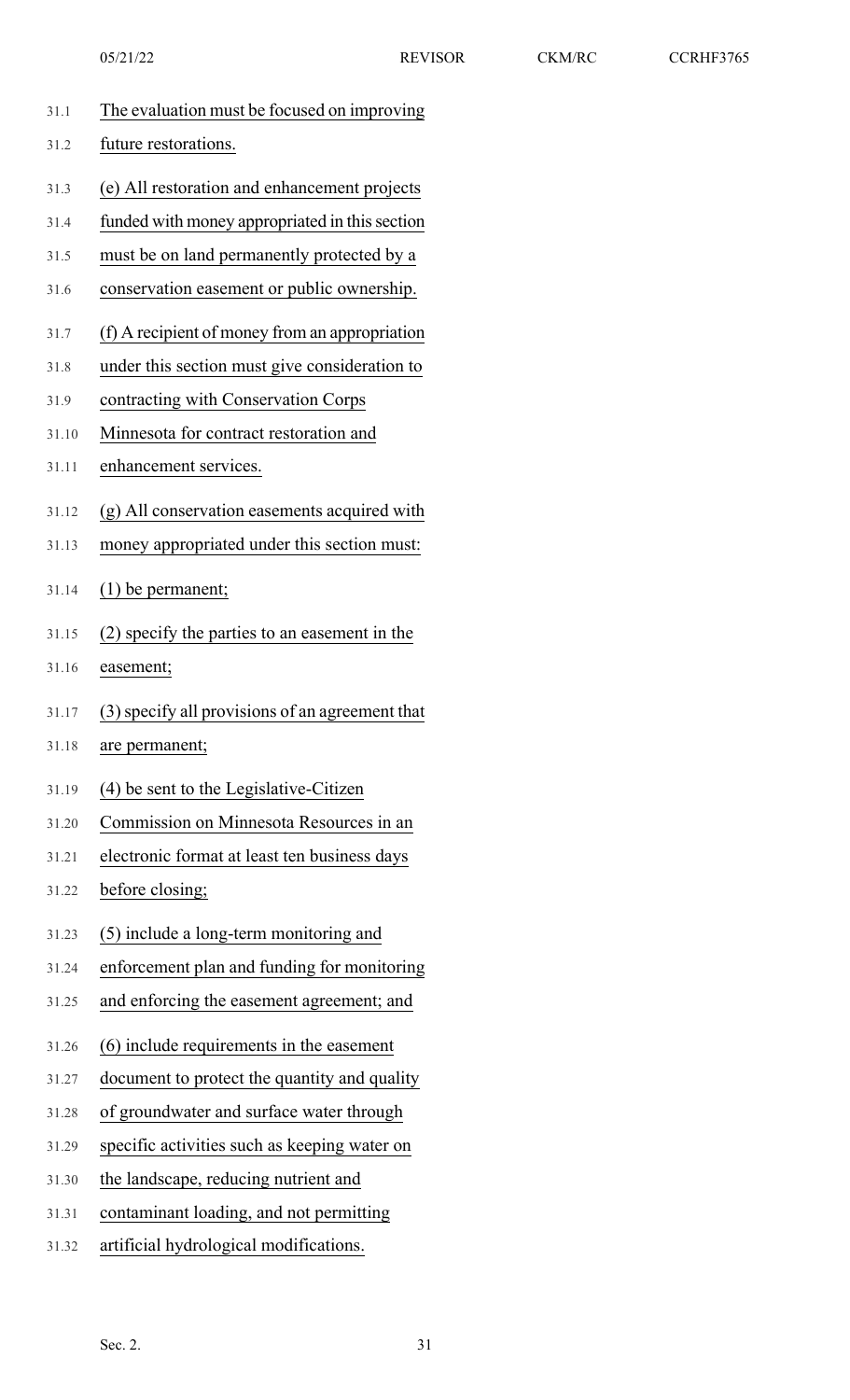| 32.1  | (h) For any acquisition of lands or interest in |
|-------|-------------------------------------------------|
| 32.2  | lands, a recipient of money appropriated under  |
| 32.3  | this section must not agree to pay more than    |
| 32.4  | 100 percent of the appraised value for a parcel |
| 32.5  | of land using this money to complete the        |
| 32.6  | purchase, in part or in whole, except that up   |
| 32.7  | to ten percent above the appraised value may    |
| 32.8  | be allowed to complete the purchase, in part    |
| 32.9  | or in whole, using this money if permission is  |
| 32.10 | received in advance of the purchase from the    |
| 32.11 | Legislative-Citizen Commission on Minnesota     |
| 32.12 | Resources.                                      |
|       |                                                 |
| 32.13 | (i) For any acquisition of land or interest in  |
| 32.14 | land, a recipient of money appropriated under   |
| 32.15 | this section must give priority to high-quality |
| 32.16 | natural resources or conservation lands that    |
| 32.17 | provide natural buffers to water resources.     |
| 32.18 | (i) For new lands acquired with money           |
| 32.19 | appropriated under this section, a recipient    |
| 32.20 | must prepare an ecological restoration and      |
| 32.21 | management plan in compliance with              |
| 32.22 | paragraph (c), including sufficient funding for |
| 32.23 | implementation unless the work plan addresses   |
| 32.24 | why a portion of the money is not necessary     |
| 32.25 | to achieve a high-quality restoration.          |
| 32.26 | (k) To ensure public accountability for using   |
| 32.27 | public funds, a recipient of money              |
| 32.28 | appropriated under this section must, within    |
| 32.29 | 60 days of the transaction, provide to the      |
| 32.30 | Legislative-Citizen Commission on Minnesota     |
| 32.31 | Resources documentation of the selection        |
| 32.32 | process used to identify parcels acquired and   |
| 32.33 | provide documentation of all related            |
| 32.34 | transaction costs, including but not limited to |
| 32.35 | appraisals, legal fees, recording fees,         |
|       |                                                 |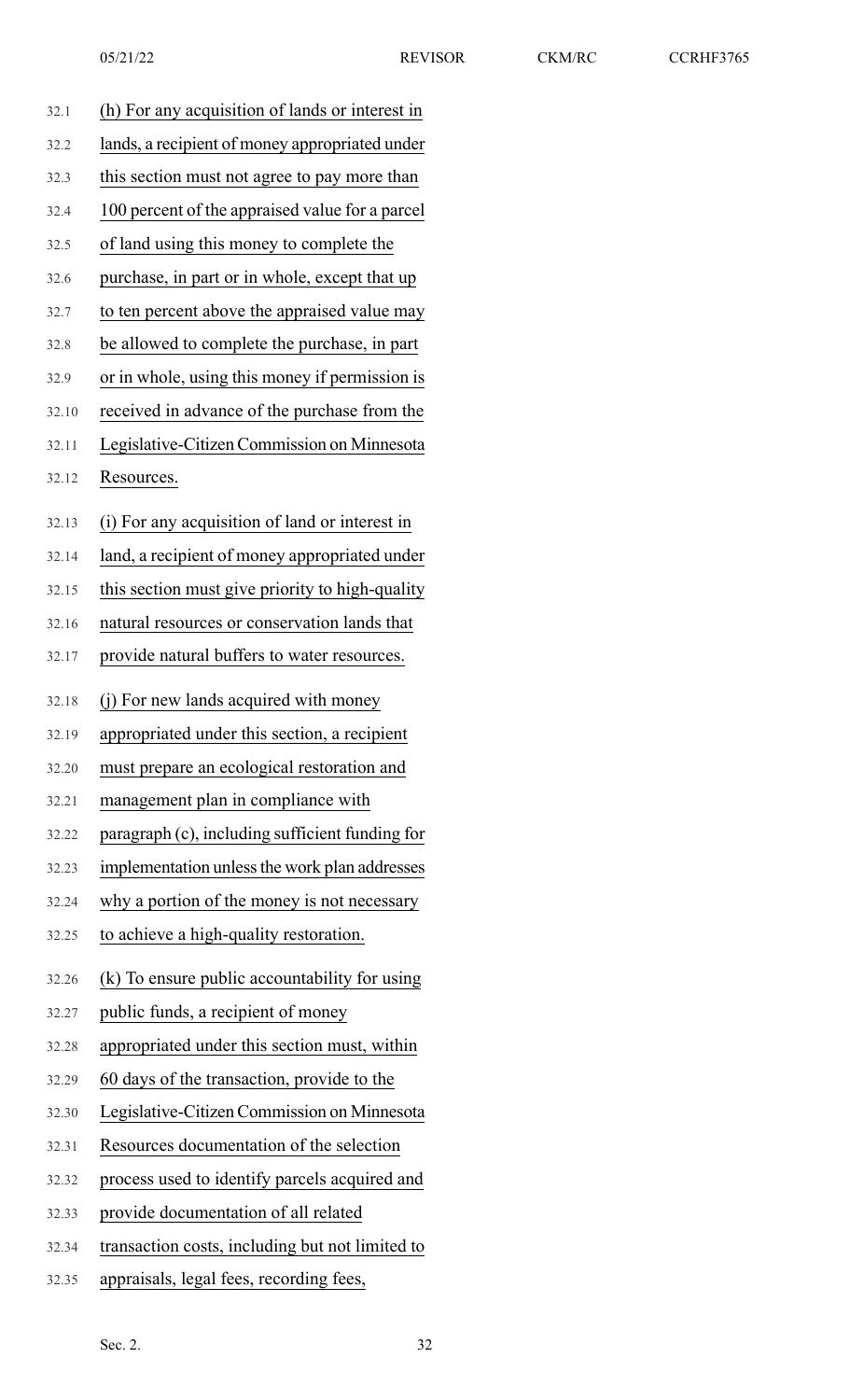| 33.1  | commissions, other similar costs, and            |
|-------|--------------------------------------------------|
| 33.2  | donations. This information must be provided     |
| 33.3  | for all parties involved in the transaction. The |
| 33.4  | recipient must also report to the                |
| 33.5  | Legislative-Citizen Commission on Minnesota      |
| 33.6  | Resources any difference between the             |
| 33.7  | acquisition amount paid to the seller and the    |
| 33.8  | state-certified or state-reviewed appraisal, if  |
| 33.9  | a state-certified or state-reviewed appraisal    |
| 33.10 | was conducted.                                   |
| 33.11 | (1) A recipient of an appropriation from the     |
| 33.12 | trust fund under this section must acknowledge   |
| 33.13 | financial support from the environment and       |
| 33.14 | natural resources trust fund in project          |
| 33.15 | publications, signage, and other public          |
| 33.16 | communications and outreach related to work      |
| 33.17 | completed using the appropriation.               |
| 33.18 | Acknowledgment may occur, as appropriate,        |
| 33.19 | through use of the trust fund logo or inclusion  |
| 33.20 | of language attributing support from the trust   |
| 33.21 | fund. Each direct recipient of money             |
| 33.22 | appropriated in this section, as well as each    |
| 33.23 | recipient of a grant awarded pursuant to this    |
| 33.24 | section, must satisfy all reporting and other    |
| 33.25 | requirements incumbent upon constitutionally     |
| 33.26 | dedicated funding recipients as provided in      |
| 33.27 | Minnesota Statutes, section 3.303, subdivision   |
| 33.28 | 10, and chapter 116P.                            |
| 33.29 | (m) A recipient of an appropriation from the     |
| 33.30 | trust fund under this section that is receiving  |
| 33.31 | funding to conduct children's services, as       |
| 33.32 | defined in Minnesota Statutes, section           |
| 33.33 | 299C.61, subdivision 7, must certify to the      |
| 33.34 | Legislative-Citizen Commission on Minnesota      |
| 33.35 | Resources, as part of the required work plan,    |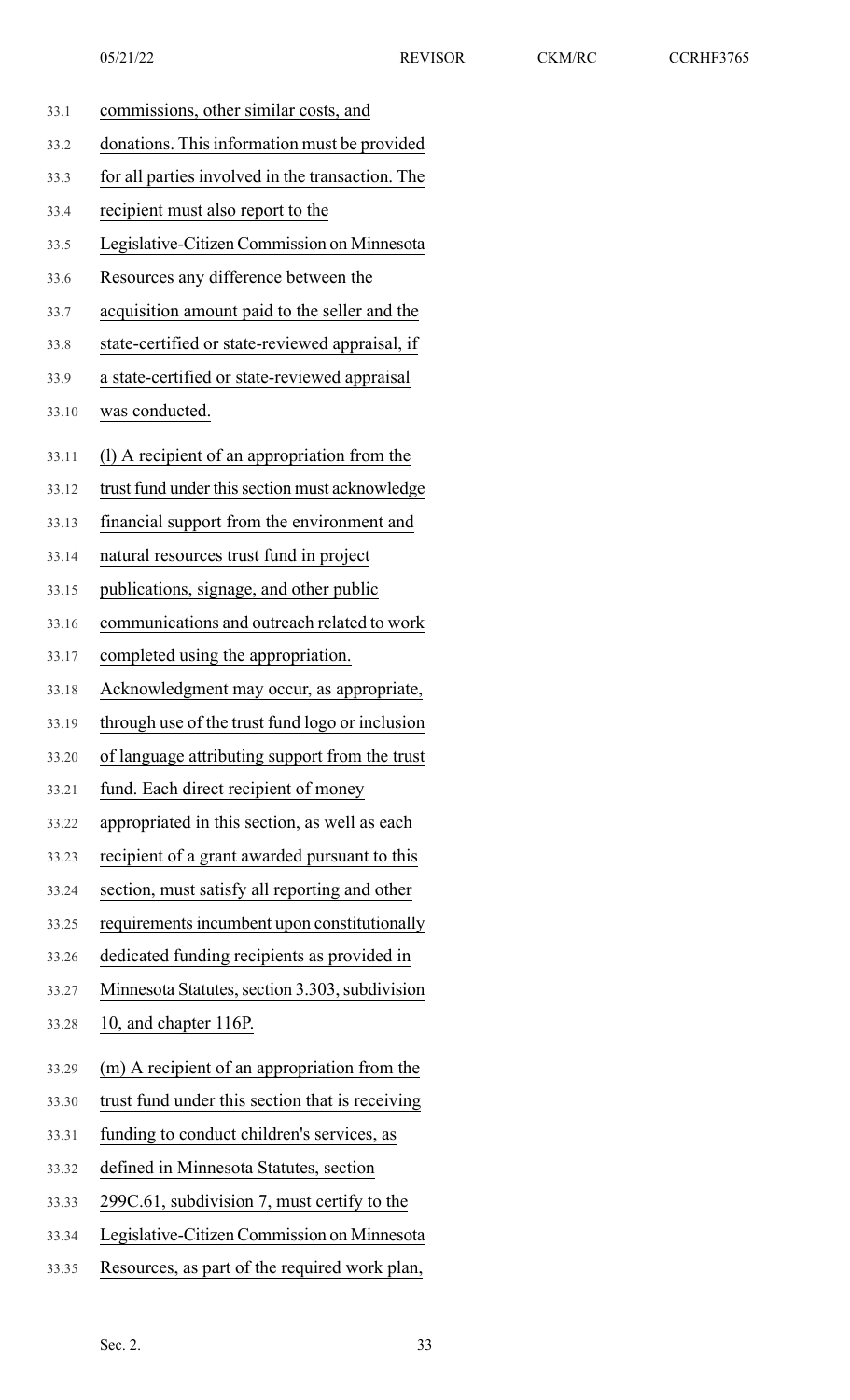34.1 that criminal background checks for 34.2 background check crimes, as defined in 34.3 Minnesota Statutes, section 299C.61, 34.4 subdivision 2, are performed on all employees, 34.5 contractors, and volunteers that have or may 34.6 have access to a child to whom the recipient 34.7 provides children's services using the 34.8 appropriation. 34.9 Subd. 15. **Payment Conditions and Capital** 34.10 **Equipment Expenditures** 34.11 (a) All agreements, grants, or contracts 34.12 referred to in thissection must be administered 34.13 on a reimbursement basis unless otherwise 34.14 provided in this section. Notwithstanding 34.15 Minnesota Statutes, section 16A.41, 34.16 expenditures made on or after July 1, 2022, 34.17 or the date the work plan is approved, 34.18 whichever is later, are eligible for 34.19 reimbursement unless otherwise provided in 34.20 this section. Periodic payments must be made 34.21 upon receiving documentation that the 34.22 deliverable items articulated in the approved 34.23 work plan have been achieved, including 34.24 partial achievements as evidenced by approved 34.25 progress reports. Reasonable amounts may be 34.26 advanced to projects to accommodate 34.27 cash-flow needs or match federal money. The 34.28 advances must be approved as part of the work 34.29 plan. No expenditures for capital equipment 34.30 are allowed unless expressly authorized in the 34.31 project work plan. 34.32 (b) Single-source contracts as specified in the 34.33 approved work plan are allowed. Sec. 2.  $34$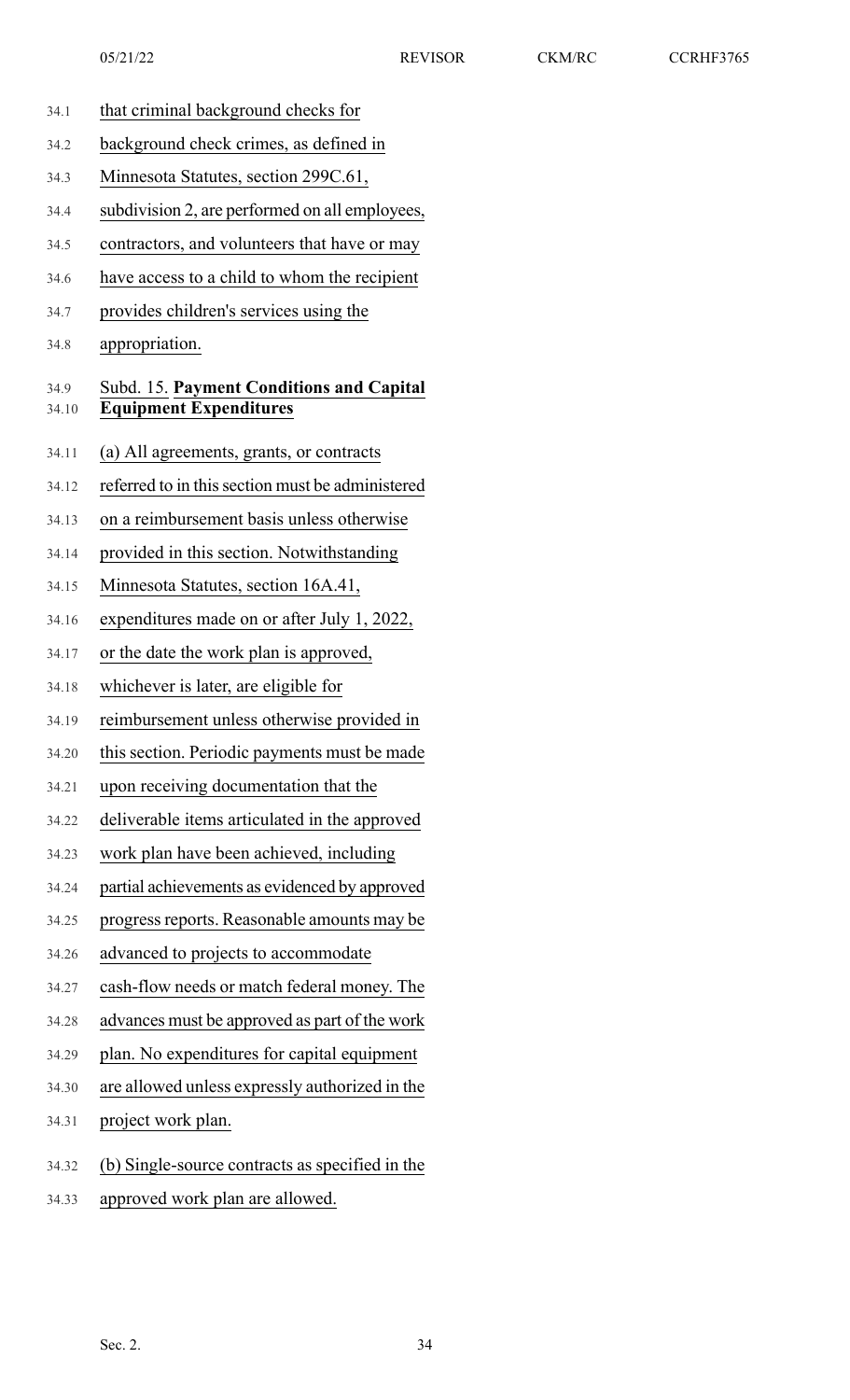| 35.1<br>35.2   | Subd. 16. Purchasing Recycled and Recyclable<br><b>Materials</b>            |
|----------------|-----------------------------------------------------------------------------|
| 35.3           | A political subdivision, public or private                                  |
| 35.4           | corporation, or other entity that receives an                               |
| 35.5           | appropriation under this section must use the                               |
| 35.6           | appropriation in compliance with Minnesota                                  |
| 35.7           | Statutes, section 16C.0725, regarding                                       |
| 35.8           | purchasing recycled, repairable, and durable                                |
| 35.9           | materials, and Minnesota Statutes, section                                  |
| 35.10          | 16C.073, regarding purchasing and using                                     |
| 35.11          | paper stock and printing.                                                   |
| 35.12<br>35.13 | Subd. 17. Energy Conservation and Sustainable<br><b>Building Guidelines</b> |
| 35.14          | A recipient to whom an appropriation is made                                |
| 35.15          | under this section for a capital improvement                                |
| 35.16          | project must ensure that the project complies                               |
| 35.17          | with the applicable energy conservation and                                 |
| 35.18          | sustainable building guidelines and standards                               |
| 35.19          | contained in law, including Minnesota                                       |
| 35.20          | Statutes, sections 16B.325, 216C.19, and                                    |
| 35.21          | 216C.20, and rules adopted under those                                      |
| 35.22          | sections. The recipient may use the energy                                  |
| 35.23          | planning, advocacy, and State Energy Office                                 |
| 35.24          | units of the Department of Commerce to                                      |
| 35.25          | obtain information and technical assistance                                 |
| 35.26          | on energy conservation and alternative-energy                               |
| 35.27          | development relating to planning and                                        |
| 35.28          | constructing the capital improvement project.                               |
| 35.29          | Subd. 18. Accessibility                                                     |
| 35.30          | Structural and nonstructural facilities must                                |
| 35.31          | meet the design standards in the Americans                                  |
| 35.32          | with Disabilities Act (ADA) accessibility                                   |
| 35.33          | guidelines.                                                                 |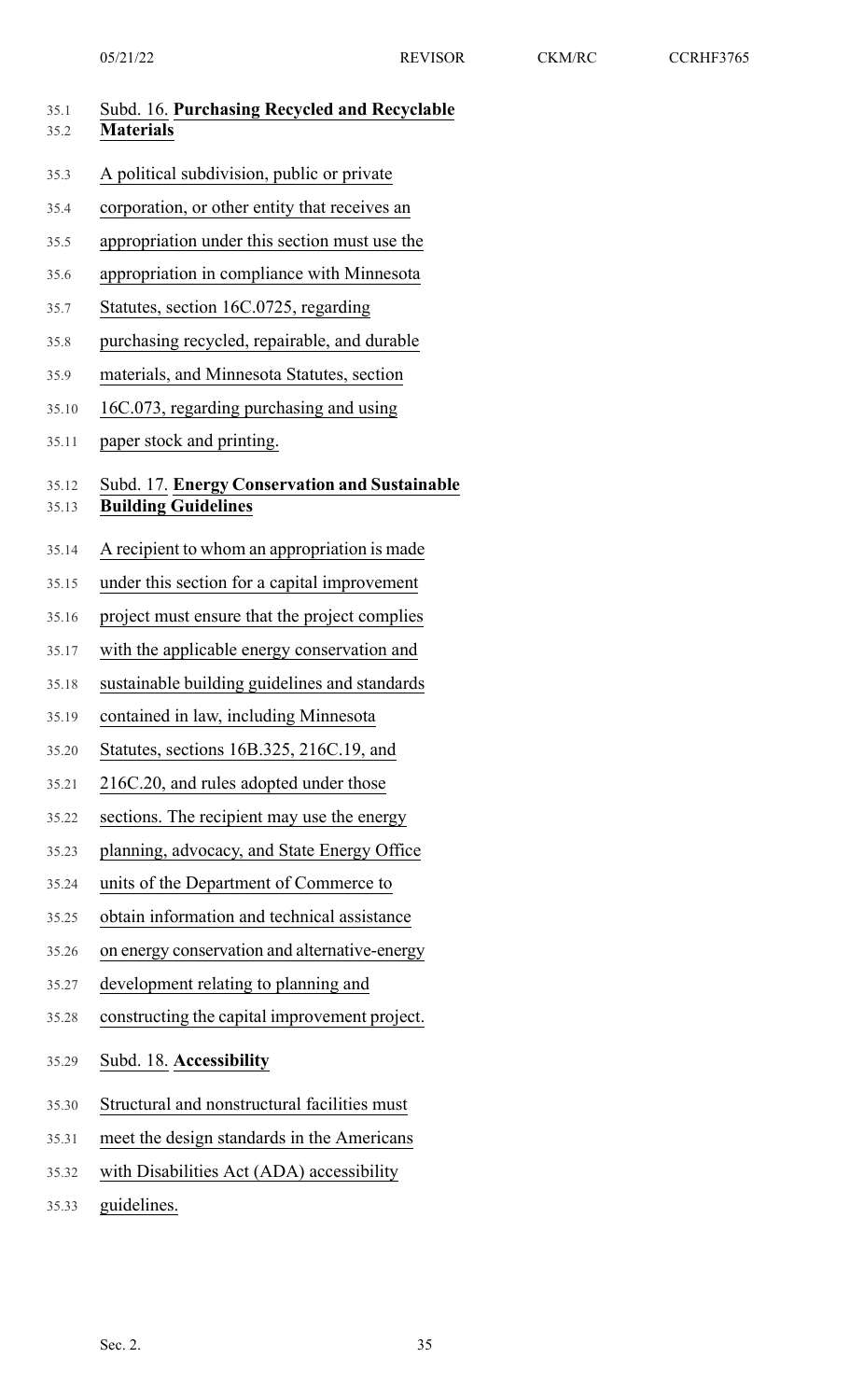| 36.1  | Subd. 19. Carryforward; Extensions                |
|-------|---------------------------------------------------|
| 36.2  | (a) The availability of the appropriations for    |
| 36.3  | the following projects is extended to June 30,    |
| 36.4  | 2024:                                             |
| 36.5  | (1) Laws 2019, First Special Session chapter      |
| 36.6  | 4, article 2, section 2, subdivision 8, paragraph |
| 36.7  | (a), Saving Endangered Pollinators through        |
| 36.8  | Data-Driven Prairie Restoration; and              |
| 36.9  | (2) Laws 2019, First Special Session chapter      |
| 36.10 | 4, article 2, section 2, subdivision 9, paragraph |
| 36.11 | (e), National Loon Center.                        |
| 36.12 | (b) The availability of the transfers for the     |
| 36.13 | following projects is extended to June 30,        |
| 36.14 | 2024:                                             |
| 36.15 | (1) Laws 2021, First Special Session chapter      |
| 36.16 | 6, article 5, section 2, subdivision 20,          |
| 36.17 | paragraph (a), clause (1), for the                |
| 36.18 | <b>Unprecedented Change Threatens Minnesota's</b> |
| 36.19 | Pristine Lakes project;                           |
| 36.20 | (2) Laws 2021, First Special Session chapter      |
| 36.21 | 6, article 5, section 2, subdivision 20,          |
| 36.22 | paragraph (a), clause (2), for the Wastewater     |
| 36.23 | Pond Optimization project;                        |
| 36.24 | (3) Laws 2021, First Special Session chapter      |
| 36.25 | 6, article 5, section 2, subdivision 20,          |
| 36.26 | paragraph (a), clause (3), for the Applied        |
| 36.27 | Research in State Mineral and Water               |
| 36.28 | Resources project;                                |
| 36.29 | (4) Laws 2021, First Special Session chapter      |
| 36.30 | 6, article 5, section 2, subdivision 20,          |
| 36.31 | paragraph (a), clause (4), for the Chloride       |
| 36.32 | Pollution Reduction project;                      |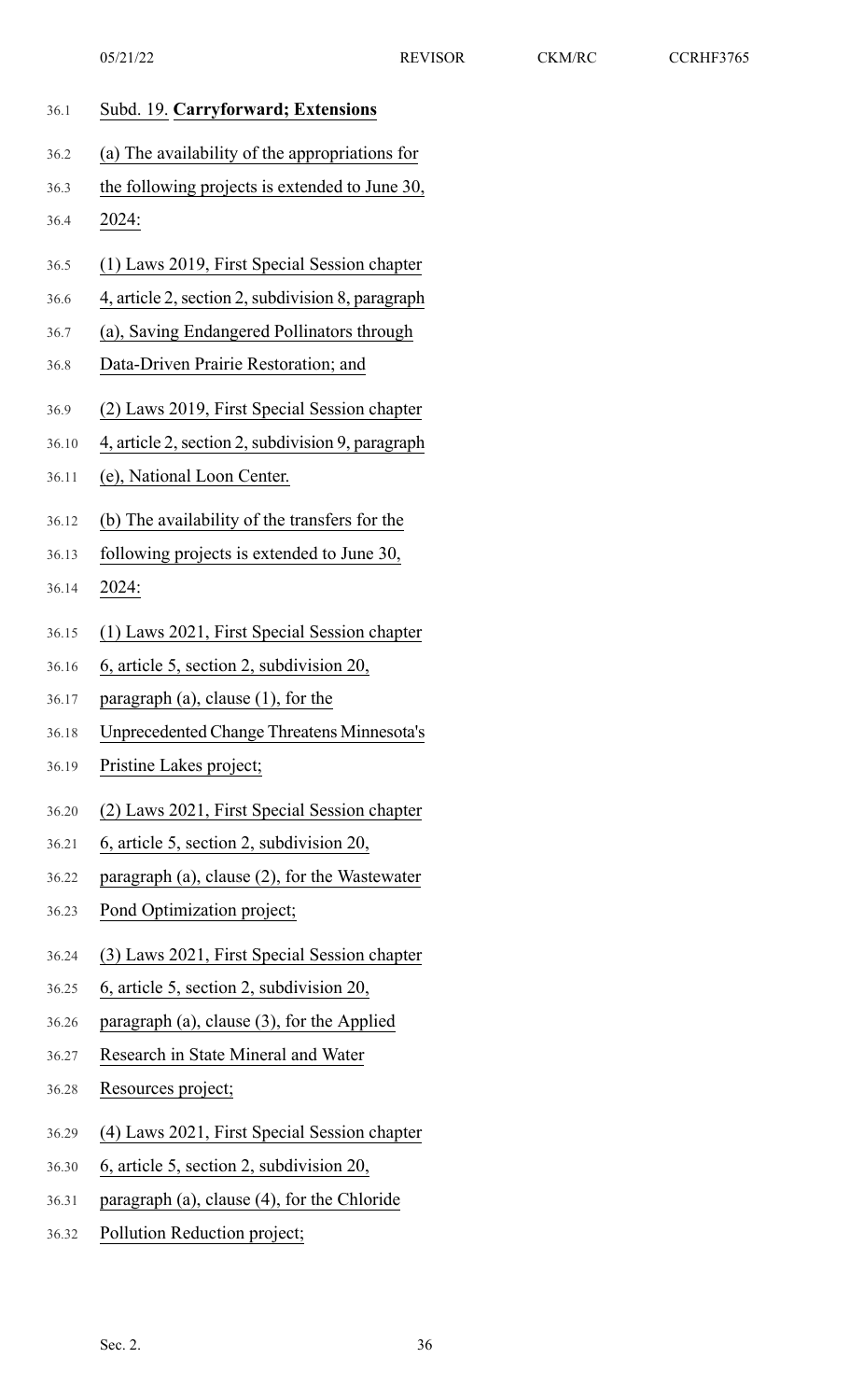- 37.1 (5) Laws 2021, First Special Session chapter
- 37.2 6, article 5, section 2, subdivision 20,
- 37.3 paragraph (a), clause (5), for the CWD Prion
- 37.4 Research in Soils project;
- 37.5 (6) Laws 2021, First Special Session chapter
- 37.6 6, article 5, section 2, subdivision 20,
- 37.7 paragraph (b), clauses (1) and (2), Lawns to

## 37.8 Legumes;

- 37.9 (7) Laws 2021, First Special Session chapter
- 37.10 6, article 5, section 2, subdivision 20,
- 37.11 paragraph (c), clauses (1) to (8), Emerging
- 37.12 Issues Account; and
- 37.13 (8) Laws 2021, First Special Session chapter
- 37.14 6, article 6, section 2, subdivision 19,
- 37.15 paragraph (a), clauses (1) to (4), for the Forest
- 37.16 Health Research, Development and
- 37.17 Demonstration project at the Natural
- 37.18 Resources Research Institute.
- 37.19 (c) Notwithstanding Minnesota Statutes,
- 37.20 section 16A.28, or any other law to the
- 37.21 contrary, the availability of any appropriation
- 37.22 or grant of money from the environment and
- 37.23 natural resources trust fund that would
- 37.24 otherwise cancel, lapse, or expire on June 30,
- 37.25 2022, is extended to June 30, 2023, if the
- 37.26 recipient or grantee:
- 37.27 (1) by June 15, 2022, notifies the
- 37.28 Legislative-Citizen Commission on Minnesota
- 37.29 Resources in the manner specified by the
- 37.30 commission that the recipient or grantee
- 37.31 intends to avail itself of the extension available
- 37.32 under this subdivision; and
- 37.33 (2) modifies the applicable work plan where
- 37.34 required by Minnesota Statutes, section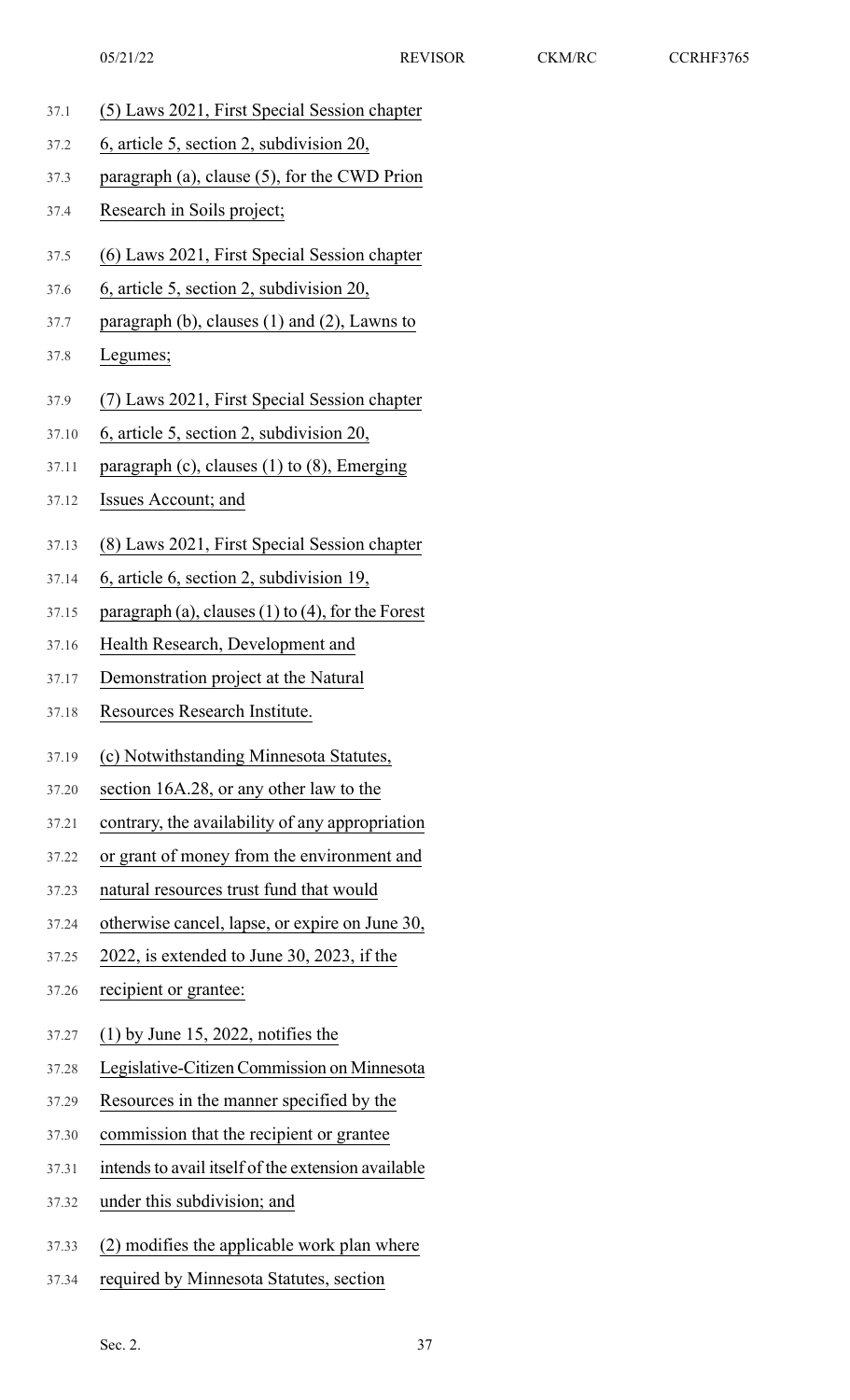| 38.1  | 116P.05, subdivision 2, in accordance with        |
|-------|---------------------------------------------------|
| 38.2  | the work plan amendment procedures adopted        |
| 38.3  | under that section.                               |
| 38.4  | (d) The commission must notify the                |
| 38.5  | commissioner of management and budget and         |
| 38.6  | the commissioner of natural resources of any      |
| 38.7  | extension granted under paragraph (c).            |
| 38.8  | Subd. 20. Transfers                               |
| 38.9  | (a) The following amounts, estimated to be        |
| 38.10 | $$2,183,000$ , are transferred to the             |
| 38.11 | commissioner of natural resources for             |
| 38.12 | maintenance and development at state parks,       |
| 38.13 | recreation areas, and trails to protect           |
| 38.14 | Minnesota's natural heritage, enhance outdoor     |
| 38.15 | recreation, and improve the efficiency of         |
| 38.16 | public land management:                           |
| 38.17 | (1) the unencumbered amount, estimated to         |
| 38.18 | be \$925,000, in Laws 2017, chapter 96,           |
| 38.19 | section 2, subdivision 7, paragraph (d), District |
| 38.20 | Heating with Renewable Biomass at Camp            |
| 38.21 | <b>Ripley Training Center;</b>                    |
| 38.22 | (2) the unencumbered amount, estimated to         |
| 38.23 | be \$910,000, in Laws 2017, chapter 96,           |
| 38.24 | section 2, subdivision 9, paragraph (e), as       |
| 38.25 | amended by Laws 2019, First Special Session       |
| 38.26 | chapter 4, article 2, section 4, Native Prairie   |
| 38.27 | <b>Stewardship and Prairie Bank Easement</b>      |
| 38.28 | Acquisition; and                                  |
| 38.29 | $(3)$ \$348,000 of the unencumbered amount,       |
| 38.30 | estimated to be \$550,000, in Laws 2018,          |
| 38.31 | chapter 214, section 2, subdivision 9,            |
| 38.32 | paragraph (d), Mississippi Blufflands State       |
| 38.33 | Trail - Red Wing Barn Bluff to Colvill Park       |
|       |                                                   |

38.34 Segment.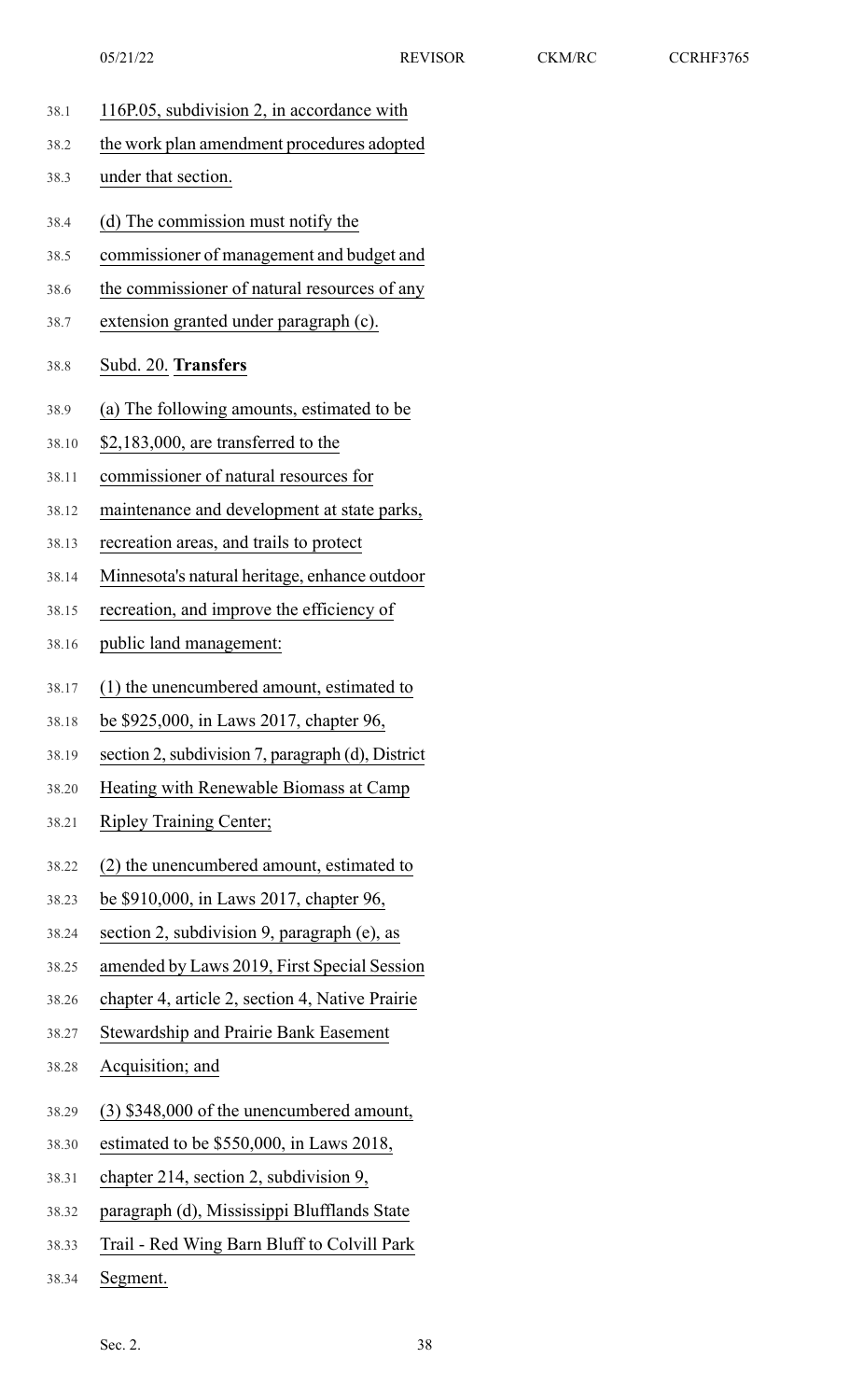- 39.1 (b) The remainder of the unencumbered
- 39.2 amount in Laws 2018, chapter 214, section 2,
- 39.3 subdivision 9, paragraph (d), not transferred
- 39.4 under paragraph (a), clause (3), estimated to
- 39.5 be \$202,000, is transferred to an emerging
- 39.6 issues account authorized in Minnesota
- 39.7 Statutes, section 116P.08, subdivision 4,

# 39.8 paragraph (d).

- 39.9 (c) \$78,000 is transferred from the amount
- 39.10 appropriated under Laws 2021, First Special
- 39.11 Session chapter 6, article 5, section 2,
- 39.12 subdivision 4, paragraph (b), to the
- 39.13 appropriation in subdivision 11. The
- 39.14 commissioner must provide documentation to
- 39.15 the Legislative-Citizen Commission on
- 39.16 Minnesota Resources on the expenditure of
- 39.17 these funds.
- 39.18 (d) The amounts transferred under this
- 39.19 subdivision are available until June 30, 2025.
- 39.20 **EFFECTIVE DATE.** Subdivision 19 is effective the day following final enactment.
- 39.21 Subdivision 20 is effective June 29, 2022.
- 39.22 Sec. 3. Minnesota Statutes 2020, section 116P.08, subdivision 2, is amended to read:
- 39.23 Subd. 2. **Exceptions.** Money from the trust fund may not be spent for:
- 39.24 (1) purposes of environmental compensation and liability under chapter 115B and
- 39.25 response actions under chapter 115C;
- 39.26 (2) purposes of municipal water pollution control in municipalities with a population of
- 39.27 5,000 or more under the authority of chapters 115 and 116;
- 39.28 (3) costs associated with the decommissioning of nuclear power plants;
- 39.29 (4) hazardous waste disposal facilities;
- $39.30$  (5) solid waste disposal facilities;  $\theta$
- 39.31 (6) projects or purposes inconsistent with the strategic plan; or